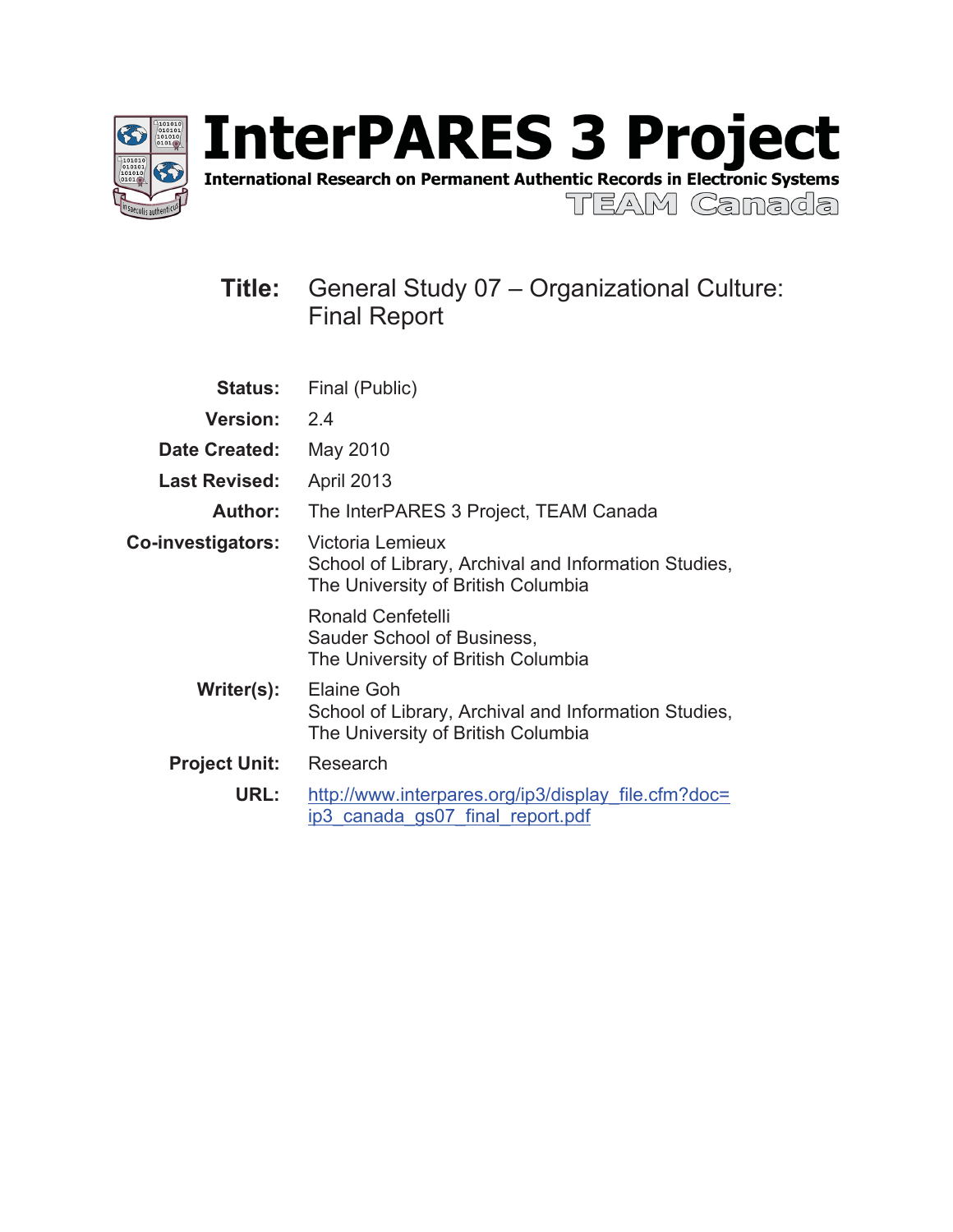# **Document Control**

| Version history |            |                                   |                                                                                                                                                  |  |
|-----------------|------------|-----------------------------------|--------------------------------------------------------------------------------------------------------------------------------------------------|--|
| Version         | Date       | $\overline{\mathbf{B}}\mathbf{y}$ | Version notes                                                                                                                                    |  |
| 1.0             | 2010-05-19 | E. Goh                            | Discussion draft prepared for discussion at<br>TEAM Canada Plenary Workshop 06.                                                                  |  |
| 1.1             | 2010-05-20 | R. Preston                        | Minor content and copy edits.                                                                                                                    |  |
| 1.2             | 2010-09-09 | E. Goh                            | Updated draft for discussion with co-<br>investigators.                                                                                          |  |
| 1.3             | 2010-10-26 | E. Goh                            | Draft prepared for discussion at TEAM Canada<br>Plenary Workshop 07.                                                                             |  |
| 1.4             | 2010-11-04 | R. Cenfetelli,<br>V. Lemieux      | Comments and inputs.                                                                                                                             |  |
| 1.5             | 2010-11-09 | E. Goh                            | Revised draft for discussion at TEAM Canada<br>Plenary Workshop 07 (work in progress; themes<br>identified require higher level of abstraction). |  |
| 1.6             | 2010-11-14 | R. Preston                        | Minor content and copy edits.                                                                                                                    |  |
| 1.7             | 2011-05-12 | E. Goh                            | Analysis of an additional 13 interviews.<br>Discussion draft prepared for discussion at<br>TEAM Canada Plenary Workshop 08.                      |  |
| 1.8             | 2012-01-24 | E. Goh                            | First draft of report.                                                                                                                           |  |
| 2.0             | 2012-01-27 | V. Lemieux,<br>R. Cenfetelli      | Comments and edits.                                                                                                                              |  |
| 2.10            | 2012-02-15 | E. Goh                            | Revisions – Second draft.                                                                                                                        |  |
| 2.2             | 2012-02-15 | A. Allen                          | Minor formatting and grammatical changes.                                                                                                        |  |
| 2.3             | 2012-02-22 | E. Goh                            | Minor edits and formatting.                                                                                                                      |  |
| 2.4             | 2013-04-29 | R. Preston                        | Minor content and copy edits.                                                                                                                    |  |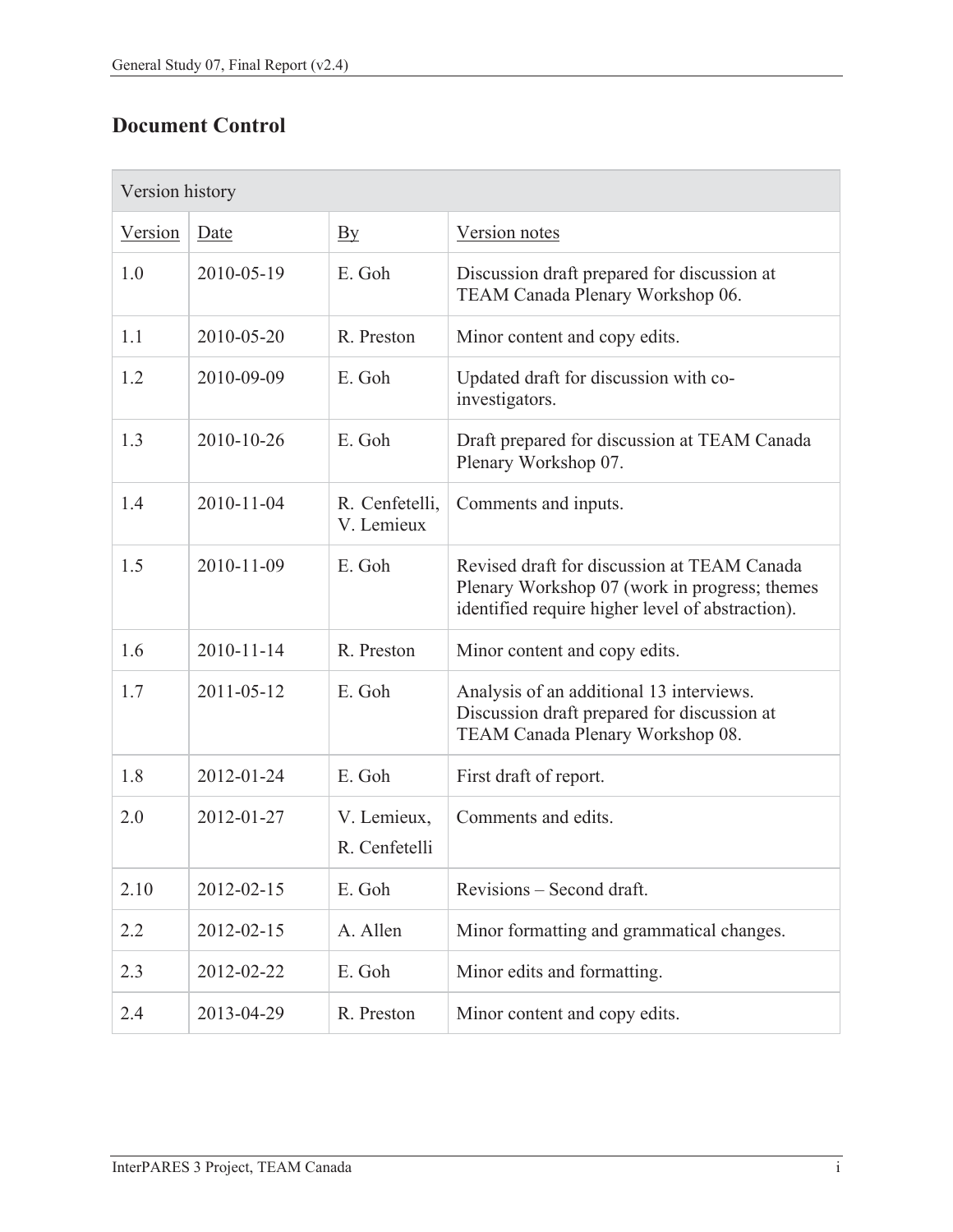# **Table of Contents**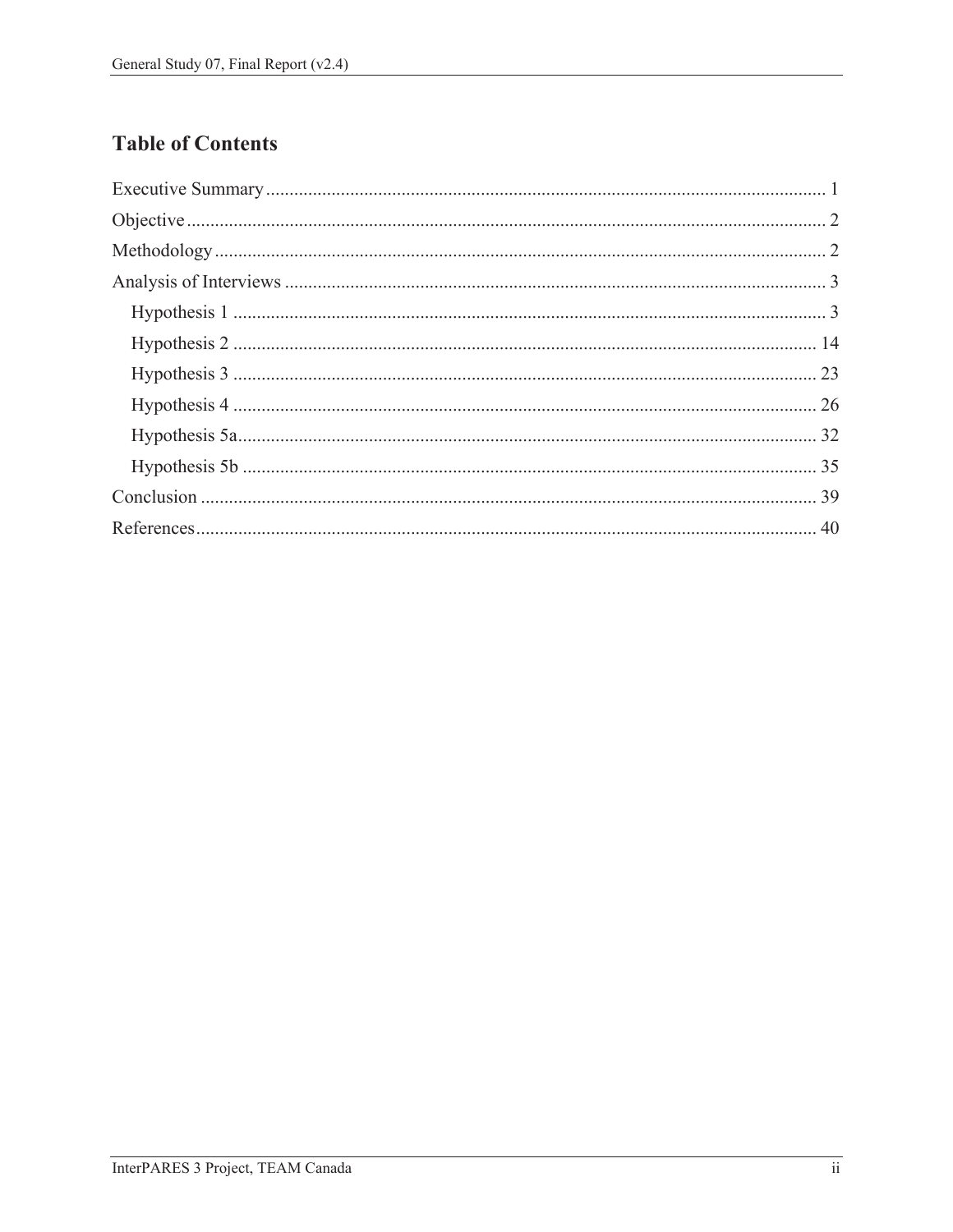## **Executive Summary**

The data derived from the interviews with archivists/records managers, record creators, IT and senior management in Canadian small and medium sized organizations supports the hypotheses developed for this general study, which are as follows:

- Hypothesis 1: Corporate and/or occupational subcultures may lead to tensions and conflicts amongst stakeholders and are a significant barrier towards the successful implementation of recordkeeping systems.
- Hypothesis 2: An organizational culture that values the sharing of knowledge with multiple stakeholders in an organization, accords priority in recordkeeping and has a supportive management is more likely to develop a sustainable records infrastructure.
- Hypothesis 3: The varying levels of support amongst stakeholders from an organization are an impediment to the successful completion of research and product implementation in InterPARES 3 Project.
- Hypothesis 4: There could be both converging and diverging views in defining the concept of a record as well as in recordkeeping issues amongst various subcultures and within the same subculture from both within and across industries. There may be subcultures which identify more strongly with the prevailing institutional culture, while others may associate with their professional subcultures in the form of professional organizations and networks outside the formal organization structure.
- Hypothesis 5: Different groups of stakeholders have differing understandings and expectations of their roles and responsibilities in recordkeeping as well as the roles and responsibilities of other stakeholders in recordkeeping. These differing levels of expectations are potential sources of tension and barriers for the successful implementation of a recordkeeping system. The implementation of a recordkeeping system in itself can bring about a change in the organization which can be a source of tension.

Due to the richness of the interview data gathered for Hypothesis 5, Hypothesis 5 is split into two sub-hypotheses:

• Hypothesis 5a: Different groups of stakeholders have differing understandings and expectations of their roles and responsibilities in recordkeeping as well as the roles and responsibilities of other stakeholders in recordkeeping. These differing levels of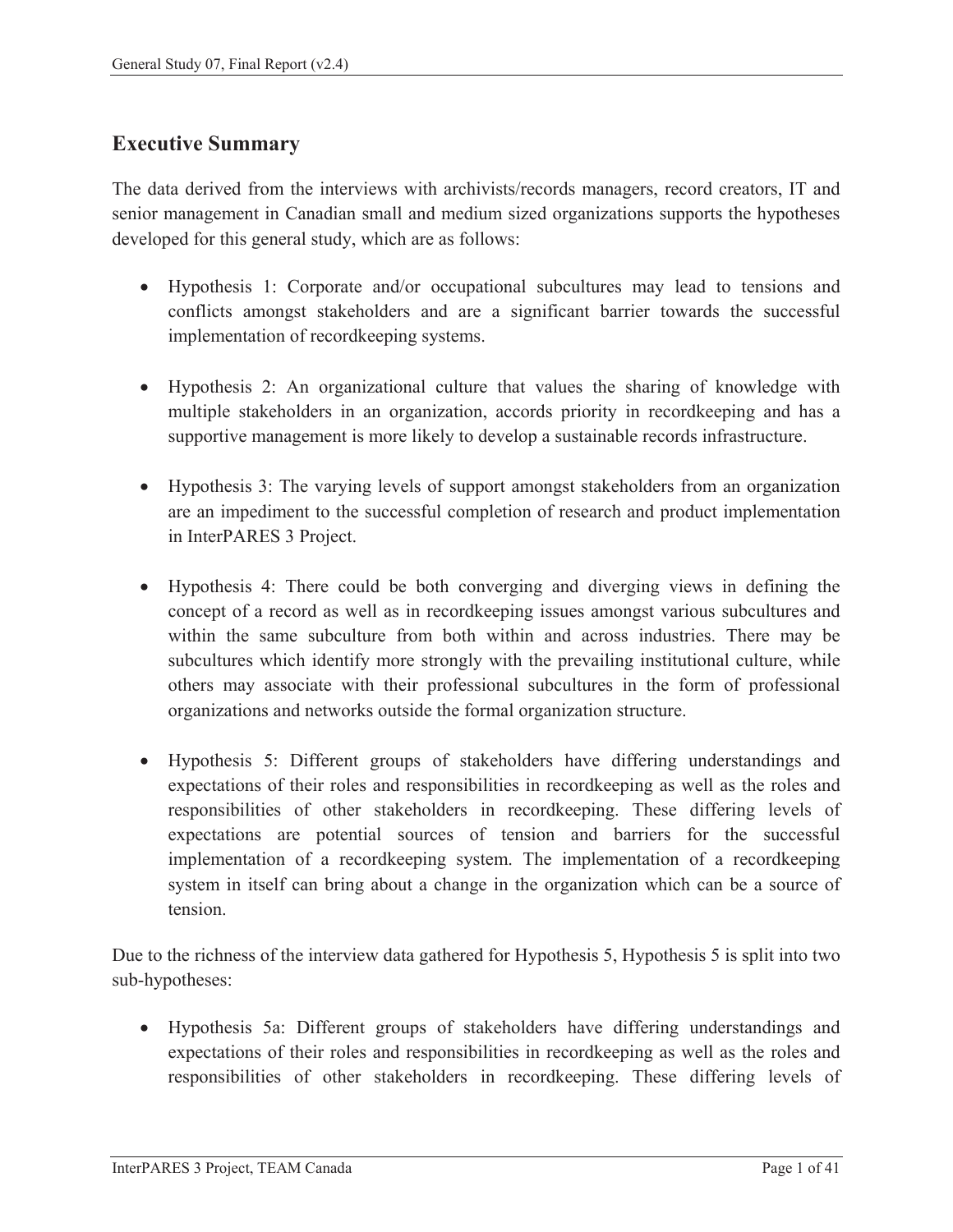expectations are potential sources of tension and barriers for the successful implementation of a recordkeeping system.

• Hypothesis 5b: The implementation of a recordkeeping system in itself can bring about a change in the organization which can be a source of tension.

The five hypotheses developed for this general study were based on a review of the archives and records management, organizational theory and information management literature. It was also based on comments and feedback obtained from InterPARES 3 participants during the plenary meetings. As such, the research for this general study is both deductive and inductive in nature.

Throughout this document, the interviewees are referred by an alphabetical code to protect their anonymity. Although the pronoun "she" or "her" is used, this does not in any way reflect the gender of the interviewee. At times, the document deliberately leaves out the alphabetical letter to identify the interviewee, and instead refers to an 'interviewee' so as to prevent correlation of the interviewees' comments with the type of test-bed.

## **Objective**

The objective of this document is to answer the hypotheses developed for this general study based on a deductive analysis of the InterPARES 3 reports from the various case studies and interviews conducted with various stakeholders. This deductive analysis is based on a total of 30 interview transcripts from 33 interviewees.<sup>1</sup> In addition, the document also highlights emerging themes, which are derived from the interviews. These themes are discussed under the section "Analysis of Interviews" and are underlined.

# **Methodology**

 $\overline{a}$ 

The team largely employed grounded theory to guide its research work. The interviewees for this general study came from TEAM Canada's test-bed sites; these sites include municipal public archives, university archives, private thematic archives, institutional repository and municipal pubic archives. To ensure greater representation of worldviews, and as a precautionary measure to protect the identity of interviewees from the InterPARES test-bed sites, interviews were also conducted with organizations who did not participate in the InterPARES 3 Project. These organizations include municipal public agencies and private organizations. The interviews were based on a set of guiding questions developed for each hypothesis. The transcripts were first confirmed by the respective interviewees before they were imported into the NVivo software and coded according to the hypothesis and emerging themes. The interview transcripts were analyzed in the following manner:

<sup>&</sup>lt;sup>1</sup> There are a total of 33 interviewees who participated in this research. Since some of the interviewees requested to be interviewed together with their colleagues; a total of 30 interview transcripts were analyzed.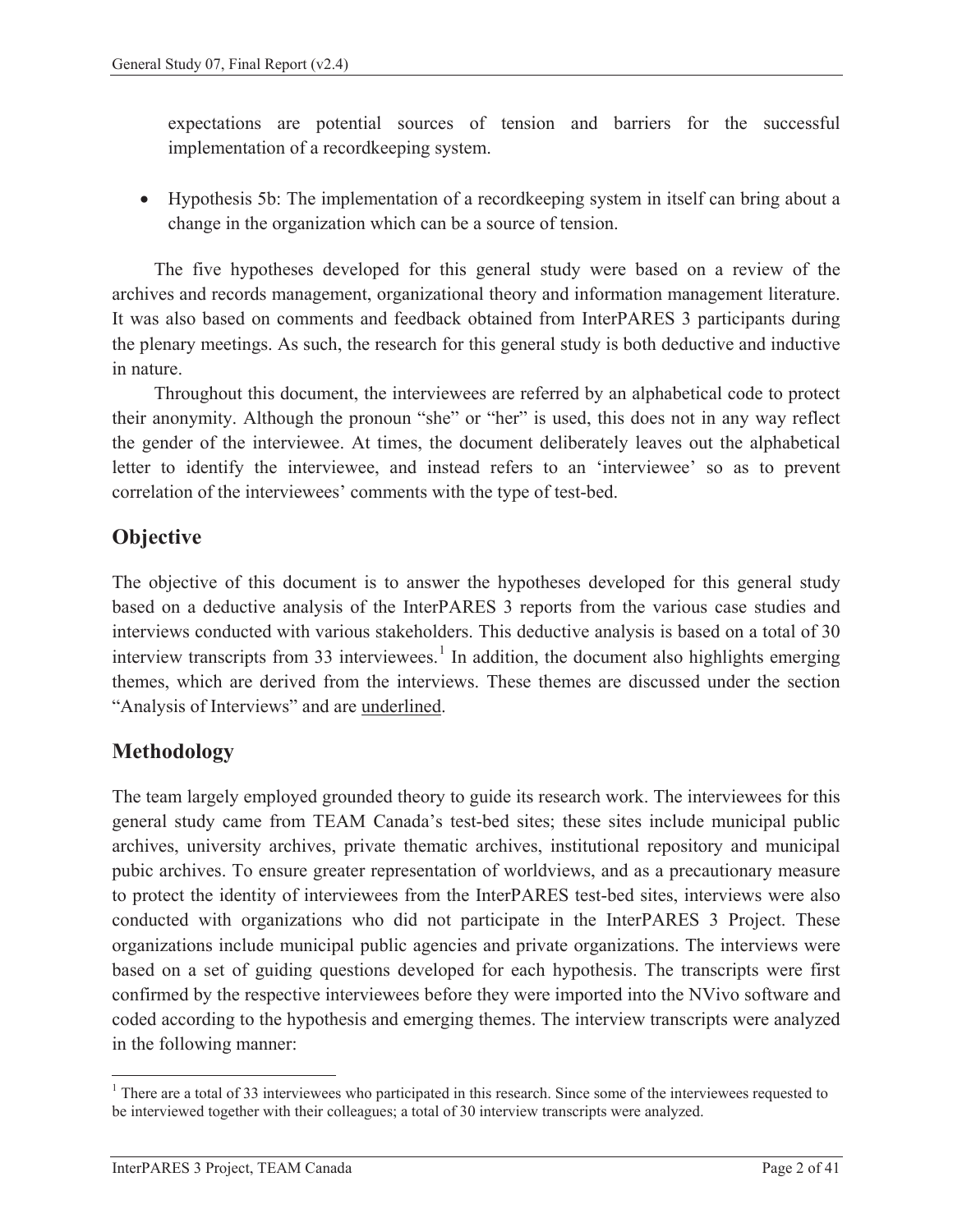- 1) The responses of each interviewee were examined in relation to the hypotheses developed for this general case study;
- 2) The responses of each interviewee were coded and analyzed in relation to emerging categories or themes;
- 3) The interview transcripts were analyzed at an individual level and then also examined at a collective level, such as the type of test-bed site and whether the interviewee was a records manager, archivist, record creator, IT manager or someone in a managerial position;
- 4) The supporting documentary sources from the case studies (e.g., final reports, answers to research questions and contextual analysis, proceedings from plenary workshops) were analyzed. These documentary sources served as a means to triangulate the data from the interview transcripts.

## **Analysis of Interviews**

In general, the data sources derived from the interviews and reports from the case studies of the InterPARES 3 Project support the five hypotheses developed for this study.

### **Hypothesis 1: Corporate and/or occupational subcultures may lead to tensions and conflicts amongst stakeholders and are a significant barrier towards the successful implementation of recordkeeping systems.**

Our research team anticipated the existence of subcultures that may derail recordkeeping initiatives. However, the majority of our interviewees did not provide specific examples of tensions and conflicts. One possible reason is the reticence of interviewees to discuss internal organizational conflicts, particularly to an external party. Another reason is that some of our research sites are currently in the preliminary stages of developing digital recordkeeping policies and procedures and, as our research was not longitudinal in nature, conflicts and tensions would not have manifested in visible forms. Nevertheless, underlying tensions do exist. Our research indicates that an organization comprises multiple groups, each with its own distinct cultures and values. As such, tensions and conflicts will inadvertently arise during the course of implementing a recordkeeping system.

The role-based culture in government, which is hierarchically structured and operates on roles and procedures, is more receptive in complying with records management policies and procedures as compared to the person culture in academic institutions, which values independence and freedom.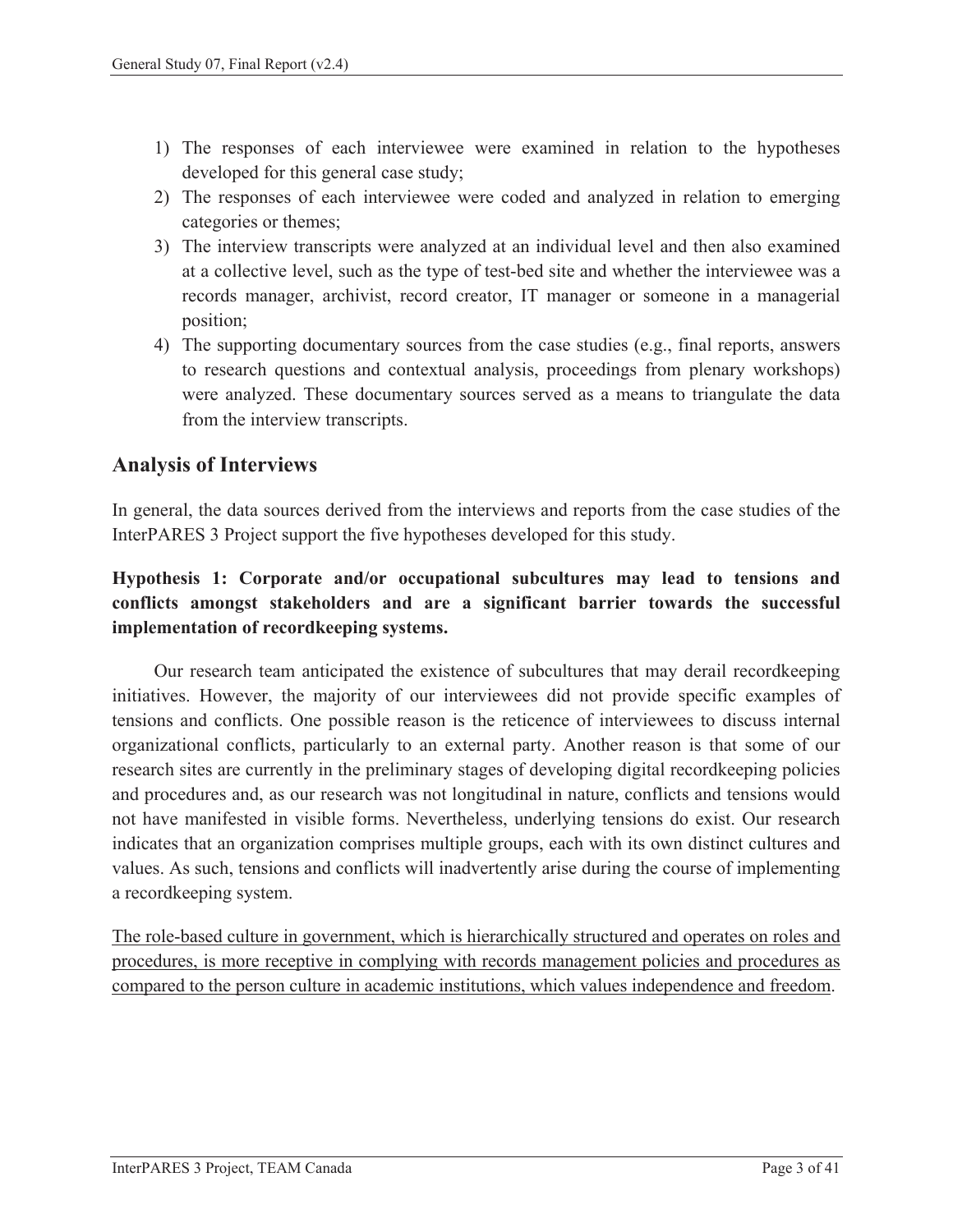It is possible to develop a typology of organizational culture such as the power, role, task and person culture as developed by Handy (1976, pp. 177-185) and to understand how the organization operates in relation to records management (Shepherd and Yeo, 2002, pp. 44-46).<sup>2</sup>

The interviews generally conform with the literature, which states the existence of records management policies and procedures in role-based cultures. Generally, the role-based culture in government has a greater level of compliance in recordkeeping as compared to the person culture in academic institutions.

Interviewee W highlights the existence of policies and procedures in records management operating within a role-based culture. She states:

*There is a policy in place that actually structures that or formalizes that relationship. There's both a by-law and a policy in place that does that. And there's a role played by the business unit, by the department head rather, so that the largest business units in the city, called the Departmental Records Officer, the DRO, that has the responsibility amongst others, but the primary responsibility for signing off on the retention periods and on the disposition authorities or the disposition acts.* 

Similarly, Interviewee O observes that business units operating in role-based culture with a "command and control environment" tend to be more willing to comply and follow recordkeeping standards and requirements. As Interviewee O explains:

*...the project manager was focused on implementing a program and they did so within about a six month period, they were 100% compliant. Now they're a fairly small group and they centralize a lot of the records management functions so they have individuals who are responsible for sending records to off-site storage and recalling them for a number of different business departments. So, in some ways, that made it easier for them to do it, but a lot of that, I think, had a lot to do with the 'command and control' environment.* 

In a predominately role-based culture, where there are hierarchical levels of seniority, records personnel, such as Interviewee X, who occupy a relatively junior position, may encounter resistance from staff who "only see the pay-grade in the working title or in the class designation." However, Interviewee X was able to capitalise on the authority accorded to her by her supervisor and work her way within the role-based culture. One strategy that Interviewee X has adopted is to directly approach the supervisor of the specific business unit to counteract user resistance. As Interviewee X explains:

 $\overline{a}$ 

<sup>2</sup> A *power culture* is influenced by one or two dominant figures and tends to operate informally. A *role culture* is hierarchical in nature and has a clear demarcation of roles and responsibilities. A role culture operates on a system of policies and procedures. A *task culture* is formed for a specific purpose such as a project team and where there is a high degree of collaboration and cooperation. A *person culture* serves only the interests and purposes of the individuals within a group, such as a commune or social group. In such a culture, the needs of the individual are ranked higher than that of the organization. Handy notes that it is uncommon to find organizations that operate based on a person culture and that it is more common to find individuals who prefer working under such a culture but under a different organizational setting. Some typical examples include consultants in hospitals, architects in government and professors in universities (1976, pp. 183-185).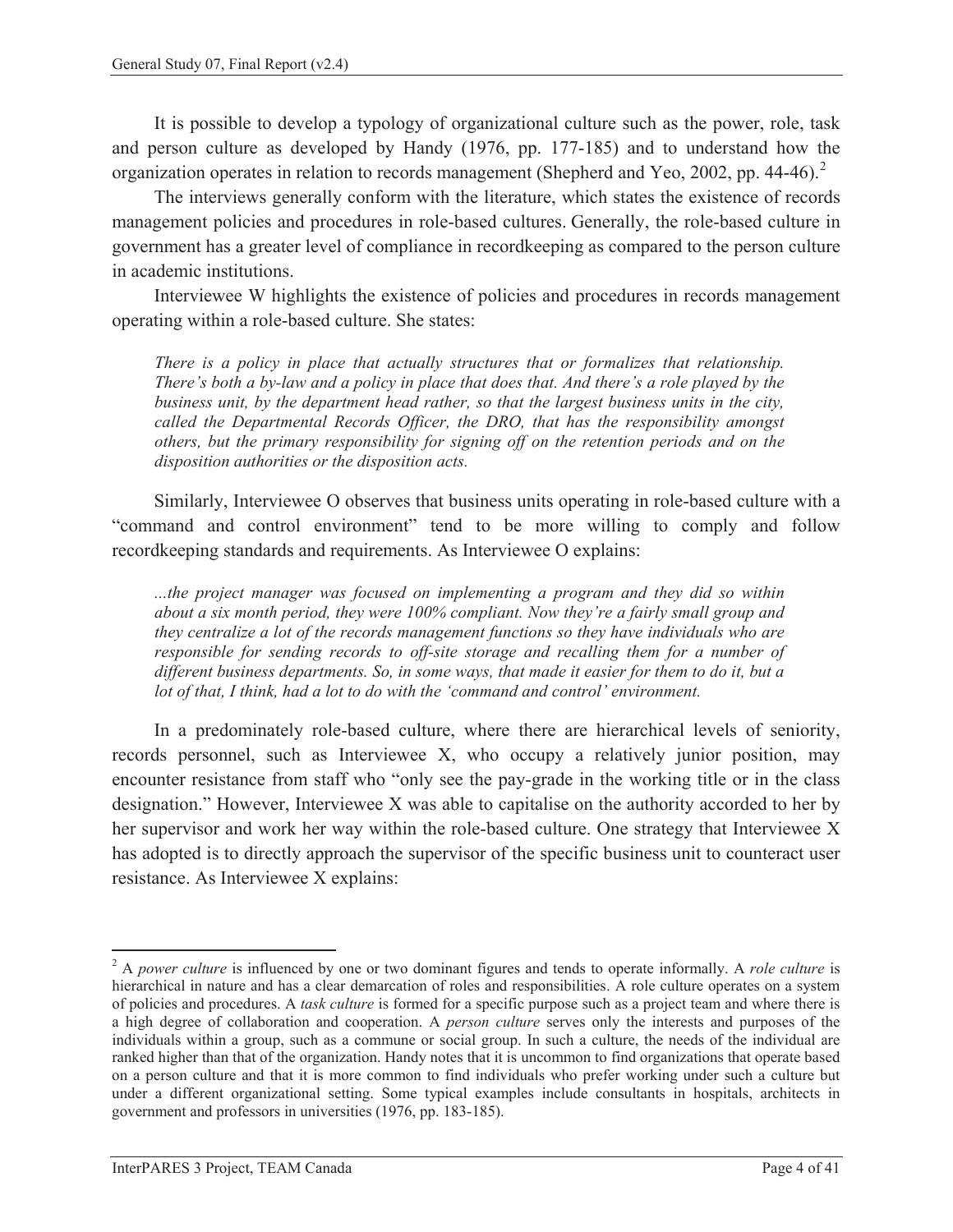*So, to implement change, I have to go to their branch head and their branch head is usually quite receptive to me and then the change gets implemented through them and it has to be very formal through stages and very gradual. So, it can be done, it just takes a lot more work-around but I would attribute it to sort of the amount of time the person spends in a position and their view of their own seniority and the hierarchy of where authority lies.* 

As compared to a role-based culture, a person culture in an academic environment tends to place greater emphasis on academic and individual freedoms. This has resulted in individuals not being able to distinguish between personal and corporate records.

As explained by Interviewee E,

*So if you're an academic liaising with a colleague in another institution or even with a colleague within the institution, they could be having academic chit-chats that have absolutely nothing to do with the corporate records system, and because of that factor, it makes it really hard for people to see the mass of what they work in as corporate versus personal, so they treat all of it as a personal record, not realizing that probably ten or fifteen percent is a corporate record that might be needed as evidence in litigation, FOI, general business operation.* 

Interviewee M concurs with Interviewee E's viewpoint that employees in academic institutions tend to have a greater sense of latitude and freedom in their work. She notes that employees in her institution tend to keep a lot of their personal records, such as music from their i-Pods, which is intermingled with the corporate records on their hard drives. She adds that, in an academic environment, the needs of the institution are primarily driven by the faculty. Interviewee M observes:

*…you can't dictate to some instructor how they should save their files really; they really do have the sense of academic freedom where they can, they'll do what they want to do. Policy isn't driven by IT, or even necessarily records; the culture here is really driven by faculty and what their needs are.* 

In the same vein, Interviewee G observes that a university is an environment where independence is valued and, as such, users do not necessarily abide by policies and rules regarding records management from a higher level of authority:

*...A university is a kind of a flat, decentralized organization where departments do tend to work very independently and staff are very independent within those departments. So I think there's, you have to start there and realize there's only so much you can do. It's not a corporate setting in which someone at a very high level decides we're going to have a records management program and people will comply. I mean, even in that situation it's difficult to roll out records management and to get people to buy-in, it's even more people difficult when people don't feel compelled from a, from superiors or, you know, someone in a hierarchy, higher above, to actually follow, sort of an enterprise-wide records management program.* 

Interestingly, Interviewee Z offers a different perspective. She states that in her previous job as a professor in an academic institution, she was told that "as soon as you started your job,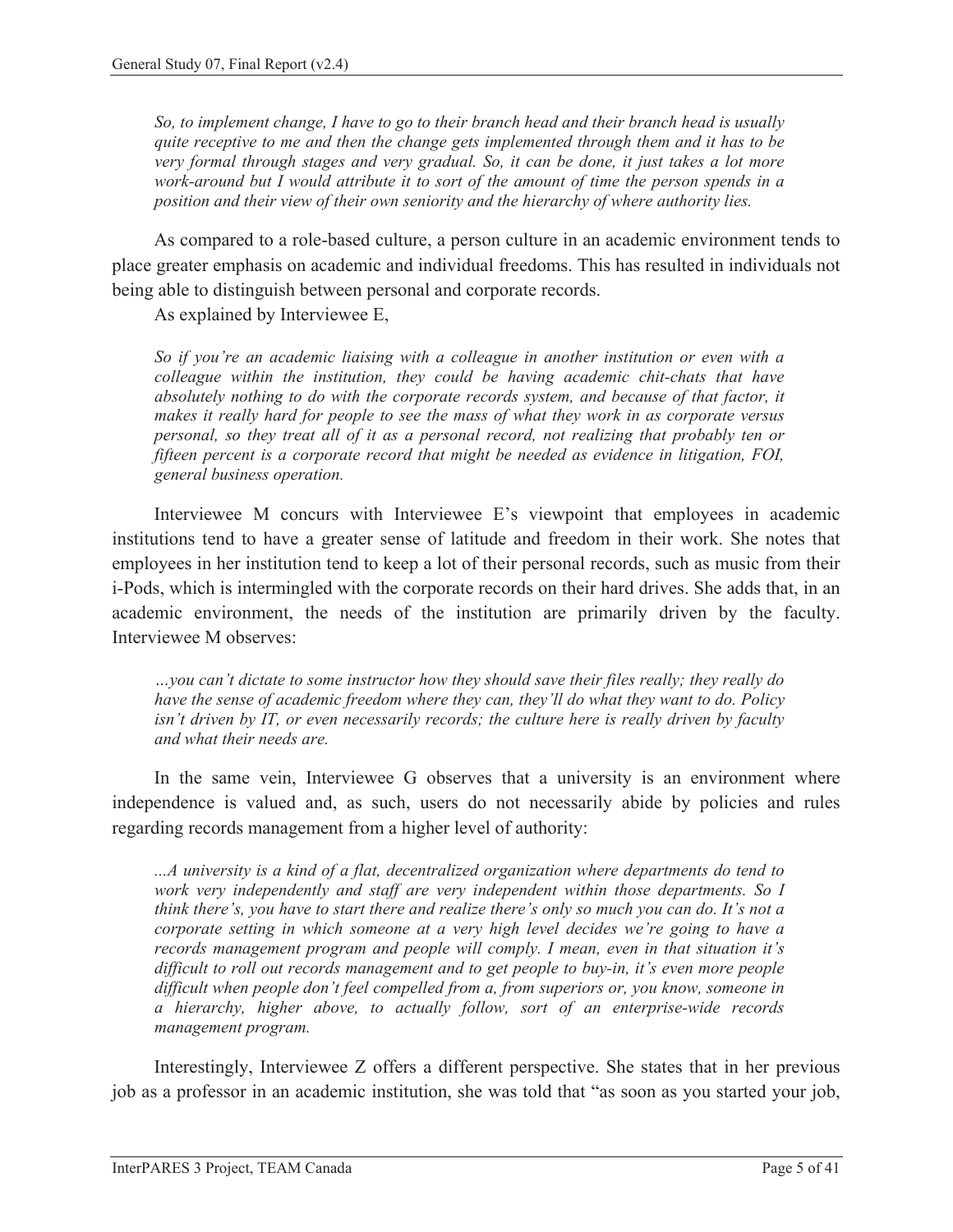you should have to save your exams for this amount of time." The records that Interviewee Z was specifically told to keep for a certain period of time at the academic institution where she used to work were exam records in the event that "students came back and complained about their grade[s]" or as a basis for her to write a reference letter for students. However, this is not the case in the government agency for whom she is currently working, where "it seems to be much more up to the individual what they want to save or not. There are no rules yet, as I say, they're coming about recordkeeping about what you should save and what you shouldn't save." Based on Interviewee Z's interview, the academic institution where she used to work was primarily concerned with student academic records due to the need for frequent reference. She did not mention the need to ensure the proper maintenance of other corporate records in the academic institution, such as e-mails.

Besides the existence of an overarching culture at an institutional level, one should also be aware of the underlying subcultures at another level that can co-exist within an organization. As such, the existence of the four types of cultures—power, role, task and person cultures—are "not exclusive" (Shepherd and Yeo, 2002, p. 43).

The culture within an organization is not monolithic due to the presence of multiple subcultures. Organizations with strong and multiple subcultures encounter a higher level of conflict and user resistance in terms of complying with a records management policy and/or system.

There can also be a situation of multiple subcultures operating within the same department in an organization. As shared by Interviewee H:

*It is a very diverse workforce in that department. When you think that in addition to the professionals, you have administrative staff who are doing the usual administrative work of human resources, finances. But a third main category would be trades people. You've got a large mix of blue and white collar and some of the blue collar are in supervisory and management positions because, for example, you've got the electrical shop, the mechanical shop, the carpentry shop, which would be overseen by a foreperson who probably came up through the ranks in that trade and is now in a management or supervisory position....So that's quite a varied mix of individuals from the tradesperson right up to a professionally trained architect or engineer.* 

Interviewee G notes that multiple subcultures can co-exist within one business unit and this can sometimes result in a lack of communication and resistance in terms of complying with a records management policy and/or system. As Interviewee G states:

*I also know that the (department) is an interesting animal because it does have three units within it, multiple professions, and there was definitely an issue of communication here, or a lack of communication.* 

Within professional subcultures, there are varying degrees of compliance in terms of records management. Some occupations, such as human resources, finance, planning and engineering,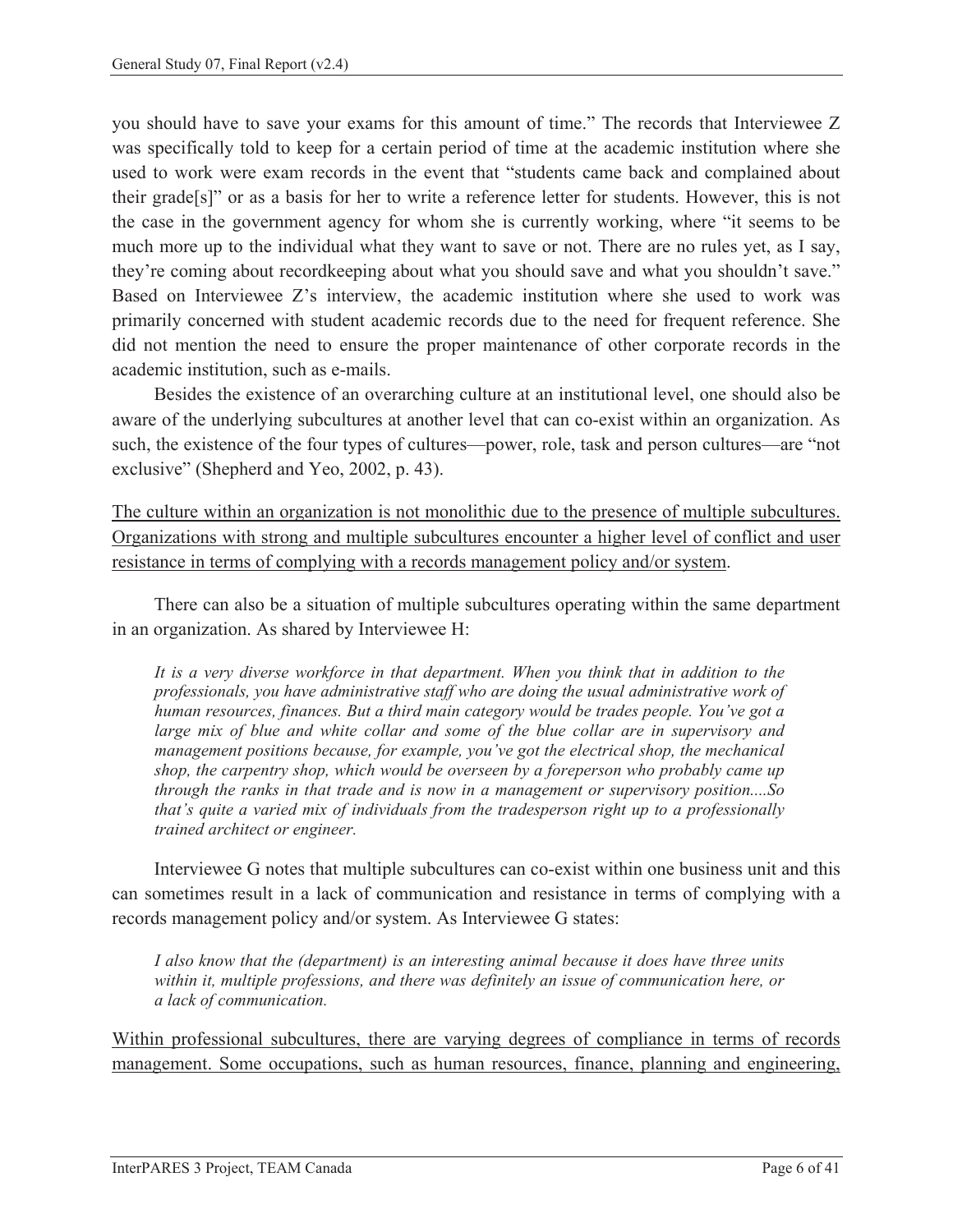tend to place greater emphasis on recordkeeping as compared to occupations that focus more on the arts and culture.

Professionals who require a high degree of specialised knowledge to perform their job functions generally understand recordkeeping in terms of how it supports their business activities and work processes. However, they do not want to spend too much time on recordkeeping, which they perceive as a low priority in their daily tasks. Interviewee D states that the professionals in her job are hired for their professional knowledge and expertise and that recordkeeping is deemed a secondary activity or responsibility:

#### *I won't say that they believe it's just a clerical job and it doesn't demand, or it shouldn't demand a lot of their attention.*

Within this professional group, however, there are varying degrees of compliance in terms of recordkeeping policies and practices. Occupations that traditionally have a base of administrative and support staff, such as finance and human resources, have what one interviewee states a "really good records custodianship." Occupations that are more technically driven and that have a business need to keep a close tab on different versions of records tend to be more receptive in abiding by record management procedures. As explained by Interviewee U:

*Any place that has a large number of construction projects, there will be some type of document management in there because they have to keep track of the versions of plans, so because they have so many plans coming through in versioning, they know how to do that. They also love project numbers. You can give an Engineer a forty digit project number and they will not bat an eye. So they're not put off by classification numbers like other people are. And actually I think Planning, I would say the same thing. Like they're so used of dealing with development variance numbers, they don't have that sort of kneejerk reaction to seeing the classification codes... And also, you know they do get, the City does get sued, and so they know that if they're sued because they, you know, on a survey, or something like that, they're going to need the records to go to court.* 

Interviewee T concurs with Interviewee U's perspective. She states that Engineering is a profession that values precision and that generally files are well maintained in the Engineering Department. In contrast, there are occupations that operate on a person culture and where individuals value "training and personal growth," such as the arts and culture sector. The recordkeeping infrastructure in such cultures are cited by Interviewee T as experiencing a "few more breakdowns."

The subcultures of professions that operate on a "para-military structure," like the police, have specific rules and regulations governing key activities in their work. Although an interviewee mentioned that there is a certain degree of "latitude and independence to do what needs to be done" in her organization*,* the culture is still top-down as it is mainly driven by senior management. As described by the same interviewee R, "I'll consider the various viewpoints and then I'll make a decision which way it goes." In such organizations, once a decision has been made by senior management for staff to abide by a policy, including records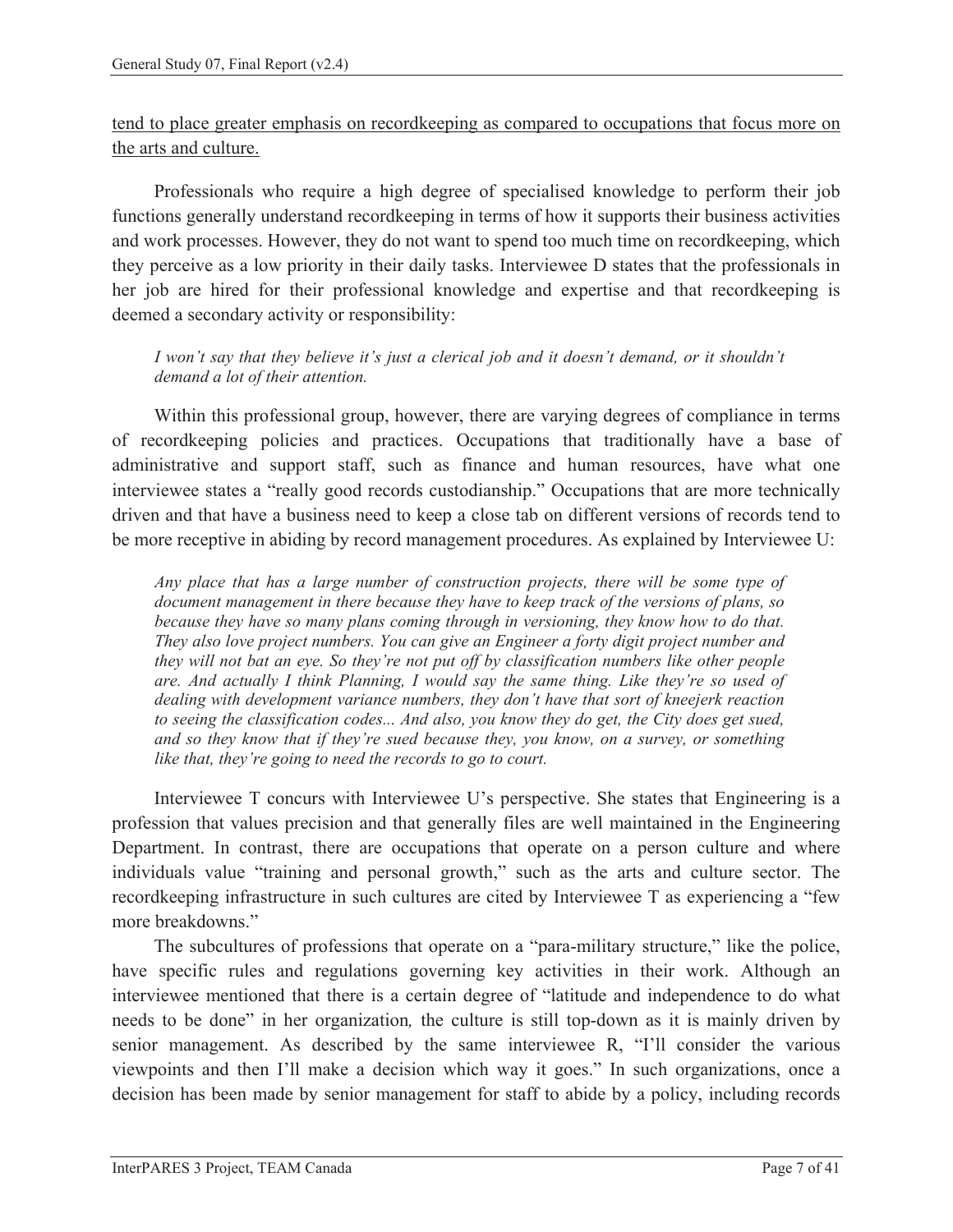management, staff need to follow the rules because "if they didn't follow the policies that we say you've got to follow they couldn't work there." In fact, another interviewee admits that the best strategy to deal with professions that operate on a para-military structure and that focus on rules is to "find something that they haven't formalized because then there is actually a blank area that you could provide." Interviewee N offers another suggestion. She suggests that it might be more feasible to adopt a decentralized approach in recordkeeping for such professions since they "do not trust anyone else with their records" and because of the "legal restrictions on sharing criminal records."

Municipal departments located nearer the central administrative area tend to adopt a more rigorous recordkeeping system as compared to municipalities that are located away from the central administrative area.

Besides the existence of cultures and subcultures, the location of the business unit within a municipality also influences the level of rigor in the development and implementation of a recordkeeping system. According to Interviewee K, agencies that are nearer to the central administration tend to manage their records better as compared to departments that are located further away from the central administration area. The latter departments are said to be "more focussed on taking care of the parks, or putting out the fire, or cleaning the streets" and the employees tend to be "further away from the Archives and Records Management's day–to-day activities." Interviewee U agrees with Interviewee K's opinion. Interviewee U points out that agencies located further away from the central administrative area are fairly independent since "they're not so closely tied in the corporate structure, so they're usually seeing themselves as their own little facility." Interviewee U perceives that such "satellite" agencies also tend not to have "high value records". Consequently, the employees from such agencies do not consult their records frequently since they "don't need [them] on a minute to minute basis like in the other business units."

Interviewee S, who works in a "satellite" agency, proclaims that employees in her business unit are "good at laying concrete or putting a road in, or digging a ditch." However, employees are not aware of recordkeeping issues. As Interviewee S elaborates,

*If we had some sort of policies and procedures as to what you should file and for how long you need to keep it, I think would help us out an awful lot. Time sheets - how long do we need to keep time sheets legally? Information on our trip and falls, our claims, do we need to keep it here or does City Hall need to keep it? And if we need to keep it here, how long do we need to keep it? Who should keep it? Should it be the office staff or should it be the Concrete section where the incident occurred? You know, those types of things. We don't know.* 

Interviewee S admits that recordkeeping procedures and practices could be further improved in her department. However, she laments that recordkeeping is not perceived by the employees as an important business activity. As Interviewee S reflects,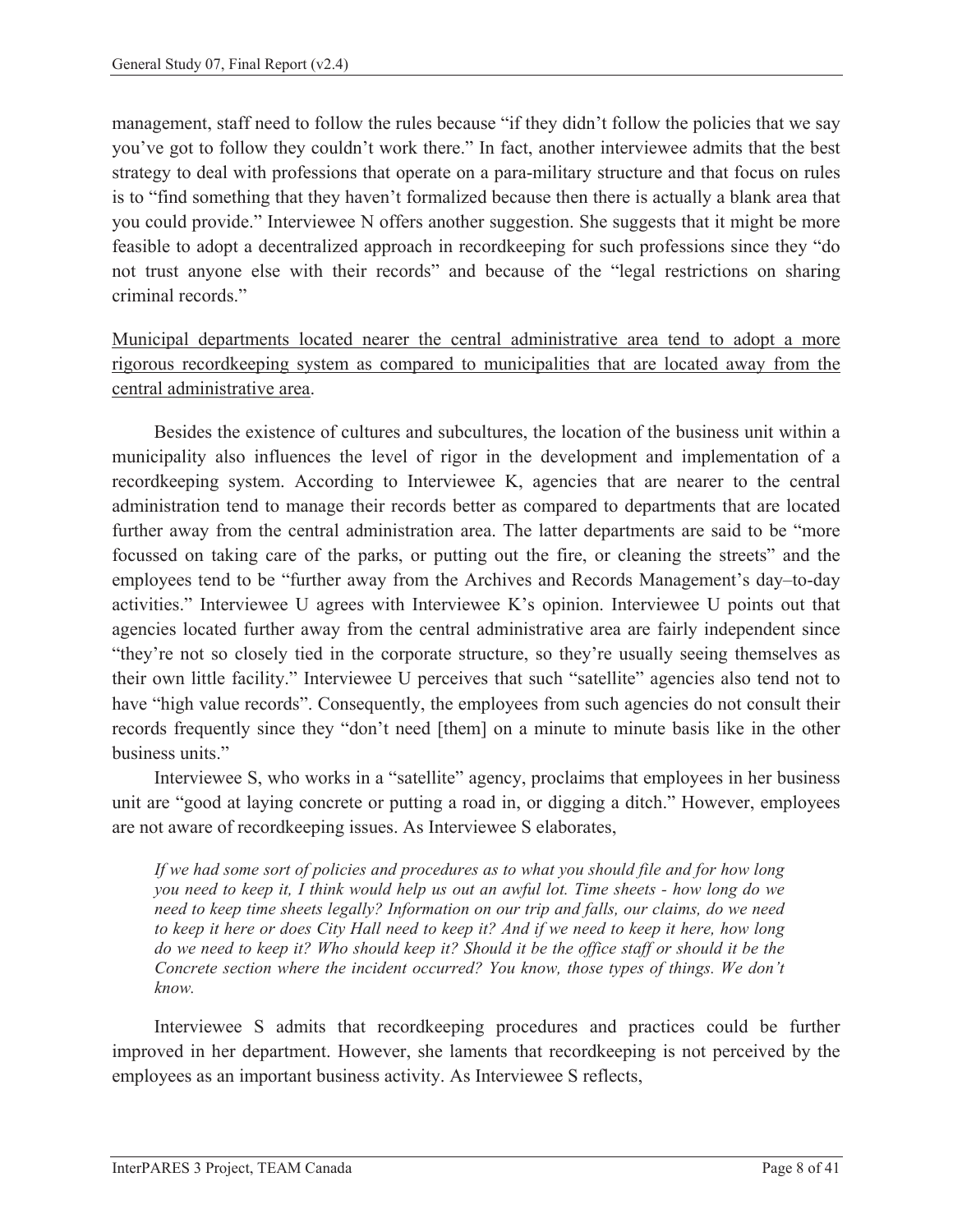*Recordkeeping isn't in the forefront of peoples' minds. It just isn't. I think we know it's important because we deal with paperwork all the time in the office, but out there they just want to get their concrete road done or whatever it is that they have to do, pick up the garbage or whatever.* 

Besides the role played by corporate and subcultures, some of the themes that have emerged from the interviews that result in barriers for the adoption of a recordkeeping and preservation system are:

1) Organizations tend to view IT more as an utilitarian tool rather than as a strategic asset and, as such, IT tends to focus on infrastructural issues rather than on records management.

One theme that has emerged from the interviews is the subculture of IT. Interviewee E comments that the occupational subculture of IT in her organization focuses mainly on completing the IT assignment and on rolling out the system rather than focussing on IT project planning and, as such, recordkeeping issues are not brought to the attention of the staff in charge of records management, until it is too late. She states:

*I would call it a cultural issue that is a norm of behaving—if you're a worker in the IT shop—is that you're just given an automation assignment and you just sit down and you do it. And I even think that applications that are rolled out in many places...maybe don't get the broad level of input needed, so, you know, there's a really great catering system and it's designed between the programmers and the systems people and the catering shop, but if you talk to some end users it would probably be a better catering system. But I just see them as very dedicated doing-type people, who possibly aren't given sufficient time and resources to spend or, possibly, they don't see the value of liaising with a broader group of end users. So, there's some kind of a miss in the way systems are designed. On the other hand, when I work with the programmers...I see a really high level of analysis and depth of the programming. I'm thinking to myself 'the programmers are really good and they are working well with users,' but as far as the IT infrastructure and the IT planning…I mean I've never been interviewed by IT on their three year plan, and my impression is in other organizations, probably the records manager would be interviewed.* 

Since IT is perceived by senior management more in terms of an utilitarian tool rather than as a strategic resource, IT tend to focus their attention on keeping the infrastructure and the "mission critical" systems, such as e-mail and local area network drives, running. This leaves IT with very few resources and staff to deal with the issues relating to project work, which includes addressing issues related to recordkeeping and preservation.

2) Lack of user awareness on recordkeeping and preservation issues.

Interviewee A states that "nobody in the organization is familiar with the subject of records management." Interviewee D admits that the concept of preservation is seen as a "total mystery" and that she and her colleagues are generally unaware of how long the records are retained and kept on site, stating that: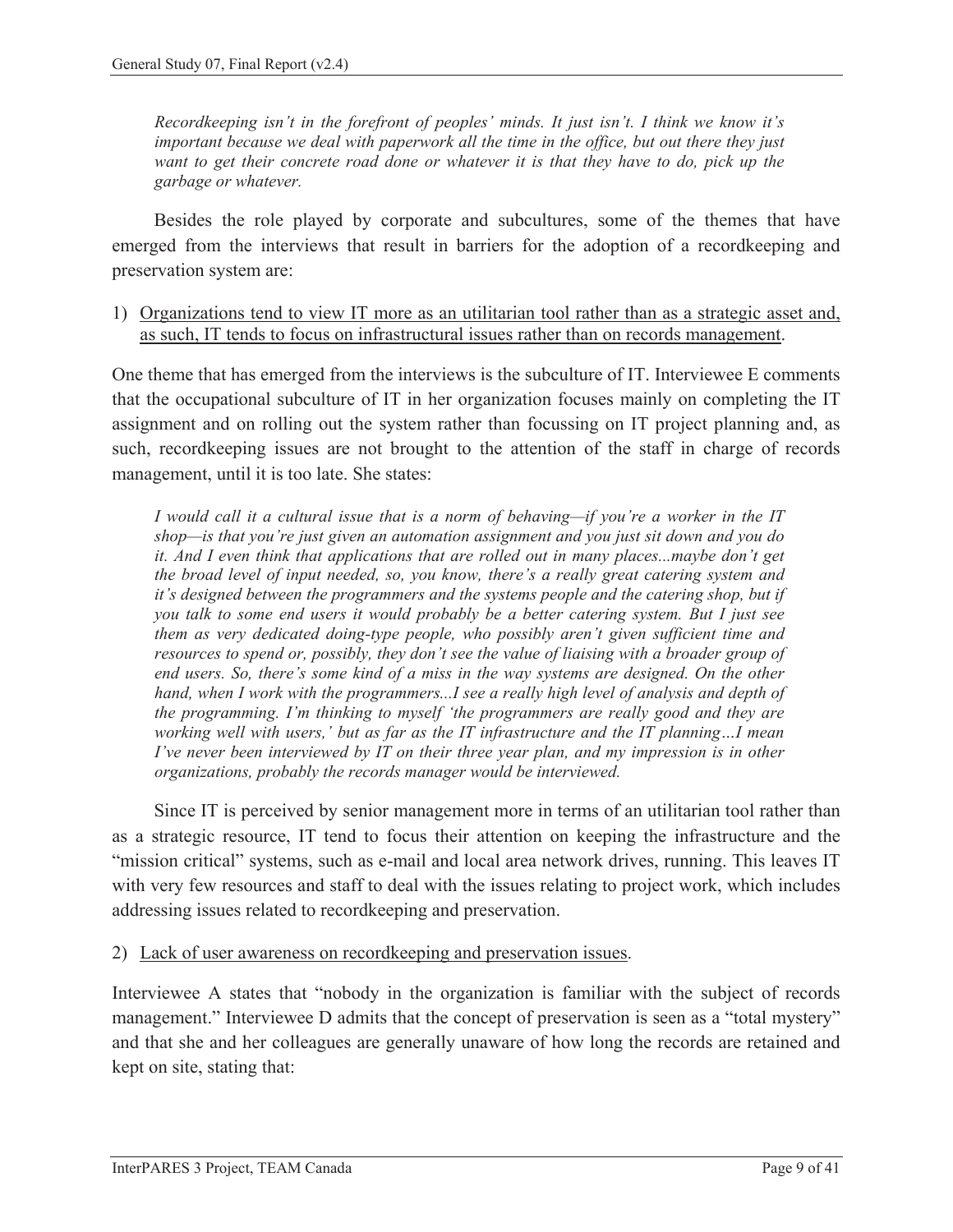*Oh, the preservation part is, is a total mystery to us… And the file, that file once it's complete, will stay here for a given, some undetermined amount of time, it could be up here for a year or three years depending on how crowded the file system is. And then when we start running out of room, somehow there's a purge and the stuff gets moved offsite. So, I think from [our] perspective, we're pretty ignorant of what happens to it after the file gets closed.* 

In terms of the management of records during their active stage, Interviewee I cites the lack of access controls in the digital environment at her organization, which has resulted in situations where records are inadvertently deleted and overwritten. As she states:

*If you have access to the computer, you have access to the [shared drive]. So, there's a non-security, and you have far too many people accessing the computer who don't know enough about computers. So, that puts all your files at risk, and we've had to do backups before, where people had deleted files or folders.* 

There appears to be misguided faith that when an organization is new, it has more time to deal with digital preservation issues and, as such, the focus appears to be on creating records rather than on issues relating to long-term preservation. As Interviewee A notes:

*Nobody is concerned about digital preservation, 'cause this is a new organization. They are not facing...they are not facing, like, severe challenges in terms of long-term preservation.*

Similarly, Interviewee L perceives that the system in her organization is "fairly new," "still developing" and that it "keeps evolving." Although Interviewee L acknowledges the need to develop and implement a digital preservation strategy and procedure, the focus of her business unit appears to be on maintenance issues, such as the daily operations of the system and the possibility of migrating system software to a newer version.

3) Users' perception that recordkeeping is a time-consuming activity rather than a strategic resource to conduct their business activities.

Some users acknowledge the need for their organization to put their records in order because of the difficulties in accessing and finding records. However, some of these users cite the lack of time and the difficulties in handling their current workload as a barrier for the adoption of a recordkeeping system. As Interviewee I states:

*We're cleaning up the folders and the files and realizing that we've got duplicates of all kinds of things, so we're taking the time to take one folder and clean it up and move on to the next one. So, we know we have to do it. It's finding the time to do that, which we don't always have.* 

Another interviewee states that requirements imposed by the records management department in managing e-mails take "so long", are "very, very cumbersome" and are "more than is necessary." However, underlying her reasons for this seemingly time-consuming activity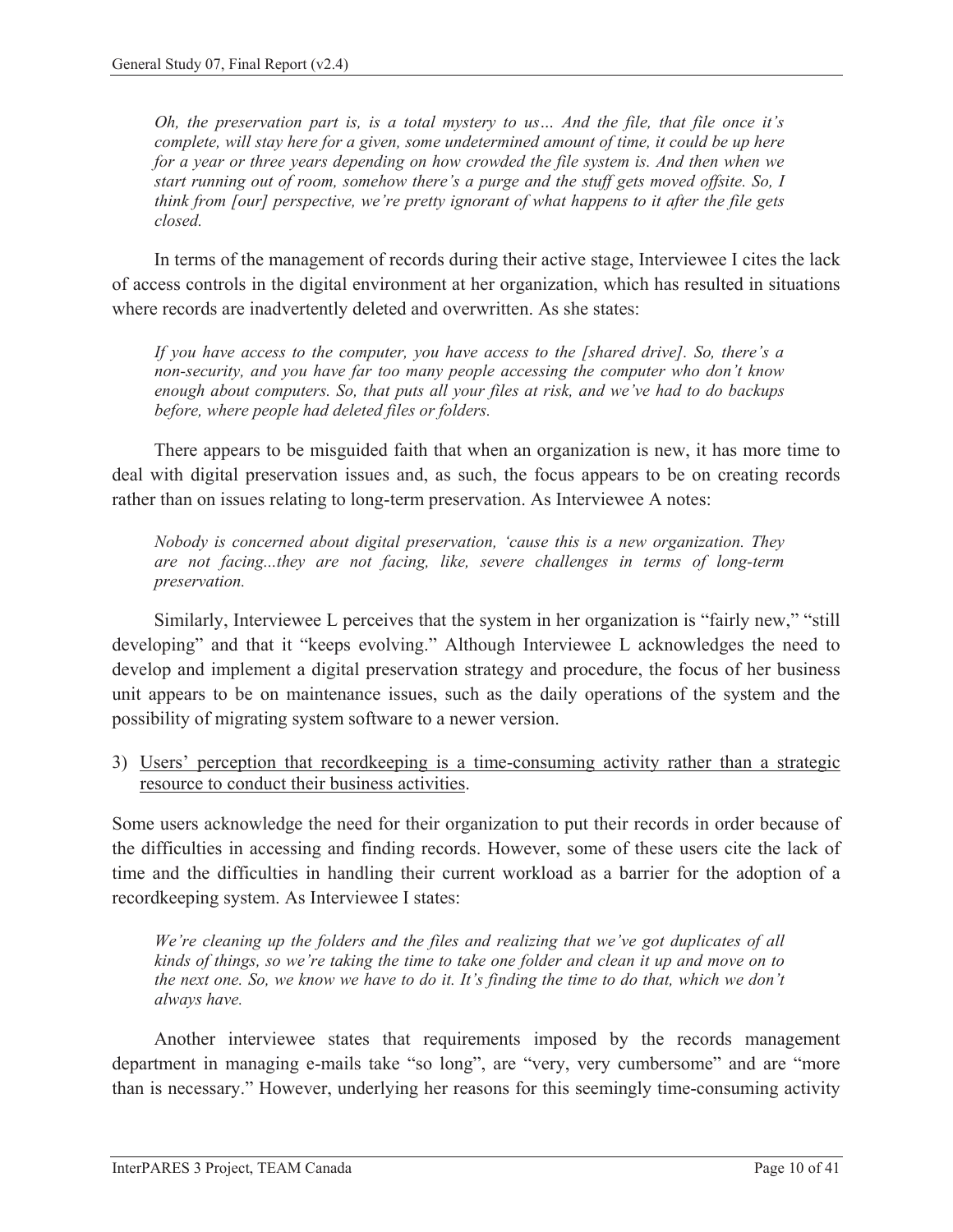is her belief that e-mails are not corporate records, but are rather, essentially, a "service" and a means of "communication" in her business unit and, as such, are not a strategic resource that needs to be managed.

In worst case scenarios, there may be a need to appoint staff to do the actual filing and maintenance of records. Interviewee G envisages the role for an "electronic filing clerk" to help users to file the records because she does not see how a "senior manager is going to spend the time to organize their records." In the case of Interviewee AA, she asserts that her time is more well-spent focussing on the professional aspects of her job, rather than on filing and organizing the records. As such, she identifies "diligent" and "self-directed" staff who are "interested in the recordkeeping process" to do the filing of records for her. Interviewee AA elaborates:

*… I'm busy enough in my day so I just don't have time to say "File this document, file that document. Ensure it's in the right tab." And I don't have time to sort of undo the messes, so if somebody's misfiling everything and I have to take apart the file and put it back together on my own time, it's incredibly destructive to time and it's dangerous in terms of encouraging error because it does."* 

4) Lack of user buy-in for a records management policy and/or system impedes the level of compliance amongst users in adhering to the records management policy and/or in adopting the system.

Besides senior management support, it is also important to garner support from users. Interviewee G shares her experience of senior managers supporting a records management project with the verbal assurance that staff would be "behind it", but when the records management project commenced, staff would inform the archivist that "he or she hadn't heard anything about this project, didn't know what it was about, wasn't quite sure what their role was, wasn't sure if they were interested in participating." Interviewee G also cited instances where senior management has expressed concerns and frustrations about the inability of the department to locate relevant e-mails regarding financial transactions with external parties, but she viewed such concerns as "lip service to the importance of records management without any follow up and actually modifying peoples' behaviours."

This statement by Interviewee G shows that building awareness for change does not necessarily translate into a desire for change (Hiatt, 2006). The statement also illustrates the importance of sponsoring change at all levels of an organization to obtain the necessary buy-in and not just at the level of senior management on the importance of obtaining the necessary buyin and commitment from users (Gunnlaugsdottir, 2008; Hiatt, 2006; Keil, Cule, Lyytinen and Schmidt, 1998). Hiatt (2006) highlights that employees need to explain the choices and consequences of why a change is needed and not just be told, as in the case of one organization where IT was simply instructed "you've got to involve records management." In addition, staff need to be held accountable for their actions and there should be an incentive as well as a performance monitoring program to institute change within the organization. A governance and monitoring tool also needs to be established to ensure that the organization moves towards a shared vision in terms of actively building a recordkeeping compliant culture.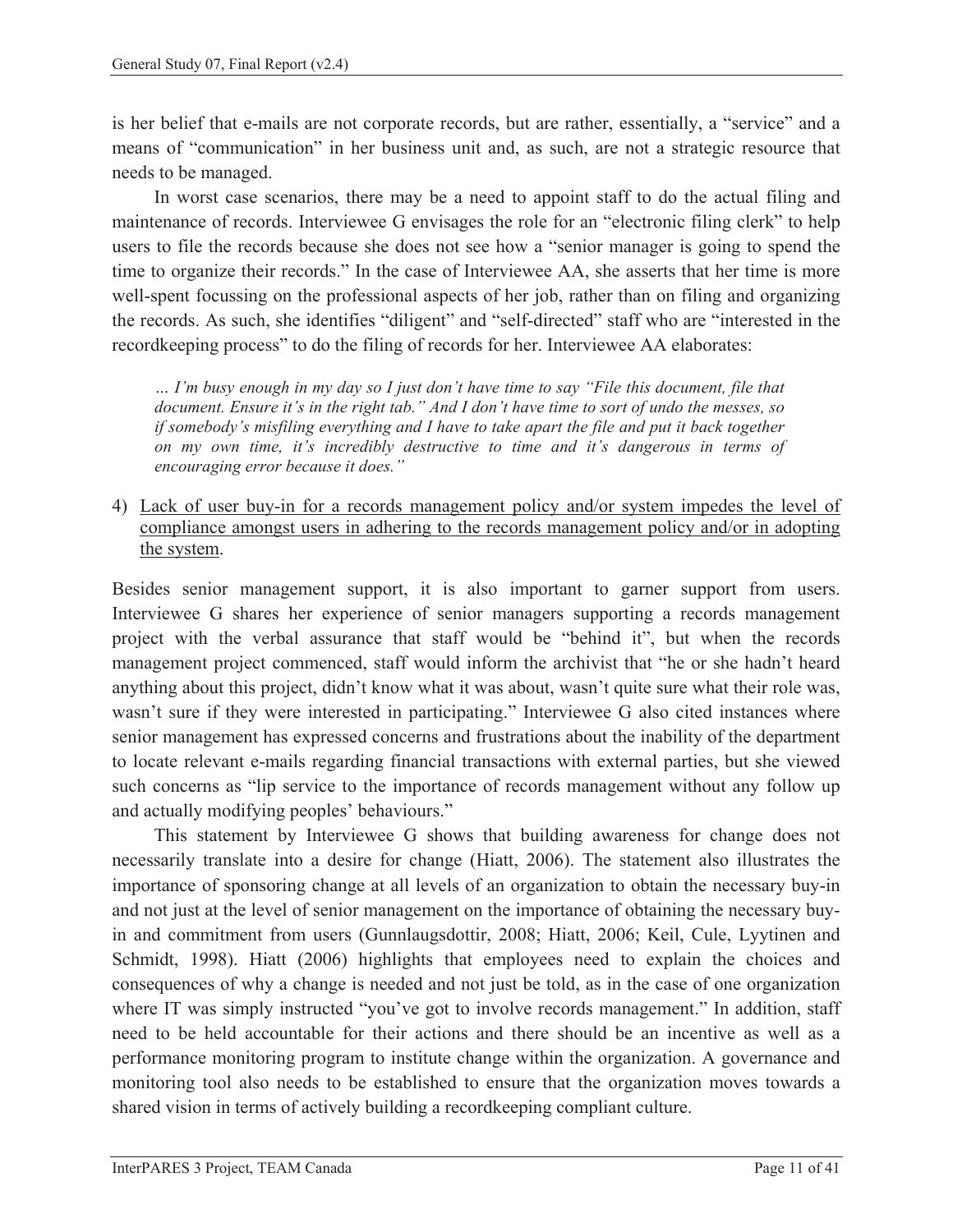#### 5) Blind faith in technology to manage and preserve records.

There is also a misplaced trust in technology in terms of enabling organizations to better manage their records. As Interviewee D states:

*Yes, it's a technical issue, I think. Once you buy that system, some of the parameters are set out in terms of tasks and it's very...it has a pull down menu that has about ten different items that really no one at my level has any concern as to what those things mean. Perhaps we're using it, we're not using it properly or we could use it better, but it's such a big job and at our level we don't care as long as it does mostly what it's supposed to do.* 

In the same vein, Interviewee M stresses the importance of moving the organization into an electronic system so that the business units no longer have to keep paper. Interviewee M states that the main incentive to go digital is that, ultimately, keeping records in digital form is cheaper than maintaining paper in the long run since "storage space is fairly inexpensive so, we just got some more storage space." In terms of the idea of limiting the storage capacity for e-mails, Interviewee M adopts the view of simply "delete when the year's done."

6) Users who encounter problems in terms of using and accessing records from an EDRMS system can lose confidence in the ability of the system and resort in maintaining their own personal recordkeeping system separate from that of the organizationally sanctioned system.

In addition, some users rely on the institutional memory of support staff to "find things" since the existing records infrastructure is too "cumbersome" and poses difficulties for business users in searching for records needed to support their business activities. As Interviewee D elaborates:

*It's like any office dynamic; we always have our, like, go-to person...person we're more comfortable dealing with and who could find things for us... So, if that person's not there, we either don't do the job or, because you can't ask a new person to do that because they wouldn't have that experience. It would just put them... they just wouldn't know how to do it. So, yes, it makes the work load somewhat unbalanced for the people that have been here for a long time because more of it falls on them until the new people understand the system and what we're asking for.* 

Interviewee D's feedback about the system being "cumbersome", with its pull-down menu and options that users do not fully understand, illustrates the importance of both records managers and archivists in monitoring and observing how users use and interact with a recordkeeping system. Interviewee D also observed that, over time, the systems have "evolved on their own" but yet, there is no one controlling and reviewing the systems at a higher level. Interviewee D's remarks coincide with the concept of "technology structuring," which is defined as "users' interpretations of their work, the organization, and technology, their access to organizational and technological resources and the normative rules that guide action in their social context" (Orlikowski, Yates, Okamura and Fujimoto, 1995, p. 425). The manner by which record creators interact and how they adapt or, in some cases, get around the original intent and design of the recordkeeping system will provide useful insight to archivists and records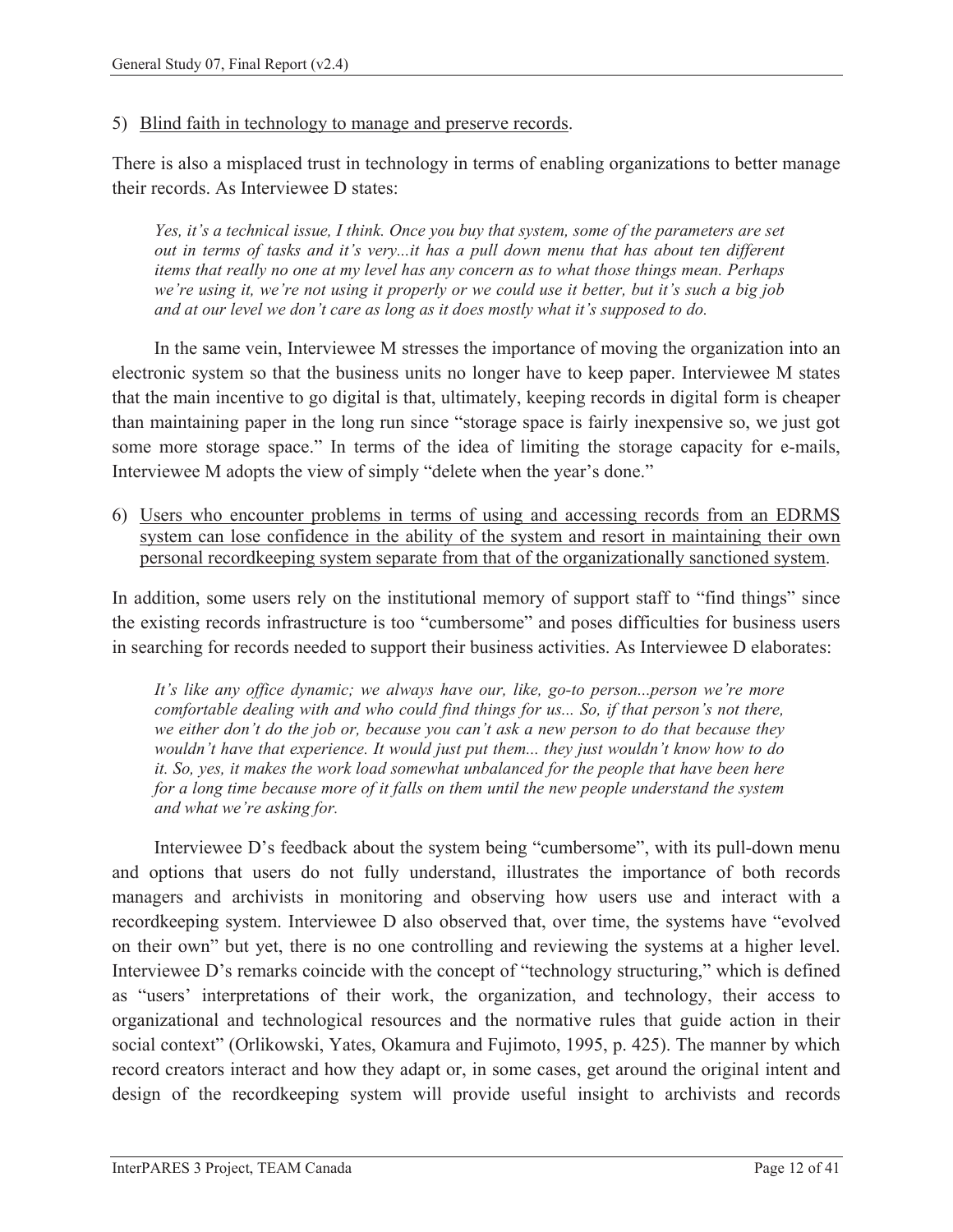managers on how best to address the concerns of records creators. For example, regular training and consultation sessions or a change in the layout and functionalities of the system can reduce the level of users' resistance and enhance operational efficiency. Consequently, archivists and records managers need to be involved not only during the initial design and conception stage of the recordkeeping system, they also need to monitor how the system is used by record creators as part of their business activities.

#### 7) A restrained fiscal climate impedes the development of recordkeeping and preservation systems.

Interviewee F commented that despite the recognition by senior management of the value played by records management in the organization, such as drafting the history of the organization in its strategic plan document, the restrained fiscal climate led to downsizing of staff and resources in the organization. The archives and records management programme was perceived as an auxiliary and less essential service compared to other programmes and services. In other words, senior management felt that the archives and records management programme did not directly meet the needs of the organization's major stakeholders and customer base. As a result, senior management made the decision to reduce the allocation of resources and staff to the archives and records management division.

Interviewee L also highlighted that budget is limited and that the institution has to make a choice between a number of strategic goals and initiatives over the next few years. She said that ultimately, "somebody has to make the decision as to who gets what resources, depending on what's available."

In addition, Interviewee Z shared that fiscal constraints resulted in a dismantling of a data management group, thereby eliminating the budget allocated for the preservation of scientific data. As a result, the preservation efforts are devoted more towards maintenance issues, such as buying additional hard drives. According to Interviewee Z:

*But there's no group anymore that's now saying "Okay, now, how should we archive? Maybe we should have a different system for accessing that data" or something like that. It's just that whatever they created we have now continued.* 

As such, there is a need for records managers and archivists to position records management programmes closer to the overall strategic directions of the organization so that such programmes will be ranked higher in the priority list. For example, if an organization places an emphasis on sustainable development, records professionals can market the implementation of a records management programme to fulfil the organization's sustainability initiatives.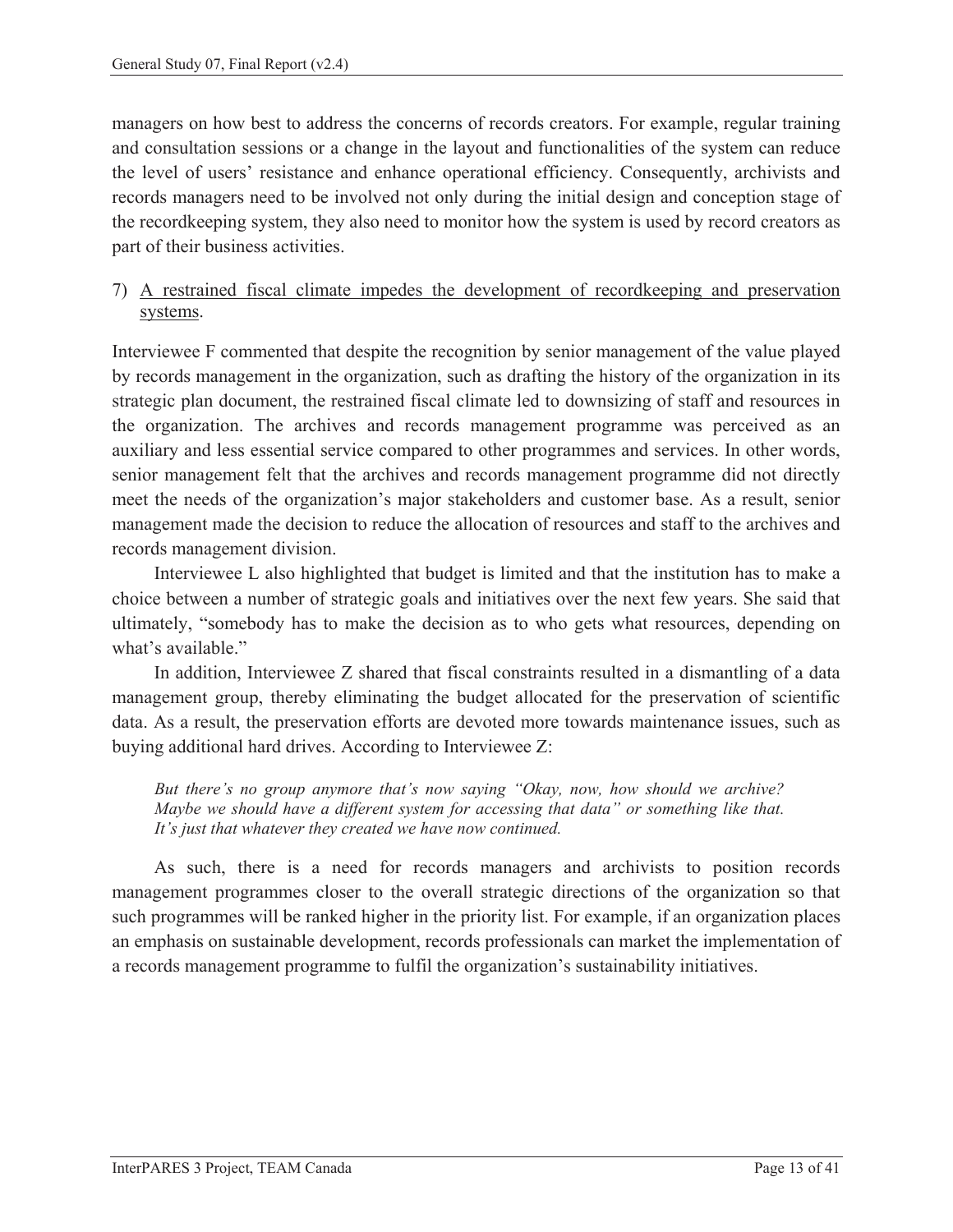### **Hypothesis 2: An organizational culture that values the sharing of knowledge with multiple stakeholders in an organization, accords priority in recordkeeping and has a supportive management is more likely to develop a sustainable records infrastructure.**

Although interviewees perceive that the objective of a recordkeeping system is to access records, access to records by itself does not justify the development of a recordkeeping and preservation system. Interviewees stress the importance of obtaining senior and middle management commitment to champion the development and implementation of a records management system.

Our data sources did not show evidence that an organizational culture that values the sharing of knowledge amongst multiple stakeholders is more likely to develop a sustainable recordkeeping system. One possible reason is that interviewees tend to associate recordkeeping systems more with locating records and information to support specific business activities rather than in terms of sharing knowledge with multiple stakeholders within the organization. However, interviewees stress the importance of obtaining senior and middle management commitment to champion the development and implementation of a records management system.

Interviewees also expect senior management to allocate funding and resources for records management initiatives because "without resources, nothing's really going to happen." Interviewees cite examples of a particular senior manager or a group of senior managers who have either "championed records management and better recordkeeping" or who are more receptive of records management initiatives. These champions often "actively promote their personal vision" and "push the project over and around implementation hurdles" (Beath, 1991, p. 355). Interviewee K highlights a particular senior manager who was frustrated by the "silos of documentation and information" amongst various departments in the organization. This senior manager made "a pitch" for records management to her peers and, as a result, the development of a records management infrastructure became one of the organization's strategic objectives. In addition, funding was allocated to the organization to kick-start the development of a records infrastructure. Interviewee DD also cites the case of a senior manager who made a case for records management because she wanted to be "able to press a button on a computer and have that report appear magically before [her] at any time of the day" without relying on staff. Eventually, the idea, mooted by the senior manager, evolved into the development of an electronic document records management system (EDRMS). As Interviewee DD reflects,

*... The fact that we had the (senior manager), who had that visionary idea of "I should be able to access this through computer technology," and had a forceful enough personality that he was able to push that agenda forward. Because it does take a certain amount of someone in a champion kind of a role, someone that has influence and is prepared to push it. We did have that. I don't think we can claim any credit for that; I think that it's just that it happened.* 

However, there is a risk that records management initiatives might lose support if there is a change in leadership or if the champion "gets hit by a bus on the way to work." Interviewee G states that should her senior manager leave the organization, there is a possibility that the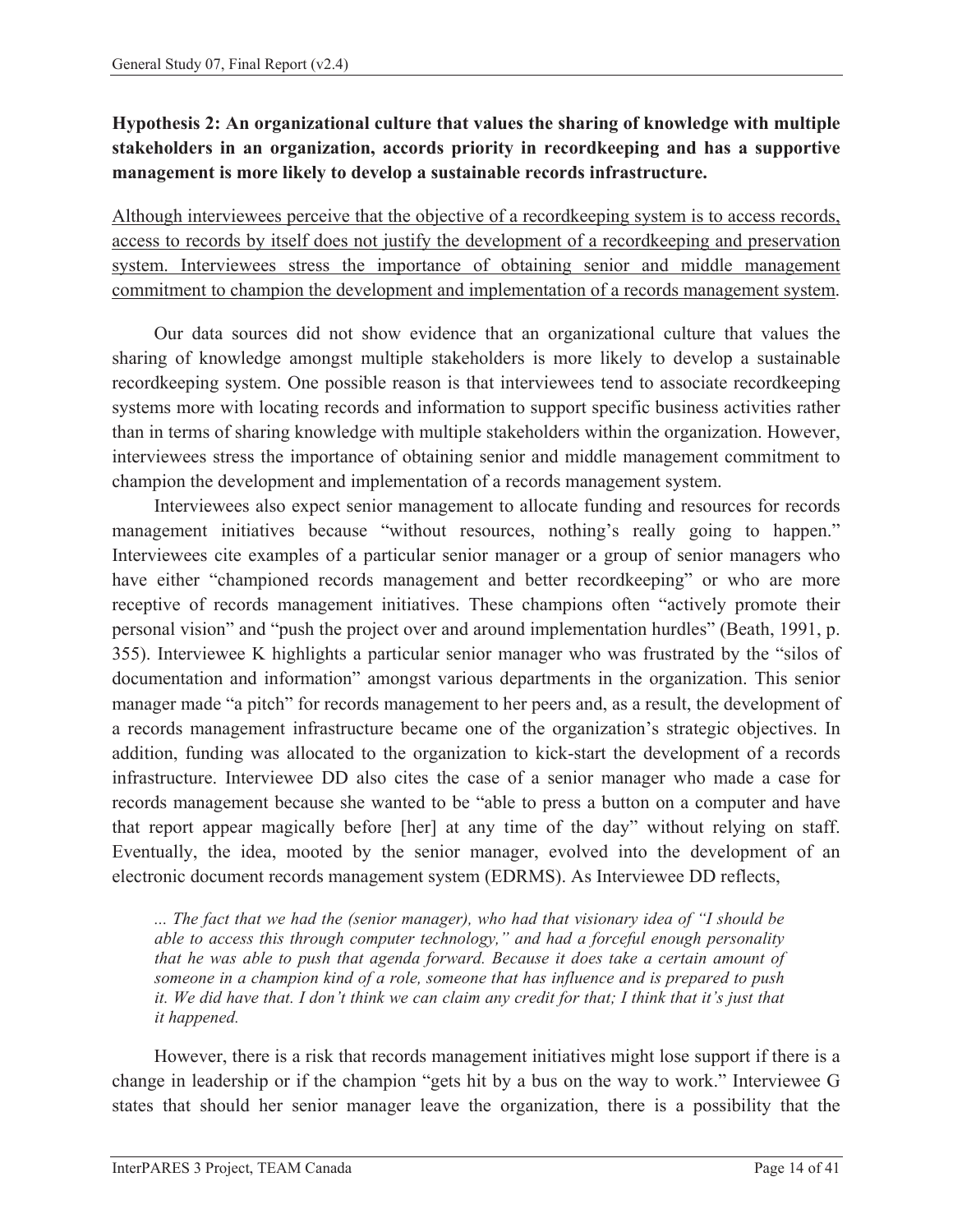manager may be replaced by someone else "who would have no interest in what we do." Conversely, a situation may arise where the senior management team that "relished divisiveness" will be replaced by a new team that values the "culture of collaboration." Interviewees E and F felt that there might be opportunities to pitch records management initiatives to their current senior management since it is "more cohesive." These two interviewees commented that, under the new leadership, "it's almost like starting a new organization" and that the "possibilities, once again, for doing new things is huge." Interviewee V shares that, currently, her organization has a "total change in the senior management" and that none of the original group of senior managers who approved and funded the EDRMS are in the organization. She does not foresee that the project and the system will be halted, given that the organization has already invested considerable resources in the system. However, Interviewee V believes that the focus of the project might change. For example, there might be a transition from a "records-centred" into a "business-centred approach" in records management, which can potentially change the current user interface of the EDRMS. The comments from the interviewees conform with the literature on information systems failure, which suggest that even after top management support is secured, "the risk always exists that the project manager will lose that top management support for one reason or another " (Cule; Schmidt; Lyytinen, and Keil, 2000, p. 66).

Besides monitoring the risk that support from senior management can be lost, the interviews showed that there might be changes in the priorities of management. It is thus advisable for records professionals to closely monitor changes in management's priorities and to align the records management programme with the organization's strategic directions. For example, one interviewee highlighted that senior management in her organization are "very prosustainability" and, as such, it is best to align the records management program with the organization's sustainability plans. Likewise, Interviewee V explains that she perceives "records management hooking themselves to the Green City" and that it is important for records professionals to "tie [themselves] to a priority to get funding these days."

Apart from securing senior management commitment and support in the organization's records management initiatives, interviewees stressed that middle managers should play a more active role in advocating the use of a records management system within their own business unit. In the words of Interviewee X,

*I mean, this may sound unfair to them but I have only experienced that the limit that they're willing to go is to send out an e-mail or mention something in a meeting or allow me to come in and speak at a meeting. And they always kind of want me to do it, and I may have to tell them in very careful ways that your staff are not going to be as responsive, if at all, when it's coming from me; they'll get the information from me but they're not going to view it as something that they need to do.* 

Interviewee X mentioned that she worked closely with a manager to develop a file plan who then instructs staff on "here's how you're filing things, code your work." The manager was able to act as a role model and set an example for staff by developing a procedure on how to classify and file records. Interviewee O advises records professionals to adopt a multipronged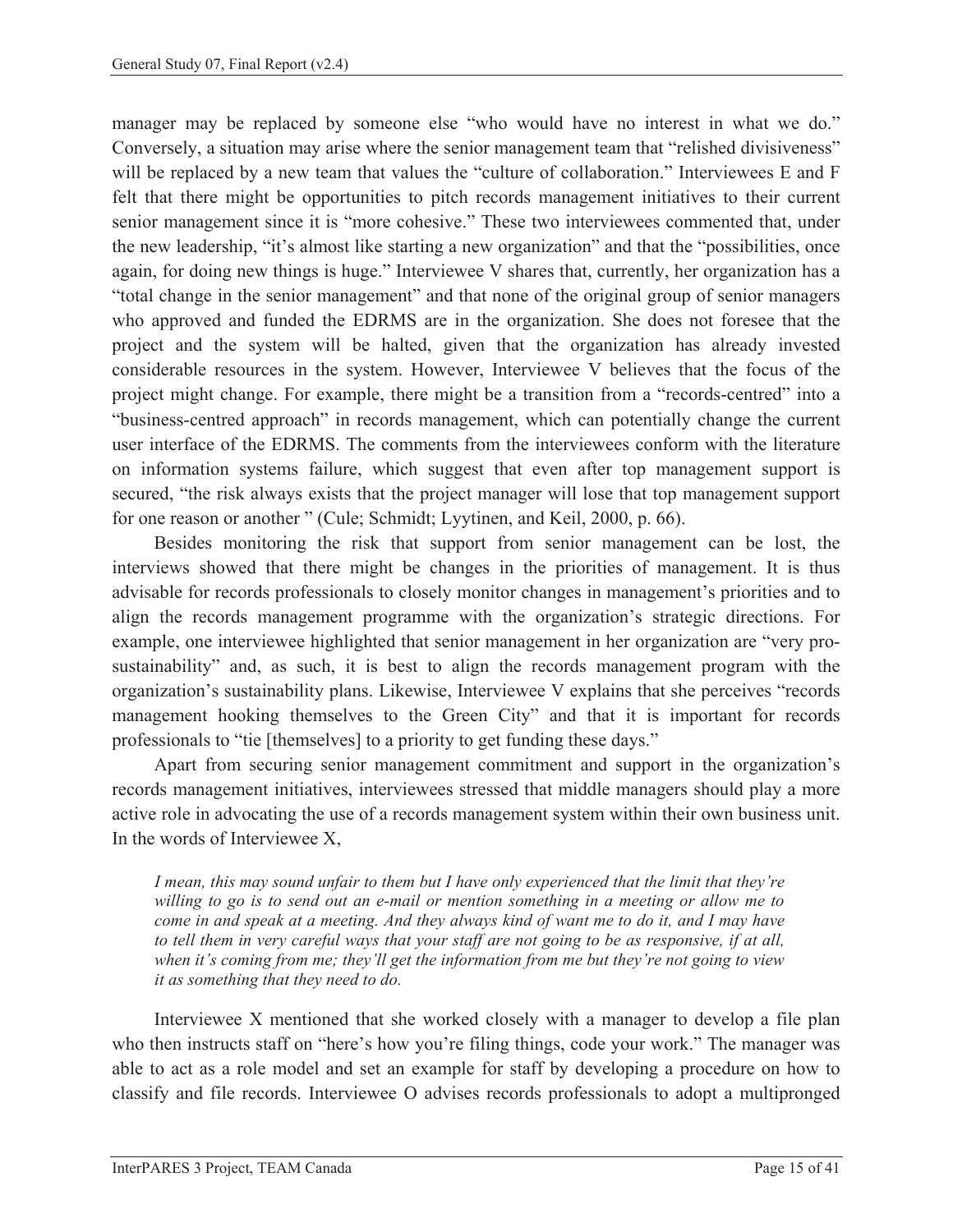approach by engaging with stakeholders at different levels of the organization. Interviewee O will target specific stakeholder groups depending on the recordkeeping issue and her overall objectives. For instance, she will obtain the endorsement from senior management for e-mail management because it has a "huge impact enterprise-wise" and requires that the "messaging gets pushed down from the top." If the recordkeeping issue has to do with employees not classifying their records, then Interviewee O will speak to employees at a "much lower level within the organization" to better understand their business needs and requirements.

The interviews illustrate that there is a need for mediators in an organization who can work with users in the design, development and implementation of a records management system. Mediators can also work with users on how to use the system effectively and provide feedback on how to improve the functionalities of the system, based on their interactions with users.

Unlike champions who are usually involved in the initial stages of implementing a system, mediators play an "ongoing role" and "intervene deliberately" with users in adopting and using the system (Orlikowski; Yates; Okamura, and Fujimoto, 1995, p. 425). For mediators to perform their role effectively, the organization needs to have a supportive management climate to provide "ongoing and organizationally sanctioned intervention" for users. Interviewee N explains that, technically, she occupied a relatively low "class designation" as a records professional in her organization. She perceives herself as a "paper wall" since "it would be very easy to say no to me." Interviewee N, however, acknowledges that she has the "backing of some upper management" and she has been "vested with certain privileges." Although she feels that her current designation does not lend weight to her being the records authority in her organization, she is able to work around the current hierarchical structure of her organization by enlisting support from the supervisors and department branch head. Interviewee N's case shows that it is possible for records professionals to mediate between users and the recordkeeping system if their role is effectively recognized and endorsed by management.

Records professionals have traditionally provided "ongoing user support" through the provision of records management training. Training acts as a means to promote and reinforce the use of the electronic management system based on specific records management policies and procedures. The interviews indicate that records managers make a conscious effort to provide a suite of courses ranging from introductory and advanced courses on the EDRMS system, e-mail management and other specific topics. In addition, records professionals conduct customized individual training to specific groups of users and, if necessary, provide "constant hand holding" and "constant baby-sitting," as they acknowledge that "people don't retain some of the tricks that you can use to use the system and find documents and classify documents to make their life a little bit faster." The interviews also indicate that it is far more effective to incorporate records management training as part of the orientation program for new staff because when staff are new, "they're on probation, so they want to do well" and, with training, staff "don't develop bad habits." Having a systematic training program also helps to increase the level of acceptance of an electronic records management system. Records professionals acknowledge that they need to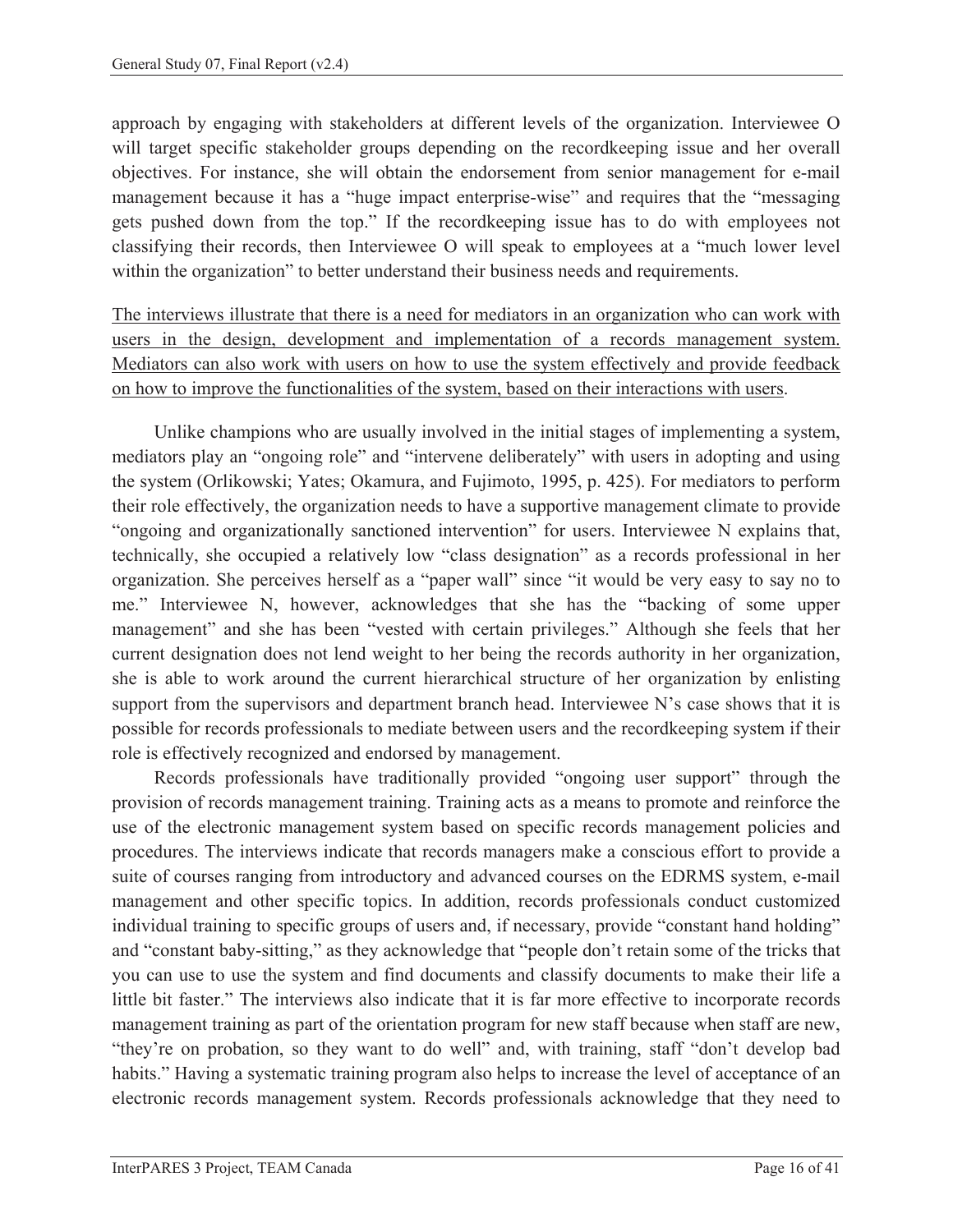have the right soft skills to not only promote records management to senior management such as giving a succinct presentation about the "gain that we're going to get and the reporting on what we've accomplished." At the same time, records professionals in small and medium sized organizations may not have sufficient staff and find themselves "working with a brand new clerk at the lowest possible level of the organization and hand-holding and training and sitting in that person's cubical saying: "This is how the records management database works."" In some instances, the records professionals have successfully marketed records management activities to business units within the organization including organizing contests and campaigns that they are seen by users as the "guru" on records management issues. Interviewee FF said that she invites the records professionals to speak on specific records related issues to her staff and that whenever she encounter difficulties such as in classifying records, the "easiest way is to phone up (the records professional)."

Beyond the provision of records management training, there is a role for records managers to act as "mediators between system developers (i.e., IT/IS experts or software providers, usually external to the organization), standards, and system users (i.e., the organization's internal clients and records creators)" (Foscarini, 2010, p. 390). Since mediators need to "make sense of the technology in relation to the specific, local context," it will be helpful for archivists to understand how record creators use and, in some cases, adapt the recordkeeping system (Bansler and Havn, 2006, p. 56). The interviews illustrate how users struggle with the functionalities of a recordkeeping system and how records professionals or other expert users can act as a bridge between both information technology (IT) professionals and users. Records professionals can also remind users about the implications of their actions, such as the proper capturing and registering of reliable and authentic records as well as issues relating to privacy and preservation. Interviewee D laments that the system used in her organization has a "pull down menu that has about ten different items that really no one at my level has any concern as to what those things mean." Interviewee P expresses her frustration that she is unable to open, edit and save the document from the system directly but has "to take it out, put it on [her] desktop, work on it, save it on [her] desktop, put it back, and delete the old file." Although Interviewee P appreciates having a recordkeeping system, she perceives its current functionality as "not entirely userfriendly and intuitive...crazy...really inefficient" and said that employees in her department are "just trying to cope with that we've got." For records professionals to play a mediating role, they need to be sensitive to the business requirements of users and the nuances of the language used by both record creators and IT professionals. As Interviewee M notes,

*Often times, the business thinks they know what they want and they say what they want and then IT delivers it exactly like that and it's like, oh, that's not what we wanted or I didn't know you could do something else, like, oh, there was an easier way to do it? But IT just gave them what they asked for instead of having some sort of dialogue about what the real needs were and the method or way to implement it.* 

Besides playing the role of mediators, records professionals should cultivate supporters amongst their user group who can help to champion the cause of records management. These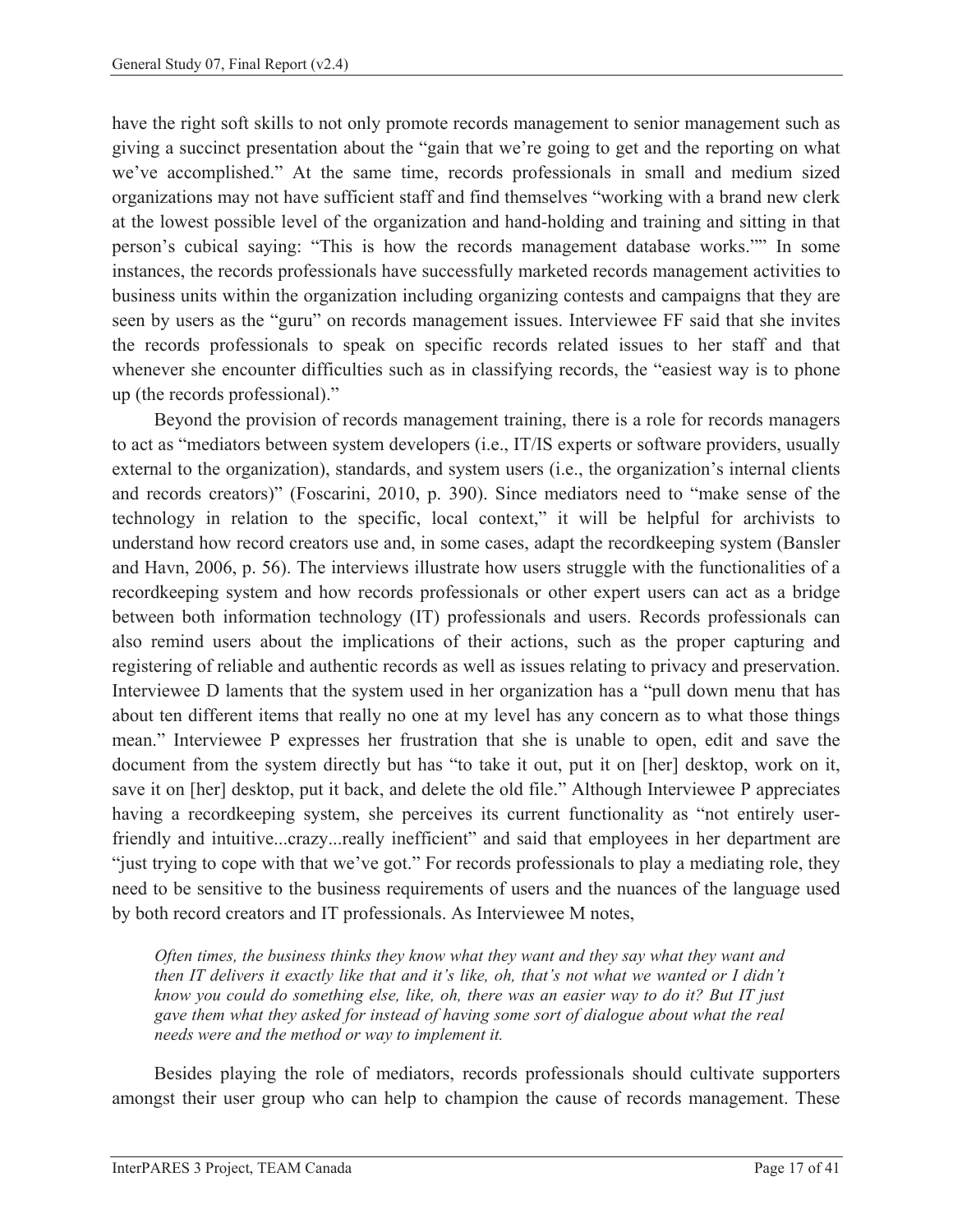supporters can encourage their colleagues who are ambivalent or resistant to try to use the system. Interviewees spoke of record creators who are "shining star examples" or who through "word of mouth" advocate the use of the electronic records management system. As Interviewee N explains,

*I think the incentive is that the departments that have really taken to it are now talking to the departments that aren't using it and saying, 'Really, it's not that bad. Look.' And so it seems to be embraced a bit better when it's another department telling you, or another coworker telling you that this is the way to do it, rather than someone from Records or from the IT Department.* 

Records professionals in small and medium sized organizations can also cultivate specific "power users" or "super users" who are identified to help user groups with specific problems in the use of the system. Since records professionals may not have adequate manpower, such alliances are helpful as these expert users can guide their colleagues to utilise the system effectively. As noted by Interviewee GG, people "tend to blame the system" when they are unable to access their records. In addition, these experienced users provide a valuable source of feedback for records managers on how best to incorporate recordkeeping functionalities in the system, without compromising ease of use.

There is a need for mediators to do more than establishing a system though formulating policies and procedures and to do more than just reinforcing the use of a system through training. Mediators need to intervene by mobilizing staff to assist record creators to set up and organise their recordkeeping system.

The literature highlights the importance of mediators being attuned to the feedback of users and, if necessary, to initiate adjustments, modifications and changes in the system (Okamura, Fujimoto, Orlikowski, Yates, 1994, p. 61). In other words, the mediators serve as intermediaries. However, the interviews indicate the need for mediators to play a more interventionist role, such as identifying and mobilizing staff to reorganize the existing records management infrastructure because the department lacks suitably trained staff for such a role, resistance from users is too high, or because the existing system is too chaotic. As noted by Bansler and Havn (2006, p. 63), the mediator "constantly finds herself in the middle of things, taking stock of events as they unfold, trying to understand what is happening while she simultaneously intervene in the situation, responding to perceived problems and opportunities." In other words, the mediator does not have the luxury of "passive diagnos[is] or detached reflection" but has to pro-actively respond and take action to a given situation (Ibid).

This can be illustrated in the case cited by Interviewee U, who was given a limited timeframe to appraise a business unit's inactive records. Interviewee U narrates her experience:

*I always say that the day to work on records with a business unit is the day they call for help because that's the day they're ready and if they call us one day and they – we had a call one day from one of the (departments)… and they brought all of the boxes from their*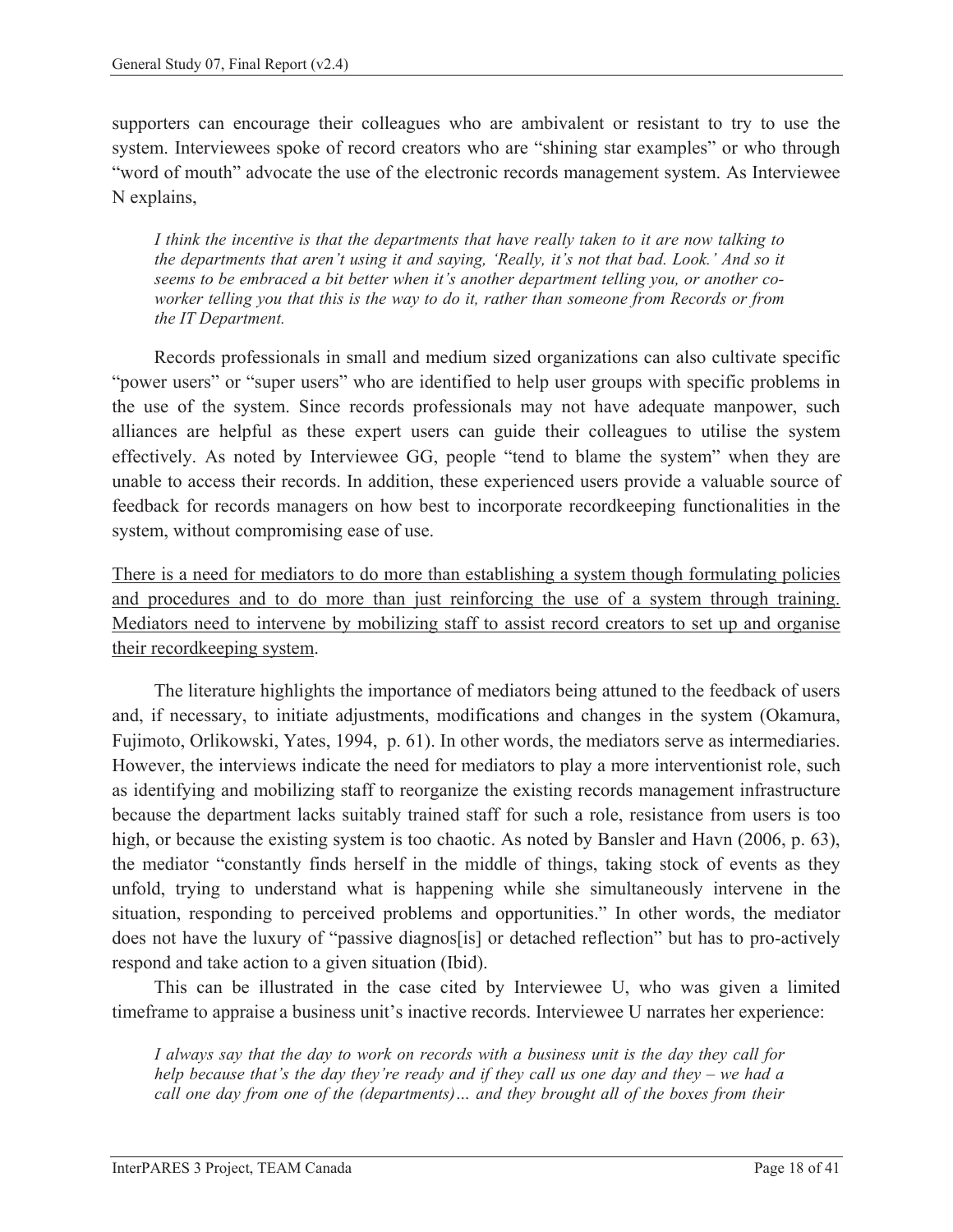*whole facility into the rink and there were 120 and they had two weeks and they wanted to know what to do. And that, so, that was the day we went out there, we were out there that afternoon. And so, that's kind of just how we do it…We just try to build capacity and we just try to, anyone that comes to us, we try to give them a little bit that they're going to take a bit farther for us.* 

Similarly, Interviewee X was faced with a situation where she had to proactively assign staff to revamp a business unit's recordkeeping infrastructure. As Interviewee X states:

*...there is a branch that has no one that has either a grasp on it or cares and their records are all over the place and probably the worst in [the department] and I've just assigned a Records Clerk to work with them exclusively to help them.* 

There is a need for a governance structure to formally endorse and support the work of mediators and to ensure the involvement of records management during the design, development and implementation stage of any recordkeeping system.

For mediators to provide a level of continuous support to users and to lessen user resistance towards a recordkeeping system, it is important that their role be "deliberate, on-going and organizationally sanctioned" (Okamura, Fujimoto, Orlikowski & Yates, 1995, p. 424). In other words, there must be a formal governance structure in place to recognize the role played by mediators in an organization. Despite the support and endorsement of senior management on the role played by mediators, mediators like Interviewee X recognize that there are limitations on what they can achieve on their own because they do not occupy a sufficiently senior position in the organization and hence cannot speak with authority and weight.

Interviewee X shares her perspective:

*Like, I think my personality and who I am allows me to go further. I don't think my position normally would be able to or should be able to, should be doing what I am doing. I think that when I have to explain this to my staff a lot because there is a sort of high expectation of sort of a managerial level that comes to me and, I mean, technically I'm of the lowest brand of supervisor … but see management I guess whether they like me or they trust my capabilities enough where they throw a lot at me and they expect, you know, that I would carry with me a lot of authority. I mean, I've been told by our division head that I'm the records authority for [the division] but it does not have a pay grade sufficient enough to justify that. And an authoritative position does not justify that as well and yet that's what they're expecting me to be and so I don't think so. I think that it would be—I'm a paper wall—it would be very easy to say no to me, I have the backing of some upper management so when push comes to shove, they would push back for me but on my own I wouldn't be able to stand on my own.* 

Interviewee S echoes Interviewee X's stance on the low status of records management and registries in her organization. Interviewee S cites cases of students working in the registries over the summer who were only given minimal training, which resulted in a chaotic situation where "things were just kind of thrown in there and not even in the right places." Interviewee S highlights the importance of instituting a governance structure that recognizes that "you need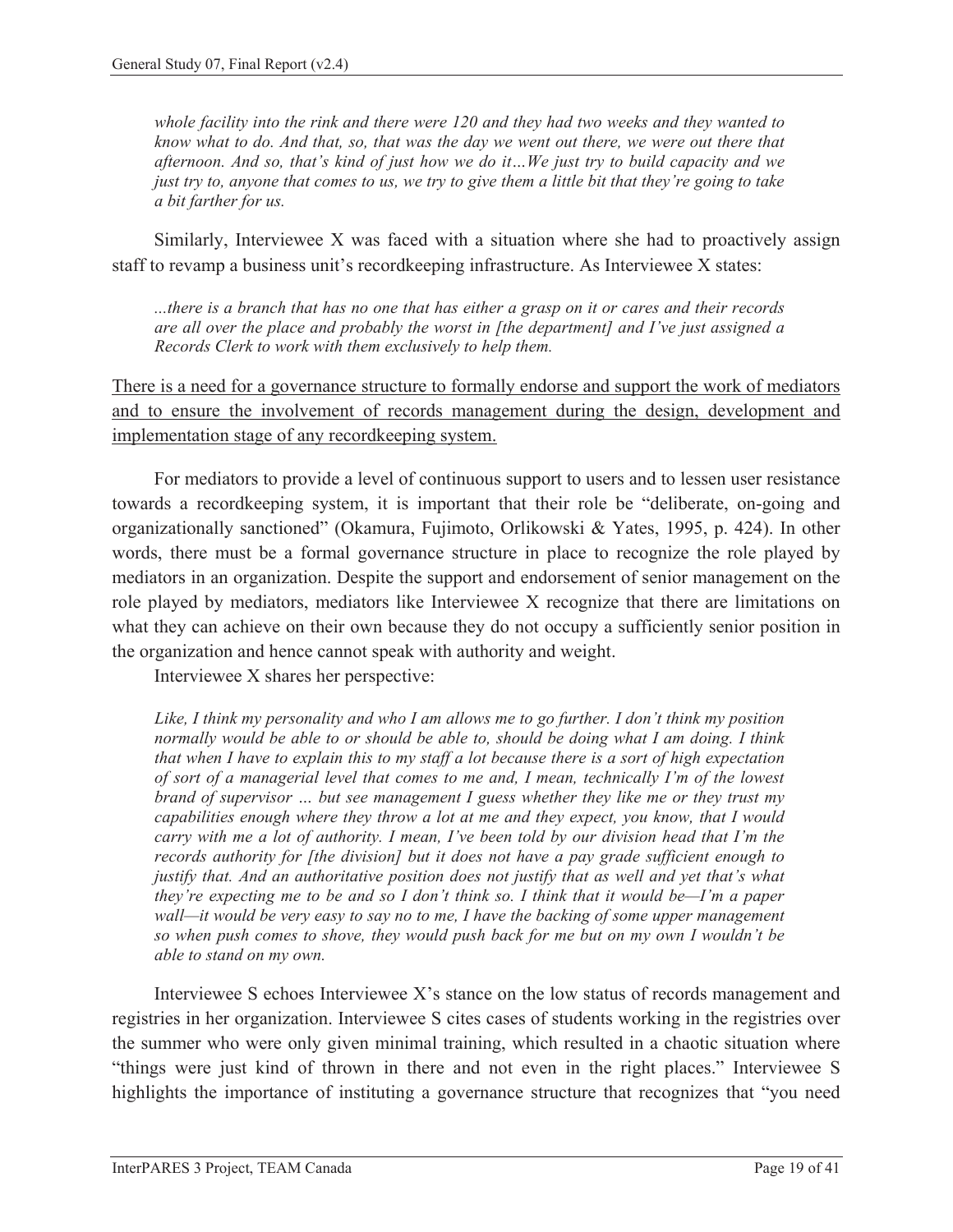knowledge to work with the records" and that an organization cannot "just fill the position with somebody off the street with no experience."

In addition, there must be a sustainable system to support the work of the mediators so that records management is not perceived as an ad-hoc activity. The governance structure and the vision and strategic direction of the organization have to place greater emphasis on recordkeeping and preservation. Interviewee E shared her experience that, despite senior management urging both IT and records management to work closely together, it has not materialised in practice and the IT department has not kept staff in charge of records management informed of IT's plan to roll out a recordkeeping application. As such, organizational silos still exist because there is no governance structure for both IT and records management to work together. As Interviewee E states:

*And I would even go on to say that I see things happening in IT that I would consider a records keeping application that IT rolls out... that I find out about after it's rolled out. To me it's an unfortunate situation because we just lost an opportunity. So an example is, a SharePoint application was rolled out eighteen months ago where it would have been an ideal opportunity to involve the end user and IT and the records management unit so we could have had classification of records and retention; and unfortunately it just didn't happen.... We've discussed this issue with the two [senior management]... and they're nodding their heads saying, 'Yup. Ah huh, you're right. Records management you need to be involved'.... and the Director of ITS has kind of walked me personally around different units in IT saying, 'Guys you've got to involve records management.' So, that's what we've done. And I haven't personally observed any change in the way IT works.* 

Interviewee E stresses the importance of *"*management commitment to vote the resources." Her statement conforms to the existing research conducted by Keil, Cule, Lyytinen and Schmidt (2000) on identifying software project risks. The authors' survey of software project managers across different countries and cultures indicate that "commitment rather than support is needed to indicate the strong, active role top management must play in the project from initiation through implementation" (Keil, Cule, Lyytinen and Schmidt, 1998, p. 78). Interviewee F concurs with Interviewee E's stance of going beyond just obtaining management support but also in developing a governance framework that values records management. As Interviewee F states:

*There's an acknowledgement that we do have system requirements that are different from the norm. And to what extent they can accommodate those without compromising anything they feel is their world. So it's all sort of a balancing act. The whole issue's governance like who's really in charge; that has been somewhat problematic. And that governance structure is still loose, has not been affirmed. Been asking the question now for probably a year, still loose. So, it's difficult to say, this is where we can lock in, and we've got the director's attention, and that's a good thing, but it doesn't necessarily mean that this is going to be followed through. So, there is a lot of work at our end, kind of pushing at the gates, as it were, saying 'you've got to pay attention.' They don't always feel that it is necessary to pay attention. That's because they're the attributors of what makes sense from a systems perspective and we're clients.*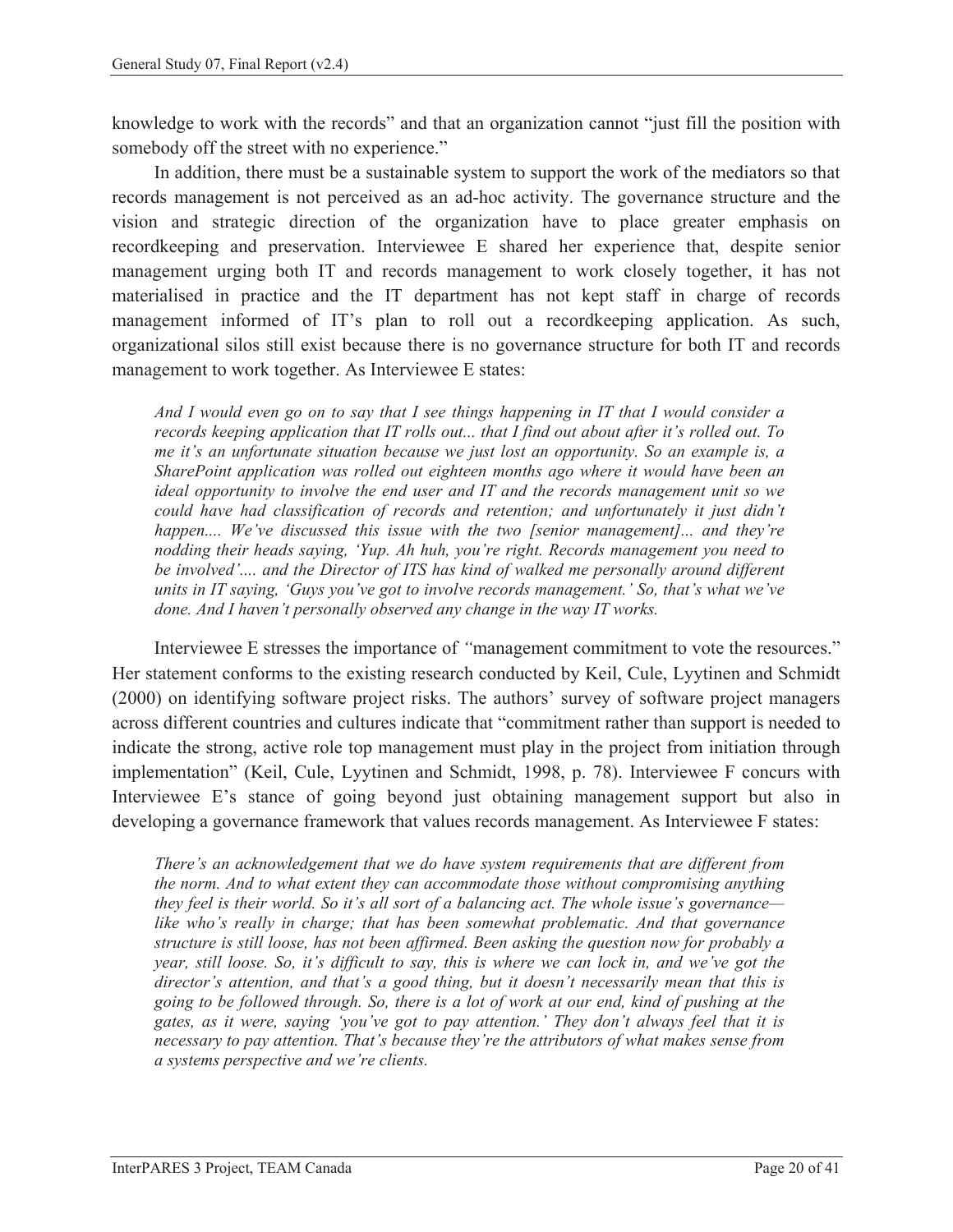One way for management to provide a sense of commitment to records management is by attending records management training with their staff and by supporting records management initiatives. Interviewee P suggests how this can be done:

*But the changes that I would see, is that all new employees would be trained. Not just trained by their supervisor who then just goes, "Yeah it's important," or it's not, but actually would go to records management training with [staff], and learn that this is the responsibility that you have in creating data, this is how you file and store it, here's the hotline that you can call for help... but I might in the future be able to call the help desk function and say, "I'm trying to file this," "I'm having trouble," or, "Can you help me with this?" So it would be more permeated within the culture of the organization, and something that everyone learns as they come in, and something that everyone who is here now begins to learn, that it's a shared accountability and that we all have to learn how to manage this stuff.* 

Consequently, the existing governance structure needs to place strategic value and importance on records management and to formally acknowledge and sanction the work of mediators. Otherwise, records management staff will consistently encounter resistance towards cultivating a culture that values records management.

The interviews also reveal the lack of a governance structure specifying the roles and responsibilities of records management, the business owner(s) of the system and IT in the process of implementing a new technology. An interviewee revealed a certain degree of reluctance to involve records management in IT projects because she believed that the IT projects have not been properly defined and scoped and also because of the perception that recordkeeping requirements were deemed to be inflexible. As such, there is a tendency for people to say "oh, you know, let me just get it kind of in shape before we bring [records management] on board." Consequently, it would be useful if the existing records management policy explained the rationale around why records management has to be involved during the system design and conceptual stage of a recordkeeping system and the benefits from a business and risk management perspective.

#### There is a need to identify champions and expert users within the organization to promote the use of recordkeeping system amongst their peers.

The literature highlights the importance of identifying champions and experts users, who have the necessary social and political skills and clout to aggressively market and promote the use of a system to their peers (Beath, 1991; Orlikowski, Yates, Okamura & Fujimoto, 1995). However, there is a conceptual distinction between mediators and champions. Champions and expert users are involved in the initial implementation, promotion and use of a system, whereas mediators play a more long term and continuous role in terms of directly training and monitoring the usage of the system with user groups as well as having the authority to liaise with IT and system developers to bring about modifications and changes to the system (Orlikowski, Yates, Okamura & Fujimoto, 1995).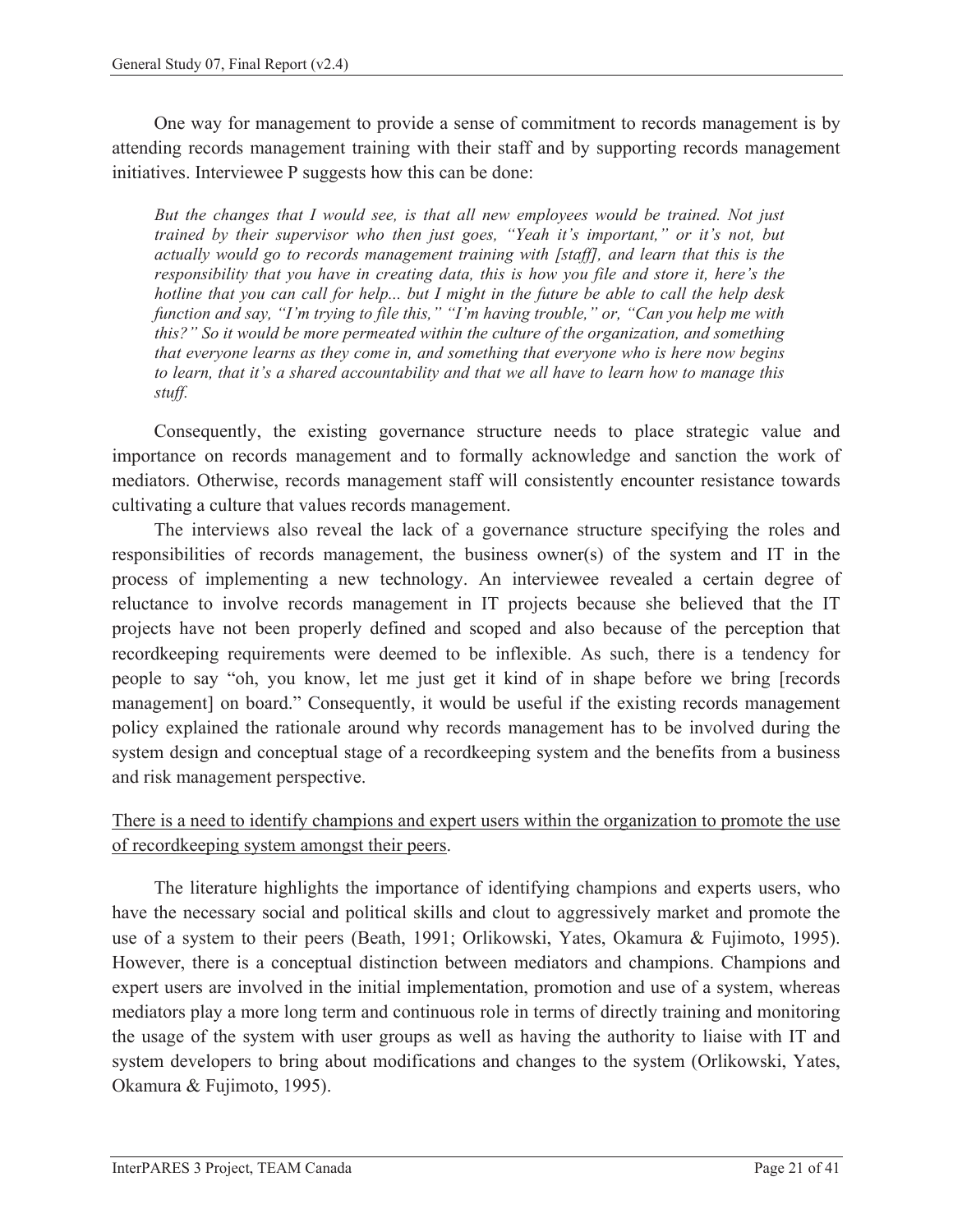Orlikowski's (2000) research indicates that users' experience and behavioural patterns in the course of interacting with technology can change if there is an alteration in their level of awareness and, due to other shifts in the environment, such as observing how their colleagues use the technology. Interviewee T stresses the importance of identifying the champions, especially those whom their peers trust to promote the records management cause. She states:

*You know, when you're working, you know there's always those people, that you know their word is good. And if they can do it, we can do it. Yeah, and so it would be really nice if we knew who they were and were able to bring them up so they were like the champions of the cause.* 

Interviewee T elaborates on how the champions in her organization encourage their peers to attend records management training and how this has boosted the attendance rate in records management courses. This contrasts to the situation in previous years where records management staff had to offer incentives for staff to attend training sessions, such as giving out prizes. As Interviewees T explains:

*But now, there's, the interest is there, like they hear from others, "Oh yeah, we went to that course and it was really good and we did this and this and this." And so now, word of mouth. So, whenever a course gets put on, or something happens, you've got a waiting list. And so, I mean, that's awesome, because records, most people think that's really boring, pretty dry stuff and, but you know, people are recognizing it's important, it's worthwhile, we need to know this.* 

Similarly, Interviewee N cites the case of departments who actively promoted the system to their colleagues through "word of mouth." Interviewee N comments:

*I think the incentive is that the departments that have really taken to it are now talking to the departments that aren't using it and saying, 'Really, it's not that bad. Look.' And so it seems to be embraced a bit better when it's another department telling you, or another coworker telling you that this is the way to do it, rather than someone from Records or from the IT Department. But it's the [person] that works next door to you that says, 'Well, here's how you find this or here's how you do this.' They're embracing it a lot better that way. And it's word of mouth really.* 

Interviewee U also recognises the role played by champions who spread the good work about the role of records management amongst their peers. As Interviewee U points out:

*…people that have the need, go fill it and do a really good job with them because word will spread and then they'll tell someone and that really works too, so you get referrals.* 

Besides promoting the use of the system, the champion is sometimes perceived as the "expert" who can provide a solution to difficulties encountered by users. As Interviewee Z observes:

*… He's actually our expert, he's the one that created the archive. So all we do is call him, and say "oh, there's something wrong, it's not up to date." So he just, even when he's at*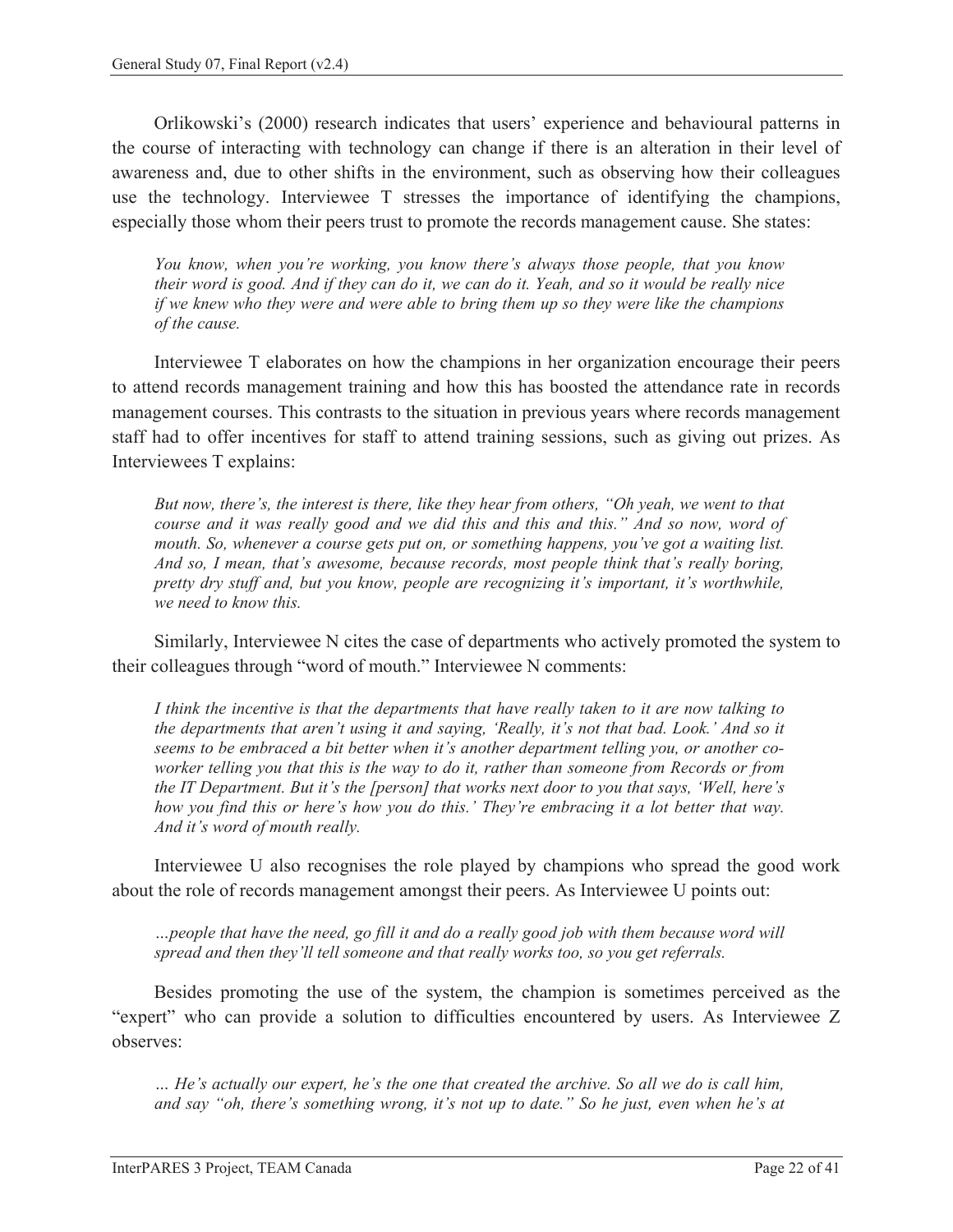*home, he logs into the home computer, fixes it and it's done. It's because of his great work that we have this great archive here.* 

Beyond spreading the good word and having the knowledge of how to access and use the recordkeeping system, the champion also needs to play an aggressive role in pushing issues through the organization, "resolving turf disputes" and "overriding established norms" (Beath, 1991, p. 356). The interviews illustrate how champions identified the need for records management to support their business processes and actively sought the help of records managers (i.e., who act as mediators) to help them set up a recordkeeping system. Some even spend the time learning to use the system and, in that sense, acted as a role model to the rest of the staff. Interviewee P relates her experience of pro-actively enlisting the expertise of the records manager as a "person that (she has) been looking for." Despite being told by her supervisor not to "bother" with records management, she took the initiative to work closely with the records manager to set up a recordkeeping system in her organization and to organize training sessions for her staff. During the process of setting up the records management system in her department, Interviewee P encountered resistance from her staff who "didn't understand why they were being involved and didn't want to be involved." However, Interviewee P persisted and took a firm stance with her staff by adopting the approach that "this is what we're doing. Get on board and learn it." She also took the effort to spend time to learn and to use the system together with her staff.

As such, archivists and records managers should consider developing a group of supporters amongst the user group who can effectively champion and promote the use of a recordkeeping system. Users who are ambivalent or resistant in the use of a recordkeeping system will then be motivated to adopt the system.

### **Hypothesis 3: The varying levels of support amongst stakeholders from an organization are an impediment to the successful completion of research and product implementation in the InterPARES 3 Project.**

The interviews show that archivists and records professionals from the InterPARES 3 Project were supportive of the research endeavors of the Project. However, some of the test-bed sites and senior management had other priorities and, as such, their lack of commitment and active sponsorship impeded the completion of some case studies. Archivists and records professionals felt that InterPARES 3 acted as a community of practice, enabling them to participate in experiential learning and to explore new dimensions in managing and preserving digital records. Their participation in the InterPARES 3 Project allowed them to "exercise a different level of curiosity" as compared to their daily work. As these records professionals worked in small and medium sized organizations where there is little opportunity for them to actively interact with other like-minded professionals, they appreciated being involved in a research project that allowed them to be engaged with their own community and occupational subculture. For example, the InterPARES 3 Project allowed records professionals to observe the activities of other test-beds and to obtain feedback on their case studies.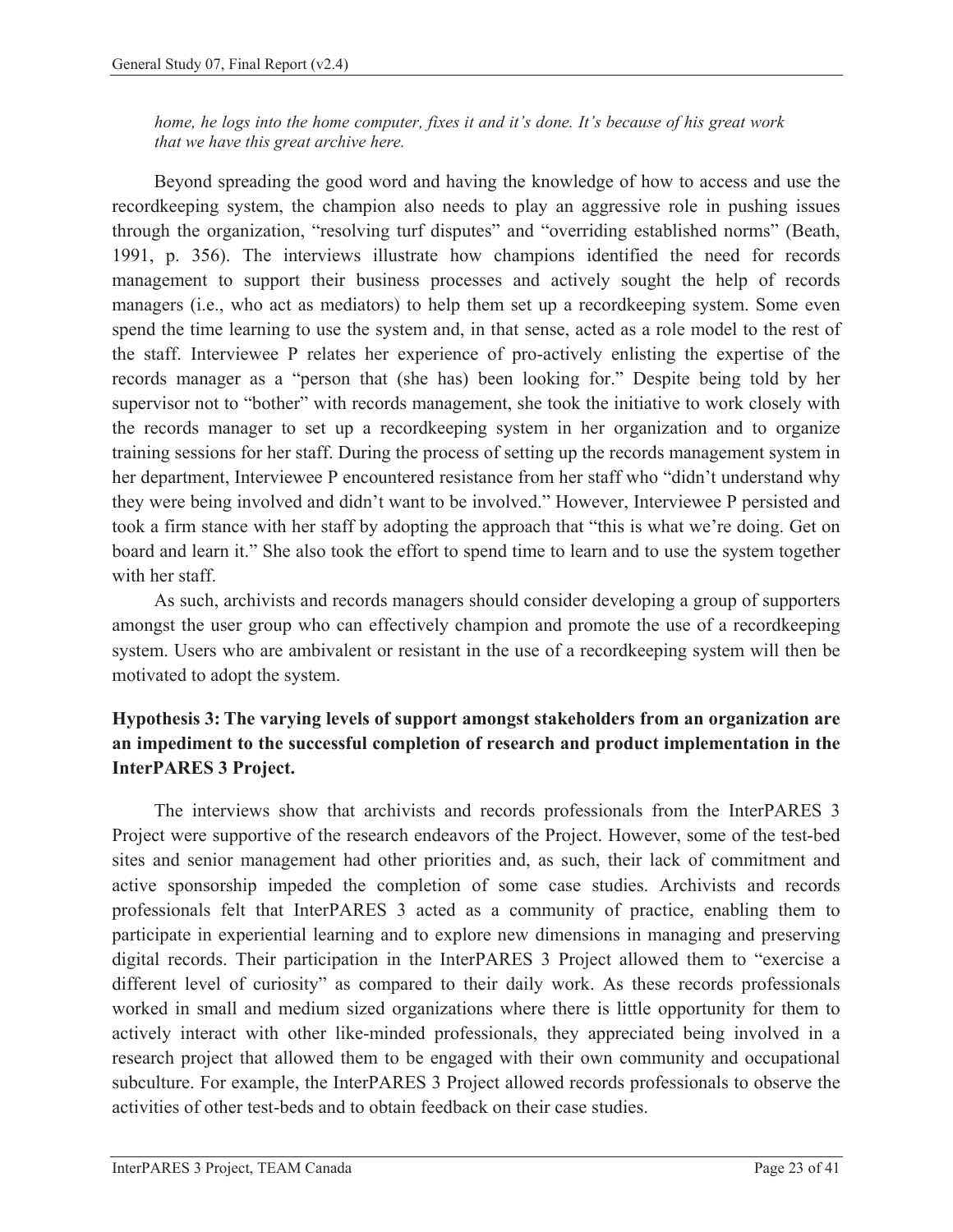There is a belief among researchers that the InterPARES Project functions as a community in practice and provides a forum for exchange of ideas amongst practitioners and academics.

A community of practice is defined as "groups of people informally bound together by shared expertise and passion for a joint enterprise" (Wenger and Snyder, 2000, p. 139). Interviewees cited the advantages of belonging in a research project with like-minded individuals. For example, Interviewee U states the benefit of working in a research project with a long term perspective:

*So what we benefitted from IP3 I really felt, was from number one, the review comments from Team Canada and the perspectives from Team Canada on our own project and then also observing the other projects and the activities there and the comments there. It was really helpful. And especially as a person where there is not a lot of, there is no other RM here, so I need a community of practice, so for me that was really important to participate in a community of practice and one that was actively providing feedback.* 

Similarly, Interviewee W states the advantage of working in a research project where there is a "set of common assumptions, common knowledge and common language that we can use to communicate ideas among each other." In addition, a number of the graduate research assistants for the project eventually worked for her organization. The downside of this, however, is a "lack of diversity" in terms of defining and solving research problems. Interviewee R also appreciates the value in learning from a research project. One limitation of the project, however, is that the graduate research assistants are mobile and leave the project after graduation—a period often no longer than 2 years. As such, there is "a little bit of a disconnect between each group" due to the "learning curve" for new incumbents. However, she believes that the problem will be mitigated by the doctoral students who can provide a sense of continuity.

The culture within the InterPARES 3 Project is not monolithic as the project comprises practitioners and academics. Interviewee E comments that belonging in a community of practice gave her a sense of relief as she felt that "we're all in the same boat" when it comes to managing and preserving digital records. However, she is also frustrated by what she perceives as "academic input" on "things that are completely out of the academic realm." Unlike Interviewee E, who claims that there are differing worldviews between practitioners and academics within InterPARES 3, Interviewee U states that even practitioners within the same community of practice do not necessarily share similar worldviews. Interviewee U believes that amongst practitioners in the project, there are different perspectives between both archivists and records managers. She describes these differing viewpoints as "looking at different landmarks." Interviewee U asserts that there is a "huge difference between active records and archival records" and that both archivists and records professionals have a "different focus."

The lack of active commitment from the test-bed site impedes the successful completion of the case studies in the InterPARES 3 Project.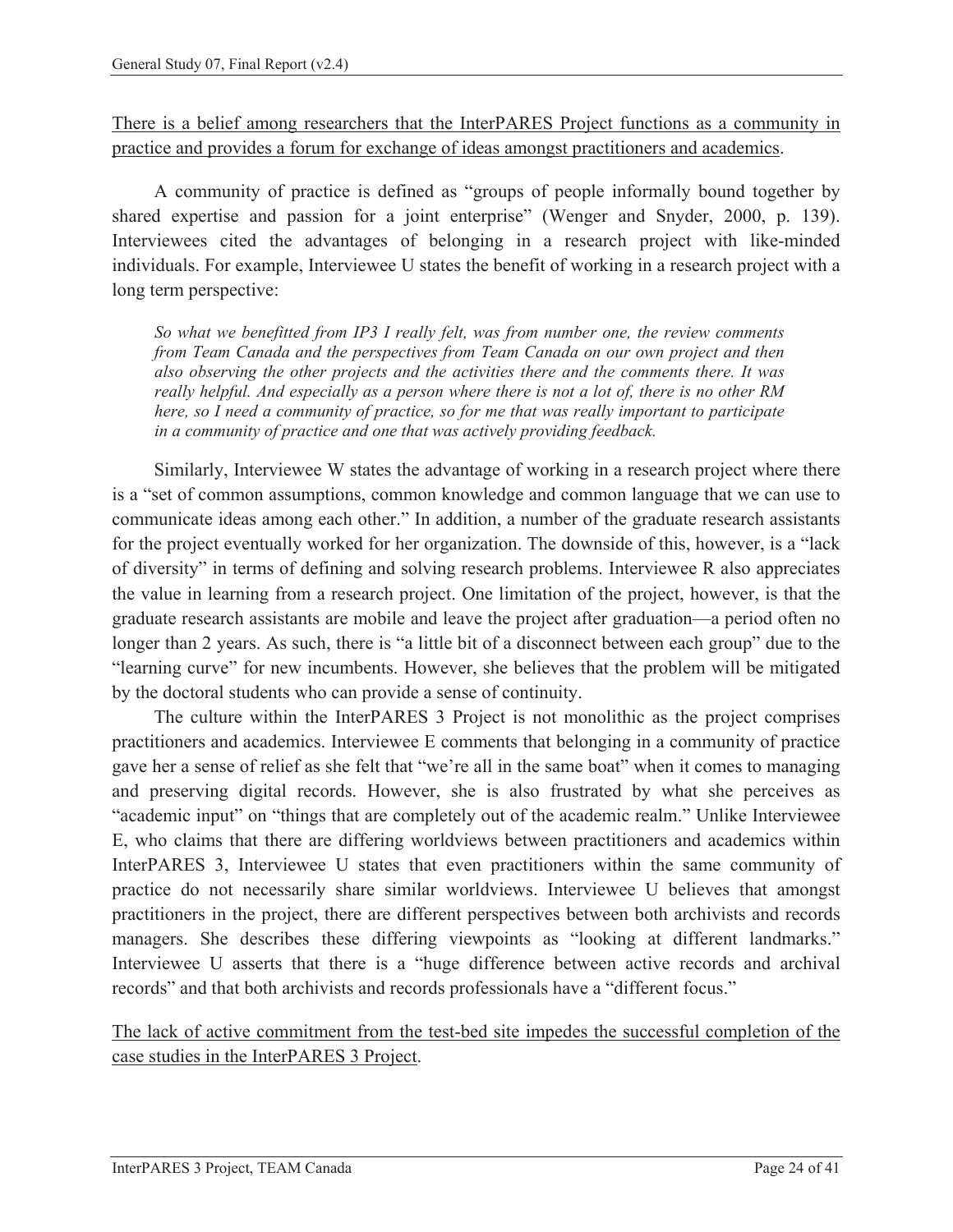One of the commonly cited reasons behind the withdrawal of participation by some of the test-beds in the InterPARES 3 Project was the lack of active commitment from test-bed sites. In one test-bed site, the middle manager agreed to participate in the project and was given information on the objectives of the InterPARES 3 Project. However, the interviewee claimed that the manager later "feigned complete ignorance" about the project. The test-bed site also delayed implementing a document management system, which affected the ability of the graduate research assistant to conduct an analysis of the test-bed site. Since this would adversely affect the timeframe and deliverables of the InterPARES 3 Project, the interviewee decided that it would be best for the test-bed to withdraw from the project. Another reason behind the withdrawal of participation by some of the test-beds was the lack of support from senior management. In one test-bed site, the interviewee was preoccupied with a records management project and, as such, her manager did not want her to be "heavily involved" in the InterPARES 3 Project.

#### The multiple roles assumed by researchers in the InterPARES 3 Project can lead to inner conflicts, which can lead to a sense of frustration in terms of the direction of the research.

The role of subcultures is also an important factor to understand when assessing the internal dynamics in a research project. Researchers in the InterPARES 3 Project play multiple roles, including upholding the values and assumptions of the organization they work for, their professional subculture as well as the culture within a research community. As such, they sometimes experience internal conflicts when their roles collide. Interviewee E feels a sense of belonging in a community that is concerned with digital preservation issues and where "everybody is suffering from the same problem." However, she is also frustrated with what she perceives as "academic input" from other researchers in InterPARES 3 that prolongs the completion of the project deliverables. As Interviewee E states:

*But I get a little frustrated with InterPARES when we kind of put our documents out there, and there's people at the meetings that say, 'Oh, gosh, you know, [the organization] should do this, [the organization] should do that.' And I'm thinking to myself, 'where are they getting that? They don't understand our culture, our constraints.' And sometimes we have to hold up completion of deliverables for like six months to a year. So, I get a little bit impatient with the academic input when they're commenting on things that are completely out of the academic realm. It's, look, I'm at the grass roots level here. You've got to trust me on this. So that's my one issue.* 

Other interviewees reported a sense of intellectual engagement in being involved in the InterPARES 3 Project. For example, Interviewee K felt that she experienced a "different kind of curiosity" in being involved in a research project compared to her daily operations at work. Although Interviewee K had her doubts as to whether InterPARES could solve the initial research questions, she was hopeful of its outcome. She was also enthused by the opportunity of being involved in a multi-year research project and interacting with members from the community sharing similar concerns and issues. Interviewee L also concurs that being involved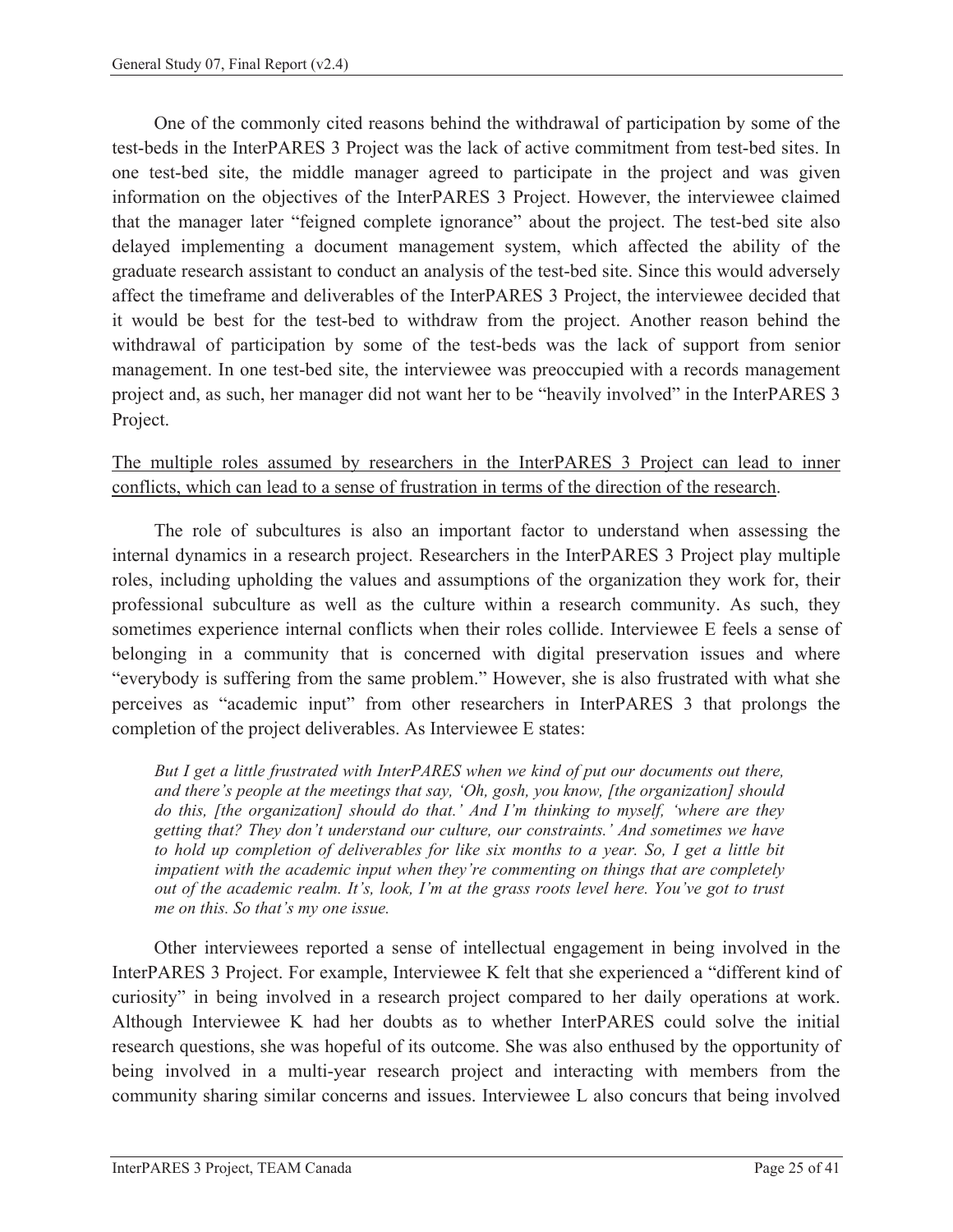in a research project with other partners across various institutions offers her institution "valuable expertise."

#### A change in the researchers' work environment can affect the manner in which they perceive their role within the InterPARES 3 Project.

Interviewee K reflected that InterPARES, as a research project, had specific objectives and that it had a "unified direction." As well, unlike the fairly static culture within the InterPARES 3 Project, the culture within the test-bed sites could change. Interviewee K revealed that her testbed site experienced a positive change due to senior management support and greater profiling of the records management programme. As such, Interviewee K felt that the environment at her workplace "was becoming more complex and actually shifting as time went along." Interviewee K's reflection is in line with the literature, which states that the culture of an organization can evolve and that the environment can be shaped by other external factors and individuals (Bloor, and P. Dawson, 1994; Denison, 1996). Although Interviewee K did not experience a conflict between the goals of the InterPARES 3 Project and the goals of the institution for which she works, one senses the multiple layers of culture that participants of the InterPARES 3 Project could experience due to the variety of roles assumed by each person. These roles include being an archivist or a records professional, an employee of a small or medium sized organization and, in some cases, a middle manager of an organization.

**Hypothesis 4: There could be both converging and diverging views in defining the concept of a record as well as in recordkeeping issues amongst various subcultures and within the same subculture from both within and across industries. There may be subcultures that identify more strongly with the prevailing institutional culture, while others may associate with their professional subcultures in the form of professional organizations and networks outside the formal organization structure.** 

There are varying conceptualizations and interpretations of the definition of a record amongst different groups of stakeholders. Even amongst archivists and records professionals, there is no common consensus on the definition of a record.

There are varying worldviews amongst various groups of stakeholders on what is a record. Amongst records creators, there are those who consider everything they create to be a record and there are those who are not even aware that they create records in the course of conducting business activities and transactions.

Interviewee B considers "any written documentation" to be a record regardless of whether it is paper or digital. As her job requires her to deal with digital records, she considers records to be "e-mail or documentation saved in a digital form." Like Interviewee B, Interviewee I defines records as comprising both "paper filing and computer files." Similarly, Interviewee Q states that a record is a "document in whatever format that supports [the organization's] functions."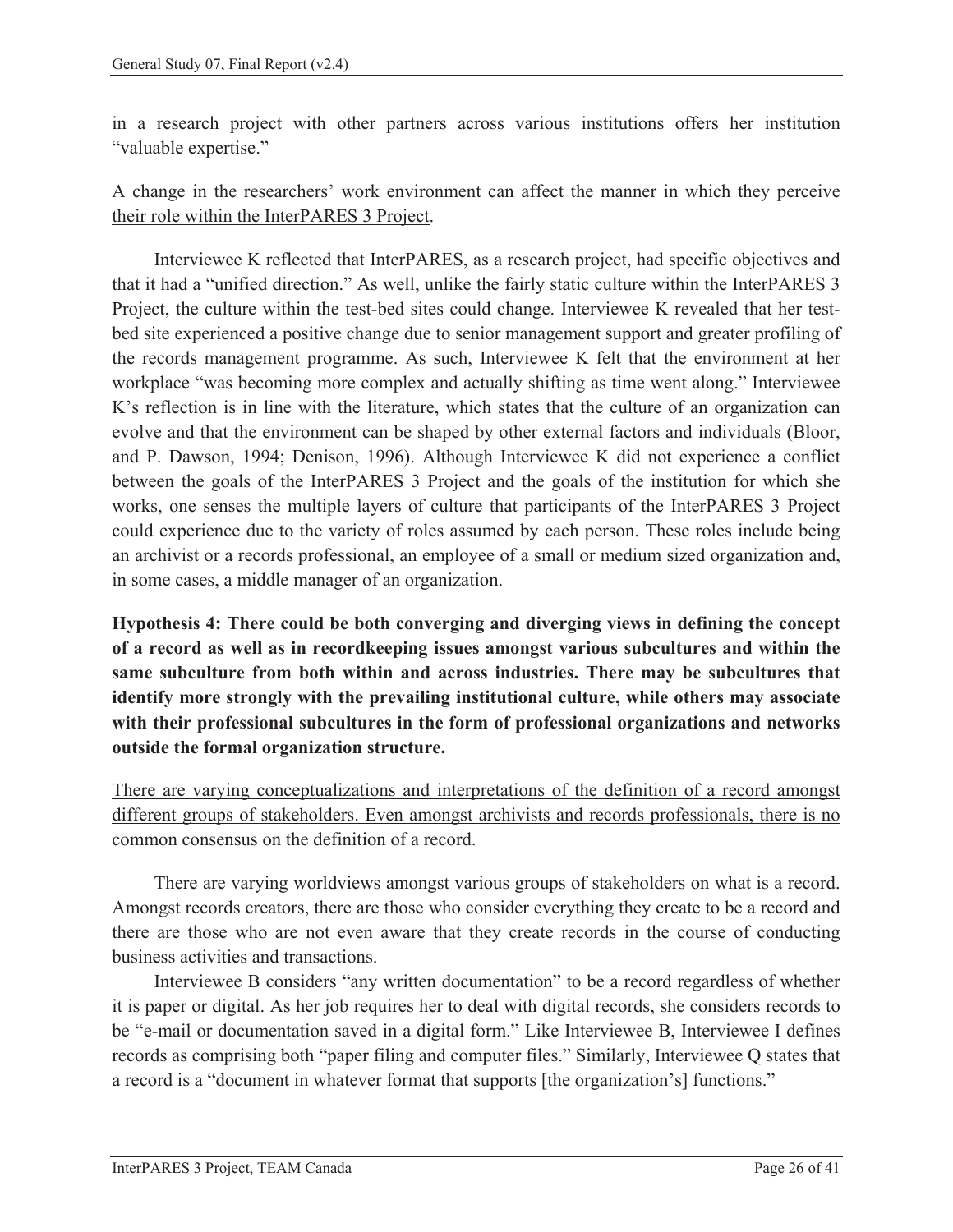In contrast, Interviewee A shares her experiences of dealing with records creators who claim that they do not have records. She states:

*You may receive an e-mail from an Executive Director or sometimes a VP saying, 'I don't have any records.' That's those kinds of questions that are totally unexpected. Then you have to pause and start to think, How am I going to respond to that?* 

There are also records creators who are very specific about the type of records they handle as part of their business activities and thus have an implicit understanding of the records that they create and utilise. For example, Interviewee D makes a clear distinction between the incoming paper documents she receives in the course of her business activities and the database used to manage and track the business' work processes. She considers the paper documents as records but not the database. As Interviewee D explains:

*So, for almost all of us, our most important records are outside documents that come in paper format. And [that would include] the documentation that goes along with that. So, letters from the applicant. So, that would be our main, important record ... but we also have a computer resource that I wouldn't consider a record, it's more of a tracking document. I think for the most part [we] would go to the hard copy, to the actual paper folder.* 

In the case of Interviewee Y, she views metadata as a record, based on her organization's business workflow. As she elaborates:

*It's basically a metadata record defined in Dublin Core and we typically have a generic Dublin Core, a set of Dublin Core fields that we request the submitter of an item to fill out.* 

Interviewee O recommends that records managers spend more time discussing with record creators what qualifies as a record to "ensure that we're talking about the same thing." She feels that most record creators "understand best what records they create" as they have "an inherent understanding of their business process and how the information that they create supports that business process and what they would need to retain for reference purposes."

The interviews reveal that although the term "record" is a word familiar to records managers and archivists, this word may not even be used by record creators in the course of carrying out their business activities. According to Interviewee Z, the term 'record' is not used as part of the everyday vocabulary of the professionals in her organization. Instead, the term 'product' is used. As Interviewee Z clarifies:

*We don't actually view it as a record-wise. I mean, if you talk to [our profession], they just view it as a product, you know, this is our product and we saved all our products...Because they're for a client, here's our product, you can use it. But they are records.* 

Similarly, Interviewee R states that the professionals in her organization tend to equate records with the system that they use to support their work processes. According to Interviewee R: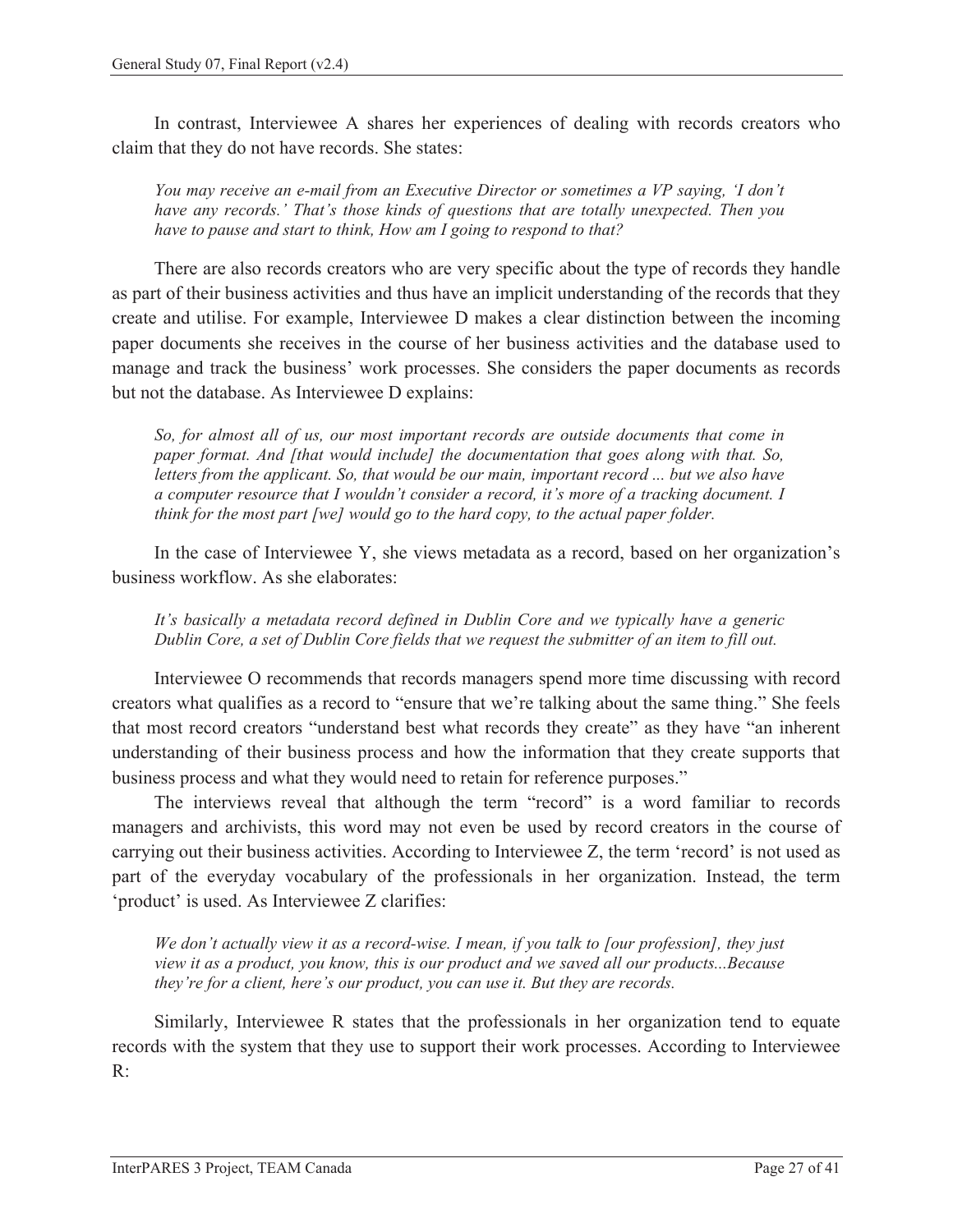*The association to the records people after that, that may be a little bit misleading to you because the term records that we use isn't the term records that you're talking about. So, the people that are in charge of our quote/unquote records generally are talking about data that's in transition. So, for example, the main data system that we use, that we erroneously refer to as records, is a system.* 

In the case of another interviewee, the idea of a record is associated strictly with a "criminal record for something you did wrong," which may be totally different from what the records manager has in mind. As such, it is important for records managers to understand the language used by records creators and not to assume that records creators understand the terminology used in archival science.

The interviews also reveal that some records creators tend to associate the corporate record of the organization with paper. For example, Interviewee M claims that she keeps very little paper and that formal documentation, such as contracts that are signed and are in hardcopy format, are kept and managed by a support staff member in her department. Consequently, Interviewee M does not know how the records are organized or whether the support staff member maintains a digital copy of the records. Interviewee M is more concerned with accessing the digital copies of the records that she saves on her network drive than with the corporate records managed within her business unit.

One possible reason why records creators tend to associate the corporate record with paper is because the paper record is perceived as what Interviewee S refers to as the final "signed and sealed original copy." Interviewee T concurs with Interviewee's S perspective saying:

*They think that it's only the formalized, finished, complete, signed, sealed, delivered; that's the record and nothing else is. And it's actually the opposite, you know…* 

The tendency to associate records with paper and not to consider digital records as corporate records is also observed in a separate interview with Interviewee E, who provides the following observation:

*You know, very, very few people understand that and they consider their e-mail and their LAN based documents and their My Documents on their C:\ Drive, they consider that their own. And no one who leaves the institute puts any thought into the fact that their e-mail will be destroyed when they leave, their My Documents will disappear; they just go merrily on their own way. And I'm actually pretty comfortable with the fact that we have not yet invested [in] an EDMS, because our culture wasn't ready. But we do have an infrastructure of more than a hundred people that are totally cognisant of the paper based records keeping compliance and mandate and why they are doing it, and what retention period, and what destruction means and what storage means.* 

According to Interviewee G, most records creators understand that their "filing cabinets" and "desktops" are records but not in the form of e-mails. As Interviewee G states:

*[They] don't think e-mail's a record. They think it's just, they treat it like a telephone conversation, it's personal, it's mine because only I have access to it in my e-mail inbox.*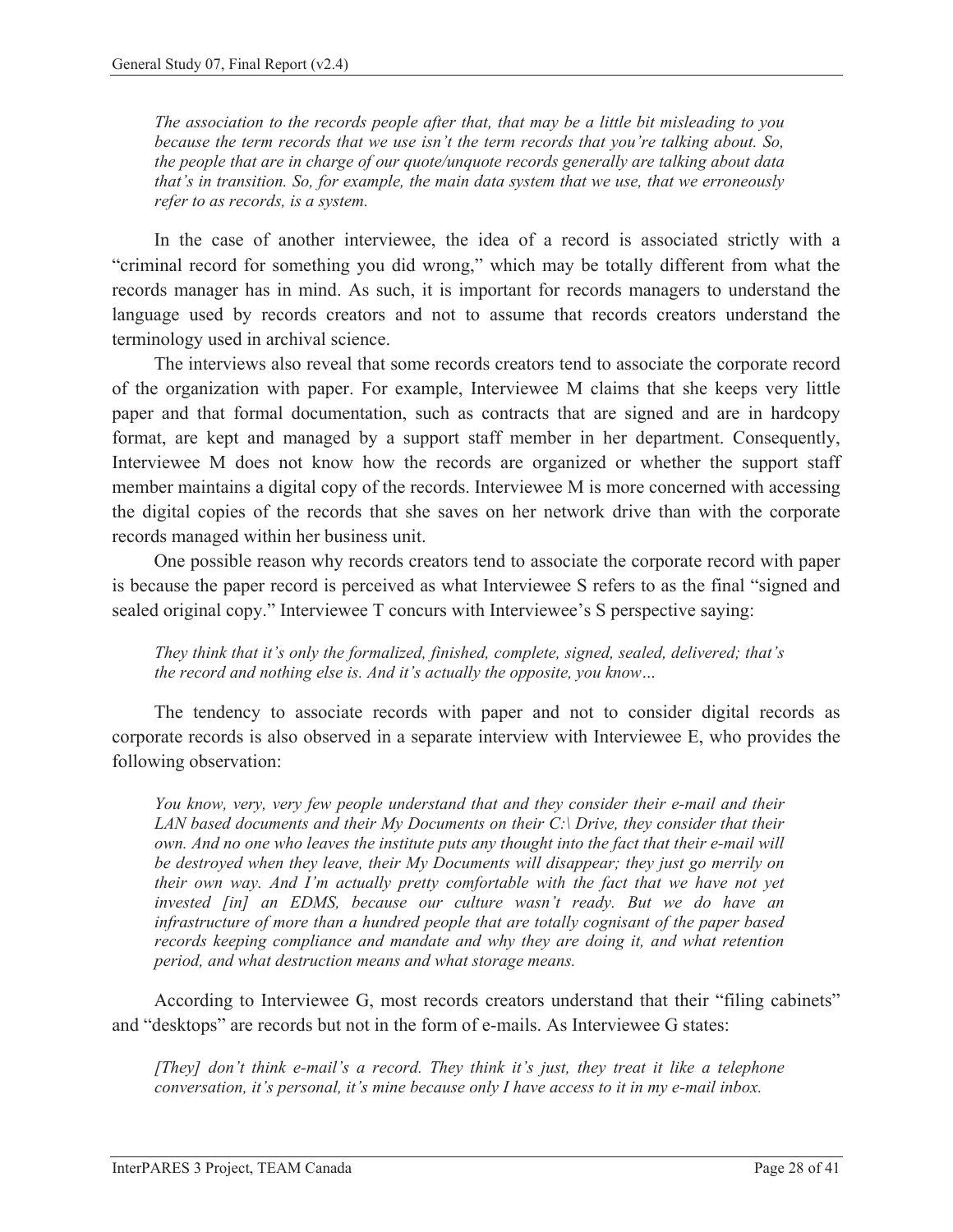Interviewee Q makes a similar observation, noting that most records creators have difficulties understanding that an e-mail is a record. As she states:

*But then, files that are attached to an e-mail and how that's managed, because they would exist probably on a network, they may exist in print, they're attached to an e-mail. And I think, just attaching it to the e-mail in some people's minds would take it out of the class of being a record.* 

Interviewees G and Q's observations corresponds with Interviewee M's views about emails. Interviewee M regards e-mail more as a "service" and as a means of "communication." Although Interviewee M acknowledges the importance of keeping and ensuring access to records for litigation, auditing purposes and as part of the decision-making process, e-mail, in her worldview, is not regarded as strategic to the functions and operations of the organization. As such, resources and money should not be pumped into managing e-mails in comparison to other essential records, which directly serve the interests and needs of the customers served by her organization. Interviewee M also felt that "cloud computing" should be deployed as a strategy to manage e-mail so as to achieve greater "economies of scale" from the vendor. Yet, she acknowledges that cloud computing cannot be implemented in her organization because of concerns raised regarding security issues, but she believes that these concerns can be effectively addressed with the "right vendor and right security things in place."

Another observation is that there is not a commonly agreed upon or unified concept of a record, even among archivists and records professionals managers. Some archivists and records managers view a record as being anchored in archival science and diplomatics. For example, Interviewee K defines records "in the traditional sense of documents made and received in the ordinary course of affairs and preserved." Similarly, the records management policy adopted in Interviewee's A organization defines a record as:

*...documents created, received, and used in the course of conducting business activities, regardless of medium or format, and managed as organizational knowledge base, operational evidence, corporate memory, and national documentary heritage.* 

In contrast to records managers who adopt archival science's "made and received" definition of a record, Interviewee E stresses the importance of making distinctions amongst records that are transitory, duplicates and records that are required for evidence. As she elaborates:

*Some records managers say, 'all electronic documents are records and I, the records manager, need jurisdiction over them.' I have a different perspective, where I consider the mass of electronic documents, approximately ten to fifteen percent are valuable records of evidence, and the other percentage are either transitory and not needed beyond thirty days or they're duplicates, or triplicates. I mean, we have e-mail messages going out with an attachment to a couple hundred people. That's just silly. And so our IT architecture is clogged with at least, I'm estimating, eighty-five percent just doesn't need to be there beyond the transitory time frame, which is two months to twelve months.*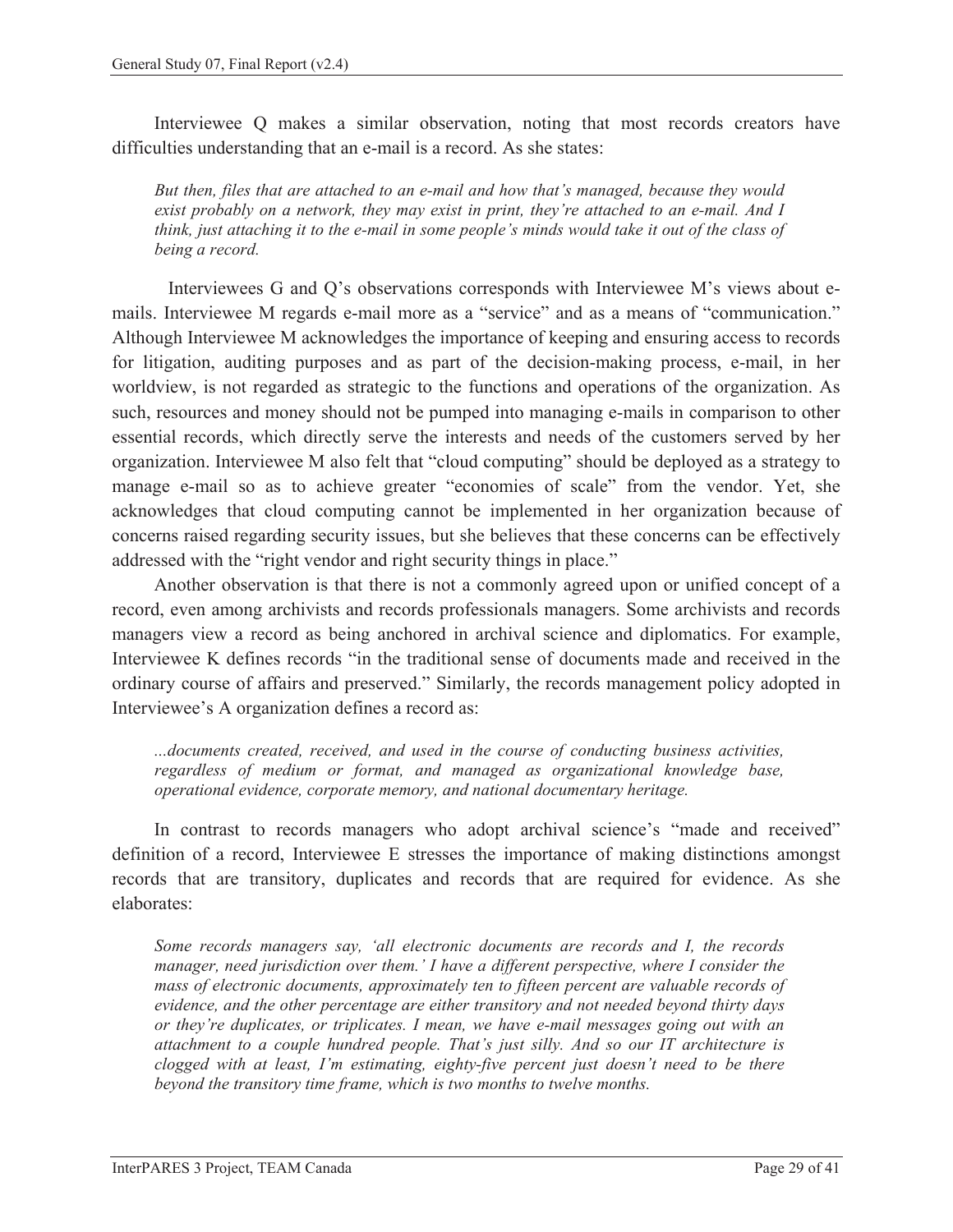Some records professionals stress the need to make a distinction between a record and a document. For example, Interviewee BB says that, in her organization, only documents that are registered in the EDRMS as read-only are considered records. However, documents that are not formally registered in the EDRMS as read-only are not considered records and can be destroyed since they are perceived as "much less valuable than a record."

There are also archivists and records managers who have chosen to identify themselves with the specific needs of what they perceive as the dominant subculture in the organization and less with their professional subculture. For example, Interviewee C relates with the users of the organization and has decided to "save", as records, documents she perceives to be "useful information," even though they are not created by her organization. As she states:

*I don't care if they're officially [part of the organization]. We save them because they are about the [the organization]. …and those aren't records, but I don't care. I'm just saving stuff that'll be of use for me to advise people down the road...[that] "this is what happened," or for them to look at first hand.* 

The same interviewee elaborates on her stance:

*We'd [InterPARES 3 Project researchers] spent a long time discussing what we should do with the [entities]. There was some discussion saying 'Are [they] really records?' And again, I don't care…* 

#### There is no common consensus amongst stakeholders on the important attributes of a record.

Since different groups of stakeholders have different purposes and business requirements in creating and utilising records, they tend to have varying viewpoints on what they consider as the important attributes of a record.

Interviewee AA notes that, in the legal profession, "the best evidence are the original documents." As she states:

*Anytime… an injury client comes in to sign an agreement, the hand-written copy will go into the billing section of the file, so obviously that's a legal document. Furthermore, evidence in the form of records may be hand-written and the electronic copies may not be good evidence if we have to go to trial, it's not the best evidence…So, if a client has to pay for drugs, physiotherapy and needs reimbursement, the originals are what are submitted to the courts. Copies may be permissible but you need to make an application to ensure that they are permissible and they're really only permissible if the original is destroyed.* 

As such, Interview AA's profession requires her to place an emphasis on what she considers as the original record. In addition, the record must be created in a timely manner before there are changes to the situation that the record is documenting. As she elaborates:

*I would presume the most important type would be the actual evidence itself. I mean, if it's a letter that is on a computer and may not be that important. Plus, we have back-ups with the computer, so the most, the records that always concern me and that are of the most importance are these original records, that are not replicated. So, for instance,*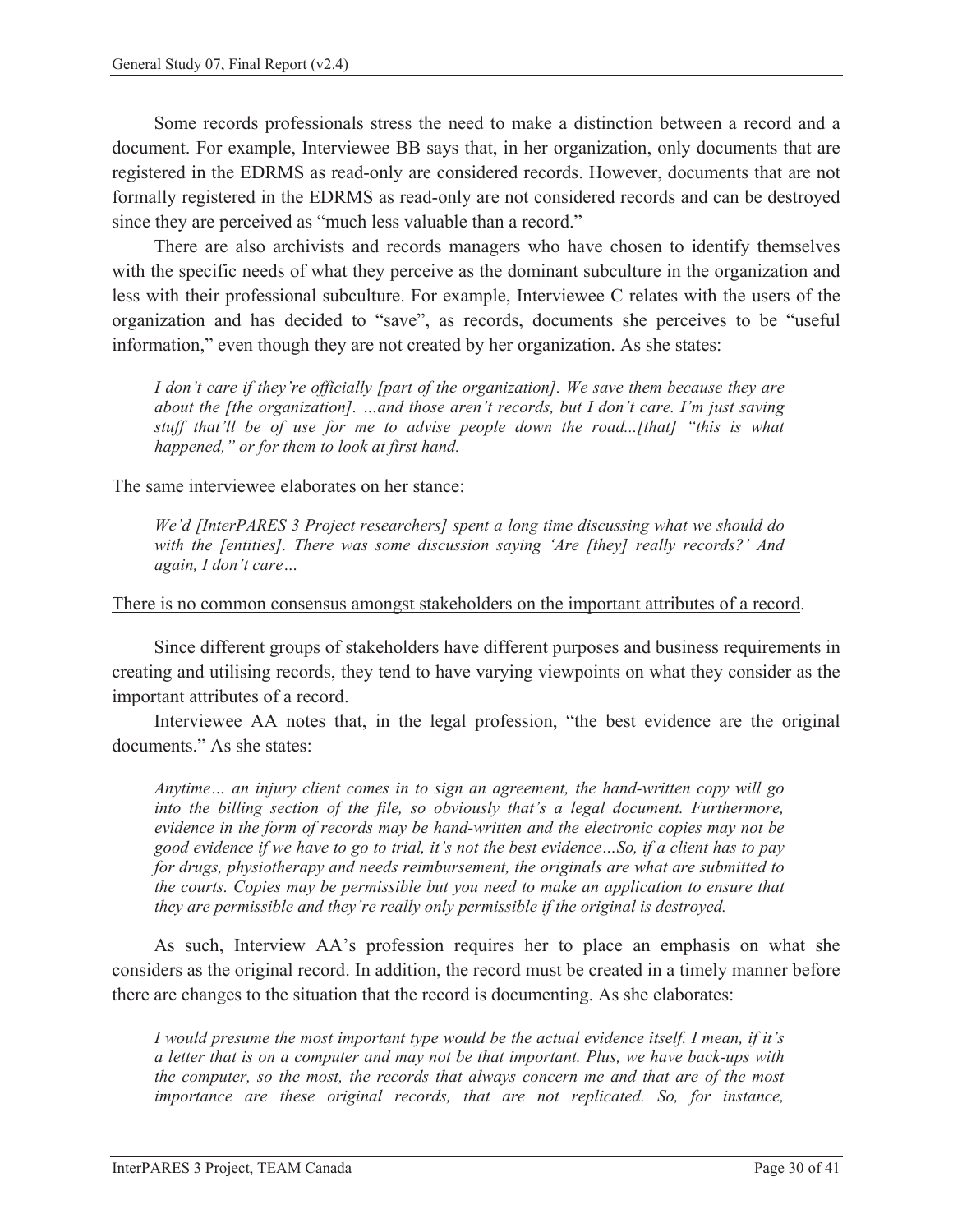*photographic evidence, especially the scene that's been changed because we could have a record that produces, for instance, a broken staircase, and after it's repaired, then it's too late to replicate that record if the photographic records are destroyed, so I'm very careful about those records which [are] actual evidence.* 

Like Interviewee AA, Interviewee R is careful about presenting evidence to court. She states that her profession is accustomed to being questioned by "an antagonistic court environment" to demonstrate that "these records are accurate and reliable."

Unlike the more legalistic professions, Interviewee Z's profession requires her to value accuracy and precision in terms of scientific data collection. As she states:

*Because I'm a scientist, I look at data, I look at past data...unless that past data is good, how can you make any conclusions from it? All of my work is based on the quality of that data. So, quality assurance, quality control is extremely important to me, as a scientist. But to somebody else who may get this job that doesn't have that background, that doesn't have that training, won't think it's important.* 

Interviewee Z cautions researchers utilising data from her organization to look beyond the content as "there could be errors", and "to be very careful and really check that data first and make sure it's all accurate to your standards or your specifications depending on how much accuracy you want." As she elaborates:

*It's the metadata that explains that but researchers typically think that the data is perfect because it's available, and it's not, they really have to do their own quality control on the data. That's always been a problem.* 

Interviewee Z also cited an incident where a researcher made certain assumptions and conclusions based on his analysis of historical data. Interviewee Z disputed the researcher's claim. As she elaborates:

*What happened was the first half of the data was measured by Americans, the second half of the data was measured by Russians. The instrumentation had changed and so there was a step function in there, so a bias from the instrumentation and that's what the researcher perceived as a change in the sea state and it's totally wrong, it was a change in instrumentation. I saw that as a junior science [person] but this researcher missed it because he didn't go back into the data to find out what had been changed, so that's a perfect example.* 

The varying definitions of a record amongst different groups of stakeholders is a manifestation of the contestation of the socio-political space within the organization.

Morgan postulates that organizations can be viewed and understood in the form of metaphors. One metaphor that can be used to understand organizations is the concept of organizations as political systems. In other words, an organization can be characterised by coalitions of interests, power relations and conflicts amongst its various stakeholders (Morgan 2006, p. 156). The interviews reveal how the varying definitions of a record reflect the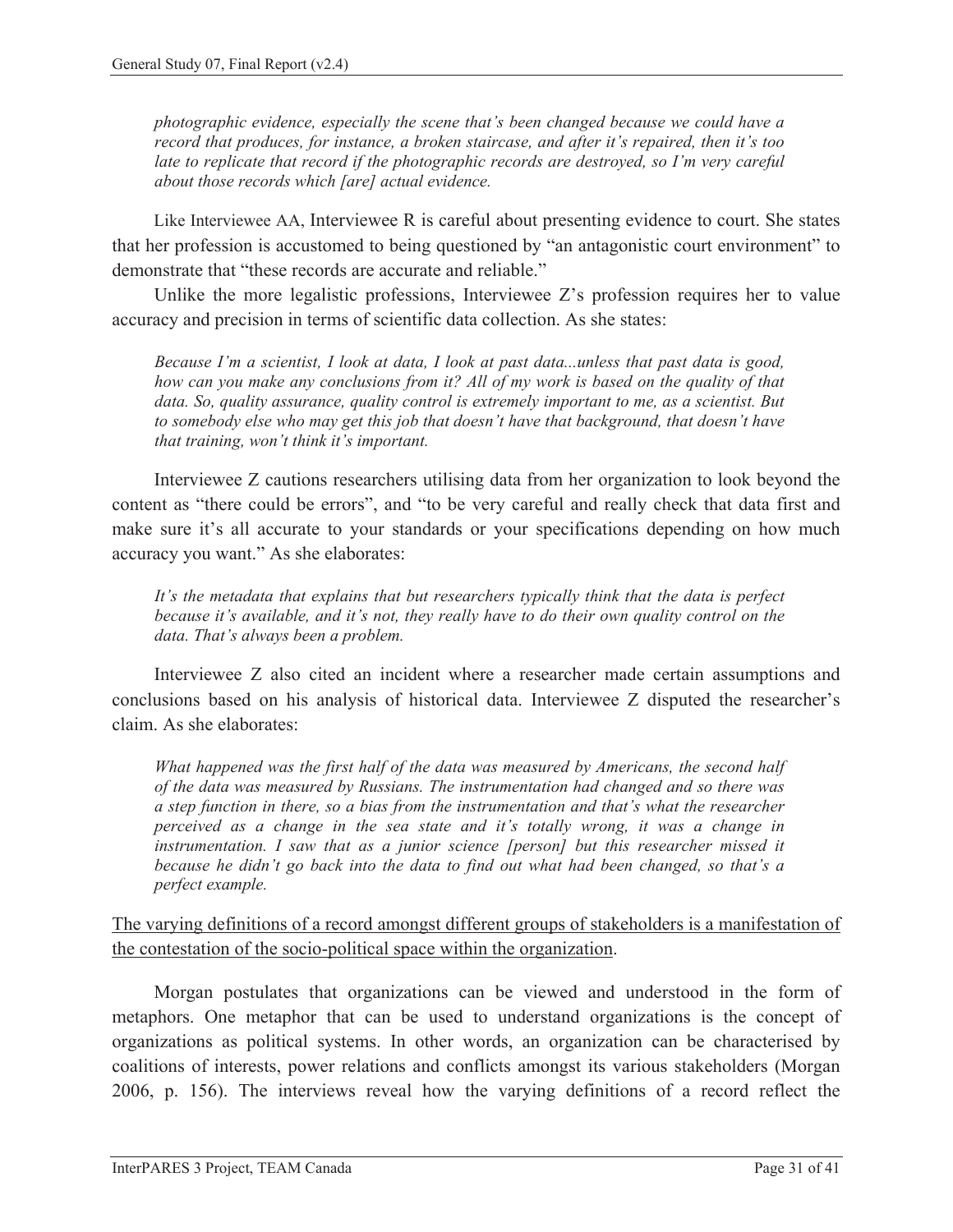contestation of socio-political space within an organization. According to Interviewee U, the IT manager in her organisation was particularly interested in the concept of a record, and was described as being *"*really obsessed with the concept of transitory record." Interviewee U's worldview is that the IT manager wanted to find a definition of record that would marginalise the role played by records management in the organization. As Interviewee U elaborates:

*So, it's sort of something that, from my perspective, just from that particular part of IT, IT Management, I see them trying to find a definition of a record that works for them and they like the transitory because it means that it might not be a record. That's what they're looking for, because if it's not a record, then you may not have to manage it.* 

In the case of Interviewee V, she shared that her senior manager "has a very strong view about what she considers a corporate record and what she considers transitory." In Interviewee V's worldview, she can provide her senior manager with both legal requirements and best practices in records management but concludes that "in the end, it's her decision as to what the direction of [the organization] will be." In other words, Interviewee V perceives that the ultimate decision and power, with regard to the organization's direction in records management, is vested in the senior manager.

Besides specific groups of stakeholders who have their own construction and interpretation of what a record means to them and how it may possibly advance their interests and goals, some stakeholders perceive a record as a means to protect themselves from their supervisors and colleagues and to demonstrate that they have exercised their due diligence in carrying out their job. For example, as Interviewee W describes:

*I think there's another category in there, that, for lack of a better term, I think you can call "ass-covering records" that people are either making or keeping as evidence that they've*  done some task, that they want to be able to say "I've done this, it's not my fault if *something else happens as a consequence of this." So, they'll either make a record, typically by sending an e-mail or keep something that someone has sent to them to prove that they've received it and acted on it. And I think a lot of that stuff isn't necessarily records that need to be kept for the organization in order to actually do its business. It's more, and that's like an internal cultural thing to assert your power against your peers or your supervisor or whatever. Office politics!* 

**Hypothesis 5a: Different groups of stakeholders have differing understandings and expectations of their roles and responsibilities in recordkeeping and/or preservation as well as the roles and responsibilities of other stakeholders in recordkeeping and/or preservation. These differing levels of expectation are potential sources of tension and barriers for the successful implementation of a recordkeeping and/or preservation system.** 

#### There is a lack of shared assumptions about the objectives of recordkeeping.

The interviews analysed indicate that there appear to be few, if any, shared assumptions about the objectives of recordkeeping. Interviewee E states that IT assumes that records creators from the various business units understand recordkeeping requirements, an assumption that may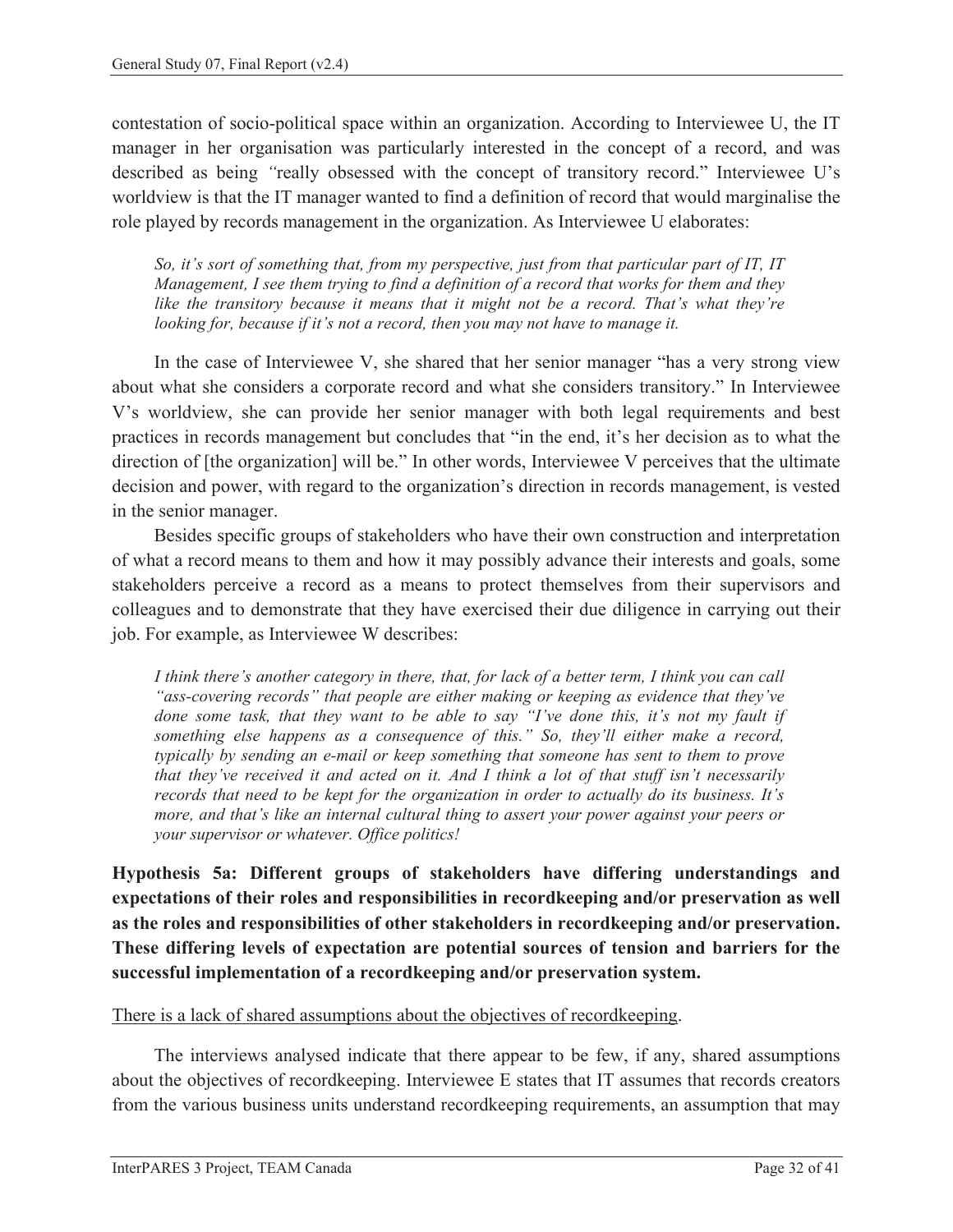be totally erroneous. Interviewee E elaborates on the different perceptions from the various stakeholders—records creators, IT and records managers—in terms of understanding records and the purpose of building a records management infrastructure:

*…The IT shop, in my observation, assumes that the business unit understands fully the records management requirements of the institution. And my position on that is that no end user fully appreciates the electronic records requirements. So, end users are just going to IT and saying something like: 'Oh, I need a collaborative repository of records,' and IT says, 'Okay great, here it is.' And that isn't involving records management and so it's a lost opportunity.* 

Similarly, Interviewee B perceives that the process of digital records creation, recordkeeping and preservation is the responsibility of records creators from the business units and the archivist, while the role of IT is to simply provide technical advice and to play a "supportive role." As Interviewee B states:

*The IT Department will give them instruction on how to do these things, but to actually change all these things into a digital form, it's their department's responsibility.* 

Interviewee B also claims that the decision to purchase the necessary software rests with the respective departments since IT does not play the "decision maker role." Interviewee B's comments conform to that of Interviewee M, who suggests that IT should only play a supporting role in developing a records management system, and should concentrate on areas relating to infrastructure, such as in the area of security. Interviewee M believes that ultimately the:

*...business in conjunction with the records management have to dictate what level of risk's acceptable and what's a procedure that's actually going to work for everybody; that, like, is easy to use and that people will actually follow.* 

However, the perception by IT managers that they should only play a supporting role in terms of developing a records management and preservation system is in conflict with the expectations of IT by some archivists and records managers. For example, Interviewee F expects IT to make informed choices on the type of technology to utilise. As she states:

*…we expect IT to keep the systems robust and to deliver services to use as the client … We also expect them to make good choices around what technology to embrace and what technology to discard, because we're making those choices all the time ourselves.* 

However, the expectation about IT playing a lead role in managing systems, such as making decisions on the type of technology to adopt, is not universally accepted by members of the same professional and/or occupational group. As Interviewee K suggests, IT does not operate "from a place of primary authority" with regard to digital records; the real authority lies with the "department's head, the directors and their senior management"; as a result, IT is in no position to dictate terms to the business units. Interviewee L also highlights that the IT department is "under-resourced and they have so much else on the go." As such, this shows that members of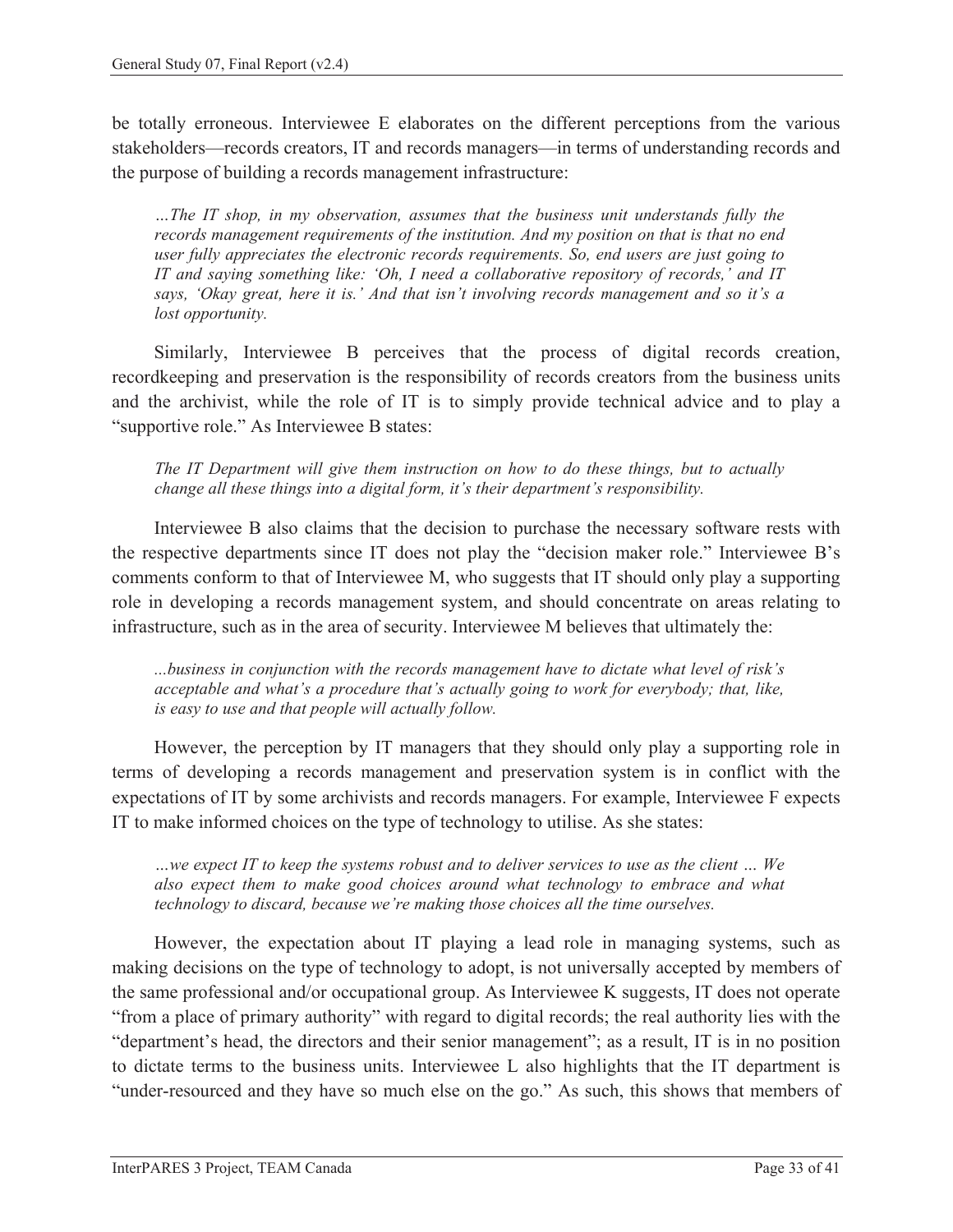the same professional and/or occupational group can have differing expectations about the roles and responsibilities of other stakeholders.

From the perspective of records creators, IT is not concerned with issues related to recordkeeping and preservation; instead, their focus is on keeping the infrastructure and "computers running." According to Interviewee D, IT views the department as a liability because the department "eats up a lot of [IT's] resources and [computer memory]." In other words, IT is more concerned with storage space than with issues related to digital records and digital recordkeeping and preservation. Interviewee D concurs with Interviewee's K observation that, eventually, IT will accede to the business unit's request, even if it means increasing the capacity of their network space.

The records manager's use of language to represent and to communicate a particular worldview about records and/or a recordkeeping system can be a potential barrier between other stakeholders.

Language enables individuals to construct and codify their meaning of the world. It also serves as a means to legitimize "objects of knowledge and the shaping of meanings and their attachment to social objects" (Chia, 2000, p. 515). Language can also be a unifying form as individuals can utilise language to represent their construction of reality. In fact, Searles argues that language can "represent not only what is the case but what was the case, what will be the case and what they would like to be the case" (Searles, 2006, p. 19). However, the interviews also illustrate that language can potentially be a divisive feature in social life. There is not a single definition of any word and "even when we agree on the meaning or usage of a particular word we still may not have all the same criteria for its use" (Blair, 1990, p. 23). Interviewee U notes that even within the archives and records management profession, there are differences in perspectives and usage of terminology and she describes it as "looking at different landmarks." As Interviewee U elaborates:

*And I know that in many ways, people think that RM and archives are in the same way, we go to the same school but I just find that there's a huge difference between active records and archival records and even if your active records are permanent, or maybe they're semi-active, the whole thing—the life cycle, the disposition, the destruction, classification you really have a different focus and it's maybe even narrower than the archival focus but it's just very different.* 

The meaning and usage of a word is also context-sensitive; "the context of an utterance can be so strong that it completely overrides the meaning of the actual words spoken" (Blair, 1990, p. 26). Consequently, it is important for records managers to recognize that users have different priorities and concerns. They should also be conscious of "the language [users] want to hear" and use the right language to engage and connect with their users. Interviewee X cites a former colleague who is described as being "very heavy-handed" and who "likes quoting the Records Management Bylaw." Interviewee X describes her former colleague's approach and use of language as follows: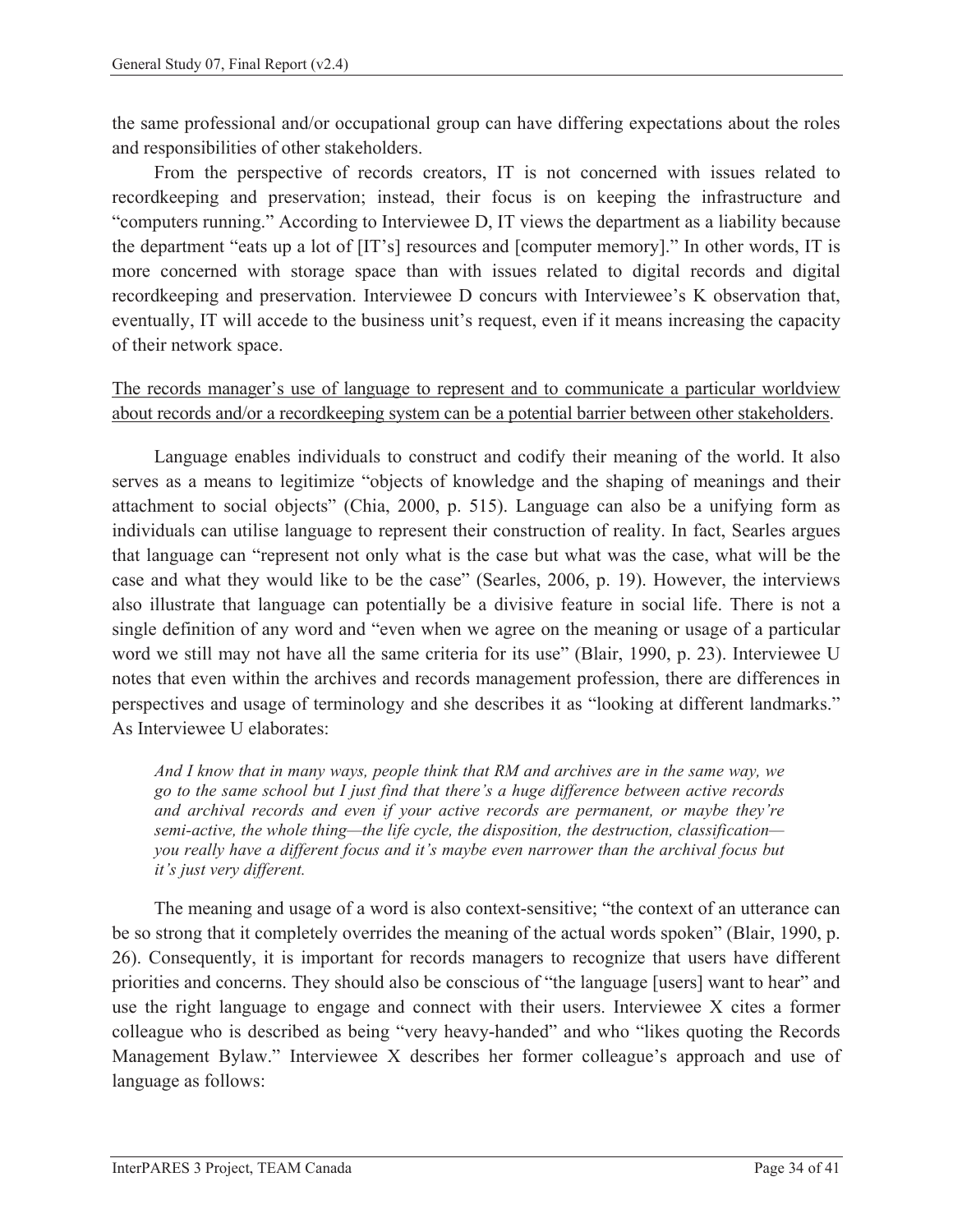*... I kind of just remember this woman, you know, printing it off and "According to the Records Management By-Law…" no one cares, and I mean, it's a by-law, so you can't get arrested, so no one cares. No one cares about by-laws in general. So, I mean, it's like for me, I've taken a very different approach.* 

Interviewee X also recounts her organization's experience of learning how to use the right language to connect with users. As she explains:

*I think it took them a while to switch their language from Records Management because, I mean, they were meeting with city clerks and with a lot of records people and they were all, like, pumping themselves up because of how awesome it was from a records standpoint; you can't, this is not going to fly with people. The average 'Joe user' is not coming from that area at all and they just want to know how it benefits them in their daily work and, if you can't convince them of that, they're just simply not going to use it.* 

Interviewee A agrees with Interviewee  $X$ 's stance of using the right language. She states that both the business unit and records management tend to "speak totally different languages." And because business units do not understand the "language about records management," she has made an effort to understand the business strategies, policies and procedures of the business units to bridge this divide. Besides the different languages spoken between users and records managers, Interviewee U observes that the language used by IT can alienate staff. As she states:

*I find that many times that people in IT will use the most difficult language they can. That's my impression and I don't think I'm the only one.* 

However, Interviewee U claims that it takes more than just language to engage users during records management training session. She stresses that it is important to create an environment that appears non-threatening and one that does not impose additional demands on users. As Interviewee U clarifies:

*So it's not just the language, it's sort of this trying to create a sensation that they're getting something, that we're giving to them that we're supporting them because I think a lot of the times, these people, if you think about our staff ratio, they're having to give and they're being asked for a lot. So, we're trying to say we're giving you support, we're giving you information and we're not going to ask anything that you're not doing anyways...And I think I say that too, you know, like I say at the beginning of a presentation, "I know what you're thinking but this is going to be really easy, we're going to be out of here in twenty minutes." I'll say things like that right off. Anyway, I don't know...that's, I guess I do know, that's what I think works.* 

#### **Hypothesis 5b: The implementation of a recordkeeping and/or preservation system in itself can bring about a change in the organization, which can be a source of tension.**

The interview data support this hypothesis.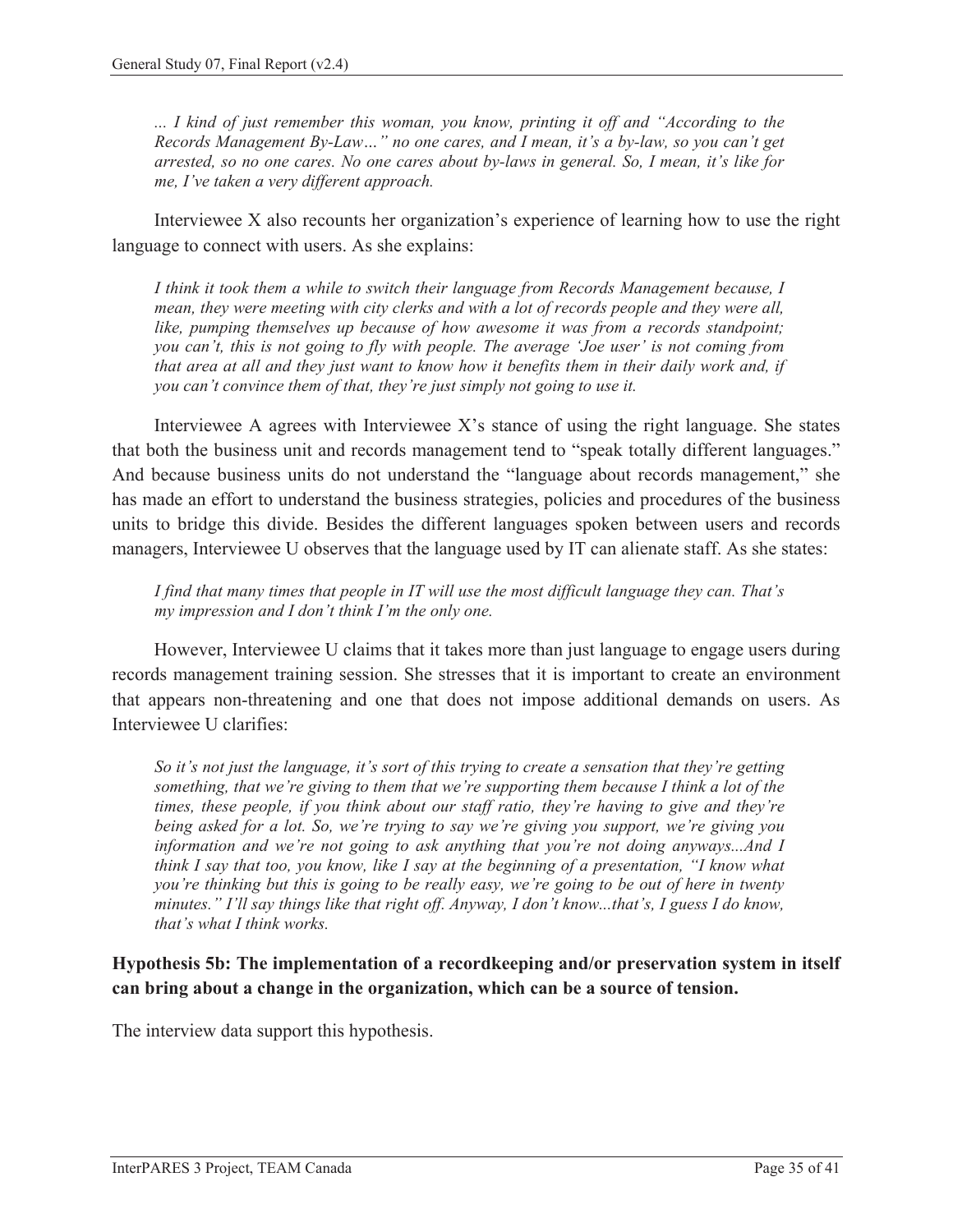Differing levels of expectations amongst stakeholders on the value of adopting a recordkeeping system and as to what the recordkeeping symbolizes is a source of tension and can result in user resistance.

The interviews also reflect that different groups of stakeholders may have different goals and objectives in terms of developing a recordkeeping infrastructure. In the case of Interviewee G, the assumption of the records manager was that "electronic recordkeeping software wouldn't be a good fit for most [...] departments because most departments are small and they don't have the resources to purchase that expensive type of software." Interviewee G and her team then proceeded to develop a file plan for the business unit. However, this worldview was not accepted by the project manager of the business unit, who proceeded to purchase a system that did not accommodate recordkeeping requirements. Interviewee G explained the position adopted by one of the project managers as follows:

*I think he saw the file plan, minus a piece of technology to automate it, as antiquated, and that it needed technology to drive the project forward. And what we had initially envisioned*  was a file plan that could be applied to paper records and a file plan that could be *mimicked in the shared drive on a directory [where] people could start organizing their electronic records. He didn't think that that was the best way to go.* 

As such, this divergence in worldviews resulted in a cultural conflict. The above scenario fits into what Leidner and Kayworth refer to as a contribution conflict, which is the "perceived relevance or irrelevance of IT to complement the group values" (Leidner and Kayworth, 2006, pp. 374-375). Unlike the records manager, who perceived the system as a "shared directory on steroids" and emphasized the development of a file plan, the project manager from the business unit viewed purchasing a system as a "better solution to automating their file plan and the storage of records than nothing."

Interviewee G's experience in formulating a file plan is somewhat similar to that of Interviewee U. Interview's G concept of a file plan was initially opposed by the IT Department, which did not want a corporate-wide file plan and instead wanted to "simplify the root folder structure." It took her months of negotiation before the file plan was implemented institutionwide. Interviewee G relates her experience as follows:

*But there are certain points in records that are deal breakers and they're just not, they're non-negotiable. And to me, the classification plan is one, because if you take it away, I have no tool to work [with], so there's no sense. There's no Records Management, and in an environment this big there's not going to be any progress without it.* 

This insight is also another example of a contribution conflict. IT did not want a corporatewide file plan and instead insisted on a simple "root folder structure" in the EDRMS. IT also expected the records management team to "put in all the classification at the backend." However, Interviewee G and her team viewed a file plan as a corporate-wide initiative and something that is a "non-negotiable" component of an EDRMS.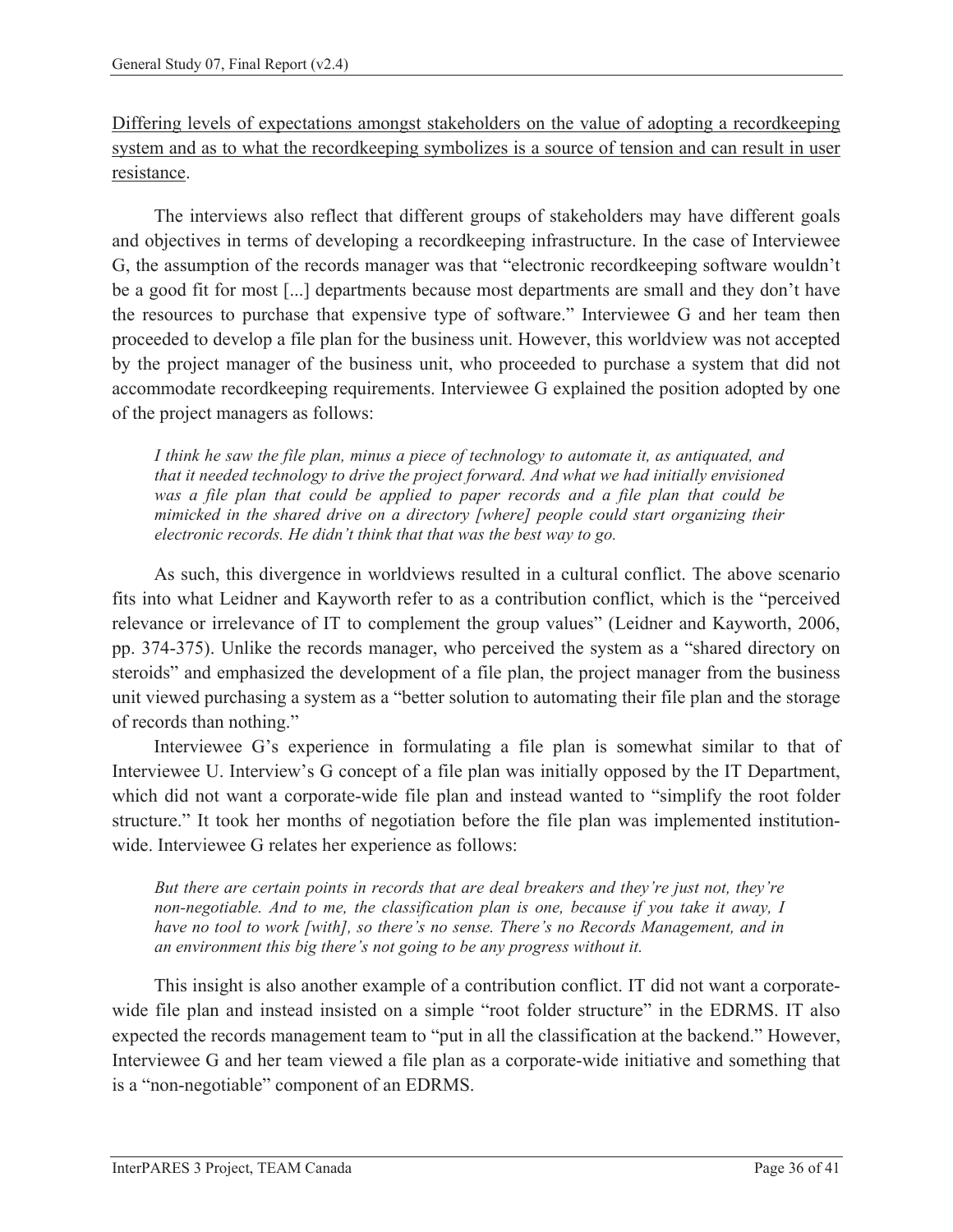Leidner and Kayworth (2006, p. 375) also highlight that cultural conflict can be manifested in the form of system conflict, where values implicit in the IT system come into conflict with the values held by group members. For example, the values of the system can come into conflict with the overall values held by the group. Some records creators erroneously perceive the objective of developing an EDRMS as going completely paperless and that "everything is filed and kept electronically and organized electronically, and there is no paper created." At the very best, the objective of the recordkeeping and preservation system is to "keep as little paper work as possible." This potentially conflicts with their current behaviour and mode of working, which is still very much paper orientated. As Interviewee J admits:

*I just, I know, I am the old-school. I still like my piece of paper. I like to be able to see it, and touch it, and read it.* 

Similarly, Interviewee D states that the overall objective of the system is to work towards an environment where "everything will be digital" but she admits that people are more comfortable dealing with the actual paper records:

*People like the [paper record], maybe it's easier on the eyes or it's easier to flip through a whole set of [records] when you actually have a paper set. I just think people are more comfortable with that.* 

Interviewee I believes that it is important to embrace the use of technology to reduce the use of paper and views the low IT skills of staff as a main impediment towards developing a good recordkeeping system in her organization. In other words, the EDRMS system, by itself, can be considered as a form of culture and is associated with a value system that can either conform or conflict with the values upheld by stakeholders.

Another level of conflict is the vision conflict, which is the conflict between the values in a technology and the overall IT values (Leidner and Kayworth, 2006, p. 375). Interviewee E cited a case where IT informed the business unit to wait while they conducted an analysis of a system that they were considering to deploy for managing records. Interviewee E viewed this as an opportunity to work with the business unit and to develop a solution to manage the records within the existing infrastructure of the organization and, in the process, develop a set of recordkeeping requirements that could be adopted for the entire organization. However, these recordkeeping requirements were viewed by others as being at best "onerous," "timeconsuming," "very cumbersome" and, at worst, "rigorous" and "a bit militant." For example, another interviewee explained her stance on this issue as follows:

*… like, I'm sorry, but nobody's going to do that. Like, it would just take so long, like to, you wouldn't be able to get anything done all day. Like, it's just very, very cumbersome. If it were easy and you just, whatever; but I think it just, like, from my understanding of it anyway, it's more than is necessary. It's like, why can't I just leave stuff in my e-mail, like what's wrong with that? But that's not the perception. That you have to tag them and move them over, it's like, but I don't need to keep it later. So, I don't know, anyway. I would say it seems more rigorous than might be necessary for the average transactional stuff.*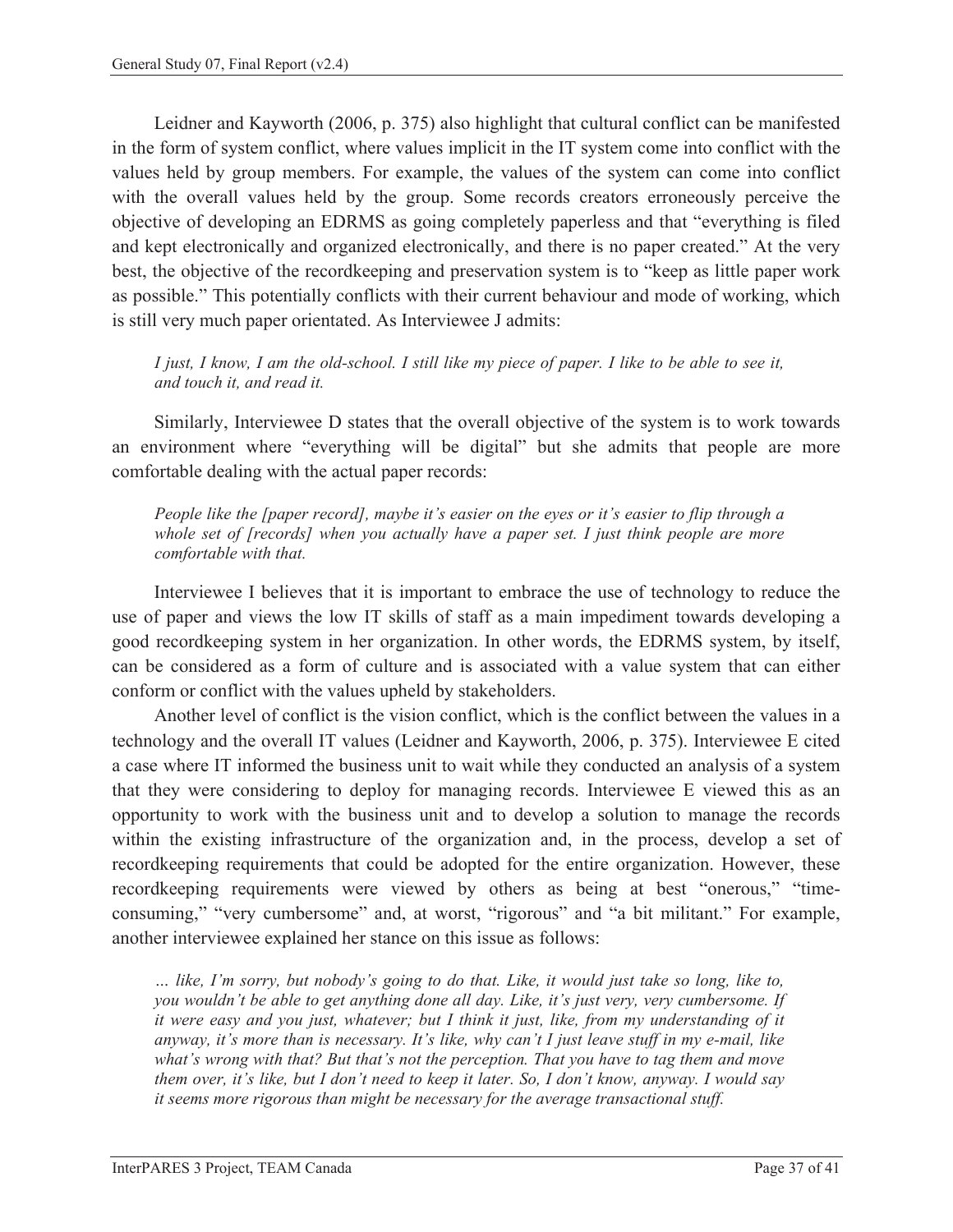There are varying perceptions amongst stakeholders on the affordances of paper versus digital records. There is a perception that paper records are more tangible and flexible as compared to working with digital records in an EDRMS system. These stakeholders view the electronic recordkeeping system as cumbersome and believe that it conflicts with the manner in how individuals think and behave. On the other hand, there is the viewpoint that digital records offer easier access as compared to their paper equivalents.

Interviewee N notes that record creators sometimes struggle while working in a hybrid environment and have an emotional attachment to paper. She states that there is an element of "comfort of being able to flip through a file to see the historical stuff" and that it is "much harder to apply the same level of control and the same types of controls to the information in digital format." This explains why there is some form of "jealousy" with certain departments who still work with paper records rather than using the EDRMS system.

Like Interviewees J and N, who observe that people tend to be more familiar and comfortable working with paper, Interviewee O comments that paper is more "engrained process-wise" as compared to the digital environment where people encounter difficulties in keeping different versions of records and where, therefore, it is much harder to apply the same types and levels of control to information in digital format.

Interviewee AA provides a perspective on the element of comfort in working with paper records. She perceives paper as being a more flexible medium and more suitable to the way she thinks and works. As she explains:

*I don't read (records) in a linear fashion. I might skip around … If we were to go to a purely electronic system, I would just be stuck on the computer reading one page at a time, or maybe two pages, but it would occur in a certain, predetermined order. It would be much harder to switch around from various records. If I have an actual paper binder full of records in front of me that are all connected to that one file, I can jump around. If I suddenly have a flash of inspiration, I can look for that particular document in the appropriate file right away as opposed to floundering around in the computer…It might be you're just having coffee, or not entirely focused on something, you have that flash of insight, and so you have to go to that particular document. In electronic form it would actually take longer, because you'd have to scroll down on a page; so, I find reading an electronic record online is different than paper, I still prefer the paper version...Sometimes you want to invert something, you want to start at the end and then go back to the beginning or any permutation.* 

Interviewees P, V and W highlight that most users prefer having a system that is perceived as "invisible", "user friendly" and "intuitive". Interviewee P laments that she has to learn to "work around" the system instead of the system meeting her needs effectively. She describes this process of getting around the system as "trying to make an old dog do new tricks." Interviewee P's comments conform to Hutchby's premise that "when people interact through, around, or with technologies, it is necessary for them to find ways of managing the constraints on their possibilities for action that emerge from those artefacts' affordances" (Hutchby, 2001, p. 450). Interviewee V describes the EDRMS system as "clunky in a way" and that "it just isn't as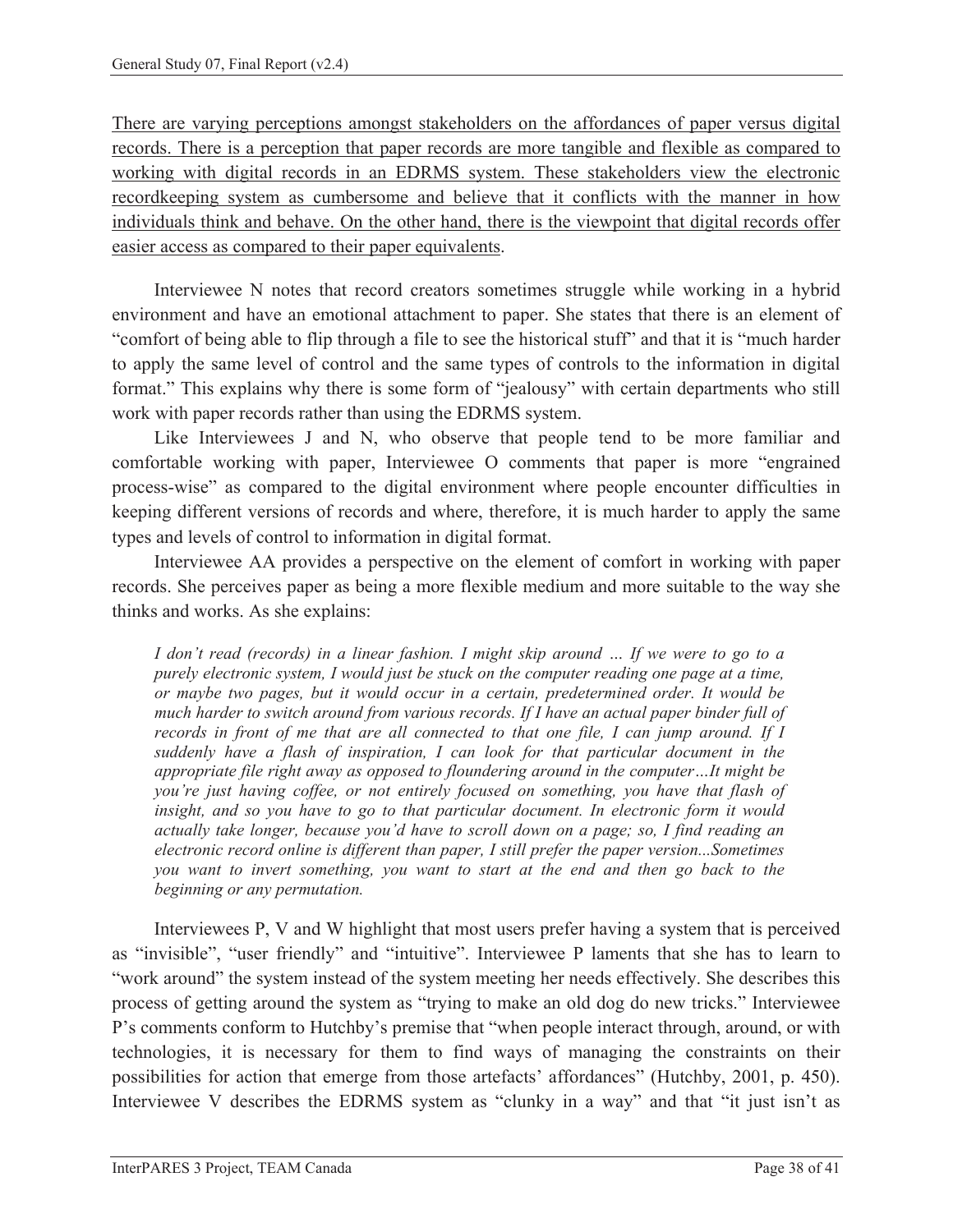smooth, isn't as good, isn't as easy to use." Interviewee W adds that users expect the system to "look the same as it used to, even though under the seams it might be doing something different or behind the scenes it might be doing something different"; thus, they want the system to be seamlessly integrated with their business processes.

On the other hand, there are individuals who perceive that there are advantages to using an EDRMS as compared to a paper-based environment. For example, Interviewee N cites the advantage of the "ease of access", which makes it easier for a person to work from home; in this sense, the EDRMS is "a lot more convenient than paper ever was."

The interviews illustrate the possibility of viewing an EDRMS and a paper record as a form of artefact that is not separated from the people, but one that involves a form of "situated social interaction" with people (Hutchby, 2003, p. 582). Indeed, both the EDRMS and the paper record are a form of an artefact that is not a "neutral social medium" but one that is actively being shaped by the user, such as when the user attempts to 'get around' the intricacies of the system to meet his or her business requirements and habitual manner of doing things (Hutchby, 2001). The perceived strengths and weaknesses of the artefact, based on an individual's experiences and interaction of the system, influences the manner in which people interpret and represent an artefact and communicate the enabling and constraining aspects of the system to other groups of users and stakeholders (Gaver, 1991).

## **Conclusion**

Generally, the data sources obtained from an analysis of the interviews and the InterPARES 3 Project reports support the five hypotheses developed for this general study. The interviews showed that organizational culture can manifest itself at different levels within an organization at an enterprise or municipal level, at a business group level and even amongst different occupational groups. Consequently, it is important to recognize that there are multiple subcultures operating within an organization. Beyond the group level, culture is also manifested at an individual level. This is because employees working in an organization also have their own unique experiences such as their professional education and training and prior experiences in using a recordkeeping system. As such, these individuals do not passively accept an organization's policy and procedure in terms of using a recordkeeping system. Individuals also actively interact with the recordkeeping system and this, in turn, influences the way they perceive the technology. They also influence their colleagues' perception of a recordkeeping system. Archivists and records professionals thus have to adopt a multipronged approach to work within the culture of the various groups operating at different levels of an organization. They also have to understand employees' experiences, assumptions and beliefs of a given recordkeeping system and technology at an individual level.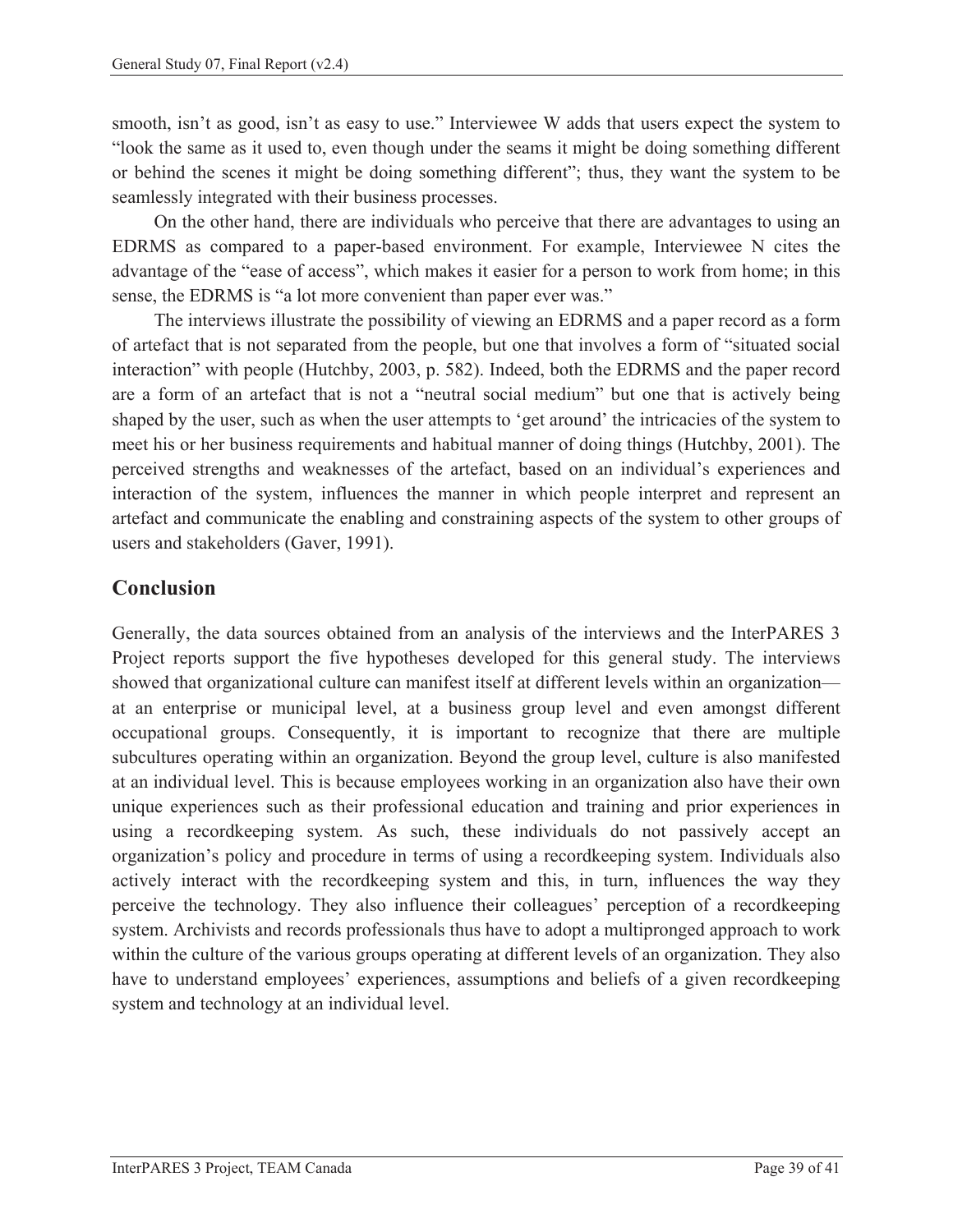## **References**

Baker, Edwin L. "Managing Organizational Culture." *McKinsey Quarterly*, no. 4 (1980): 51-61.

- Bansler, Jorgen P. and Erling Havn. *"*Sensemaking in Technology-use Mediation: Adapting Groupware Technology in Organizations." *Computer Supported Cooperative Work* vol. 15 (2006): 55-91.
- Beath, Cynthia Mathis. "Supporting the Information Technology Champion." *MIS Quarterly* 15, no. 3 (1991): 355-372.
- Blair, D. C. *Language and Representation in Information Retrieval*. New York: Elsevier Science Publishers, 1990.
- Bloor, G. and P. Dawson. "Understanding Professional Culture in Organizational Context." *Organization Studies* 15, no. 2 (1994): 275-295.
- Chia, Robert. "Discourse Analysis Organizational Analysis." *Organization* 7, no. 3 (2000): 513- 518.
- Cule, Paul. "Strategies for Heading Off is Project Failure." *Information Systems Management* 17, no. 2 (Spring 2000): 65-73.
- Denison, Daniel R. "What is the Difference between Organizational Culture and Organizational Climate? A Native's Point of View on a Decade of Paradigm Wars." *The Academy of Management Review* 21, no. 3 (Jul., 1996): 619-654.
- Foscarini, Fiorella. "Understanding the Context of Records Creation and use: 'Hard' Versus Soft Approaches to Records Management." *Archival Science* 10, no. 4 (2010): 389-407.
- Gaver, William W. "Technology Affordances." *CHI '91 Proceedings of the SIGCHI Conference on Human Factors in Computing Systems: Reaching through Technology* (1991), http://delivery.acm.org/10.1145/110000/108856/p79 gaver.pdf?key1=108856&key2=7809183031&coll=DL&dl=ACM&ip=128.189.137.177 &CFID=19710286&CFTOKEN=62174660.
- Gee-Woo Bock, Robert W. Zmud, Young-Gul Kim, and Jae-Nam Lee. "Behavioral Intention Formation in Knowledge Sharing: Examining the Roles of Extrinsic Motivators, Social-Psychological Forces, and Organizational Climate." *MIS Quarterly* 29, no. 1 (03, 2005): 87-111.
- Gunnlaugsdottir, Joanna. "As You Sow, so You Will Reap: Implementing ERMS." *Records Management Journal* 18, no. 1 (2008): 21-39.
- Handy, Charles B. *Understanding Organizations*. Middlesex, England: Penguin Books, 1976.